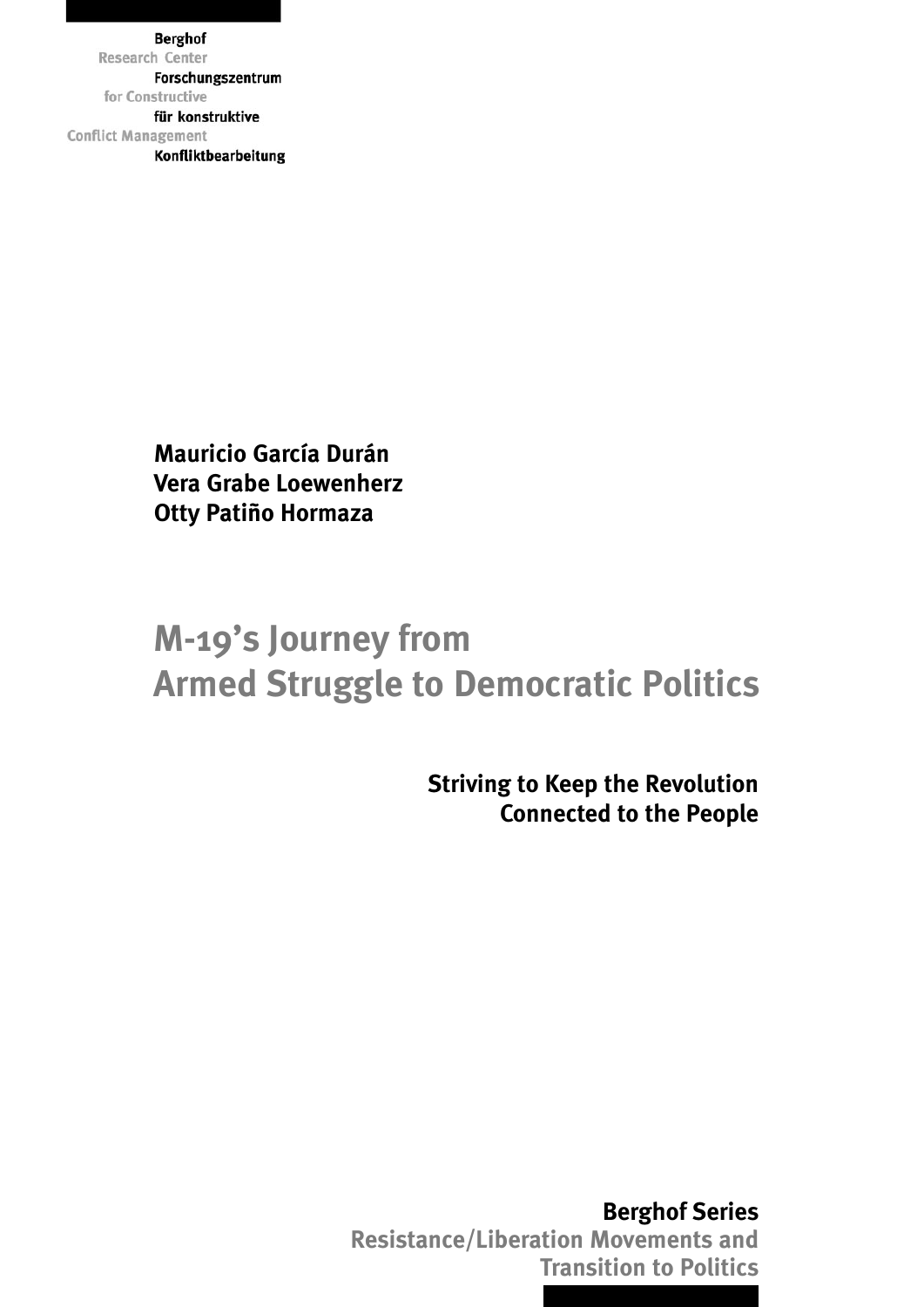#### **Mauricio García Durán, Vera Grabe Loewenherz, Otty Patiño Hormaza:**

M-19's Journey from Armed Struggle to Democratic Politics: Striving to Keep the Revolution Connected to the People Berghof Transitions Series No. 1

#### **© Berghof Research Center for Constructive Conflict Management 2008**

Copies can be ordered from: Berghof Research Center for Constructive Conflict Management Altensteinstraße 48a D–14195 Berlin, Germany Te. +49/(0)30 - 8441540

Via Internet: http://www.berghof-center.org/

ISBN 978-3-927783-87-4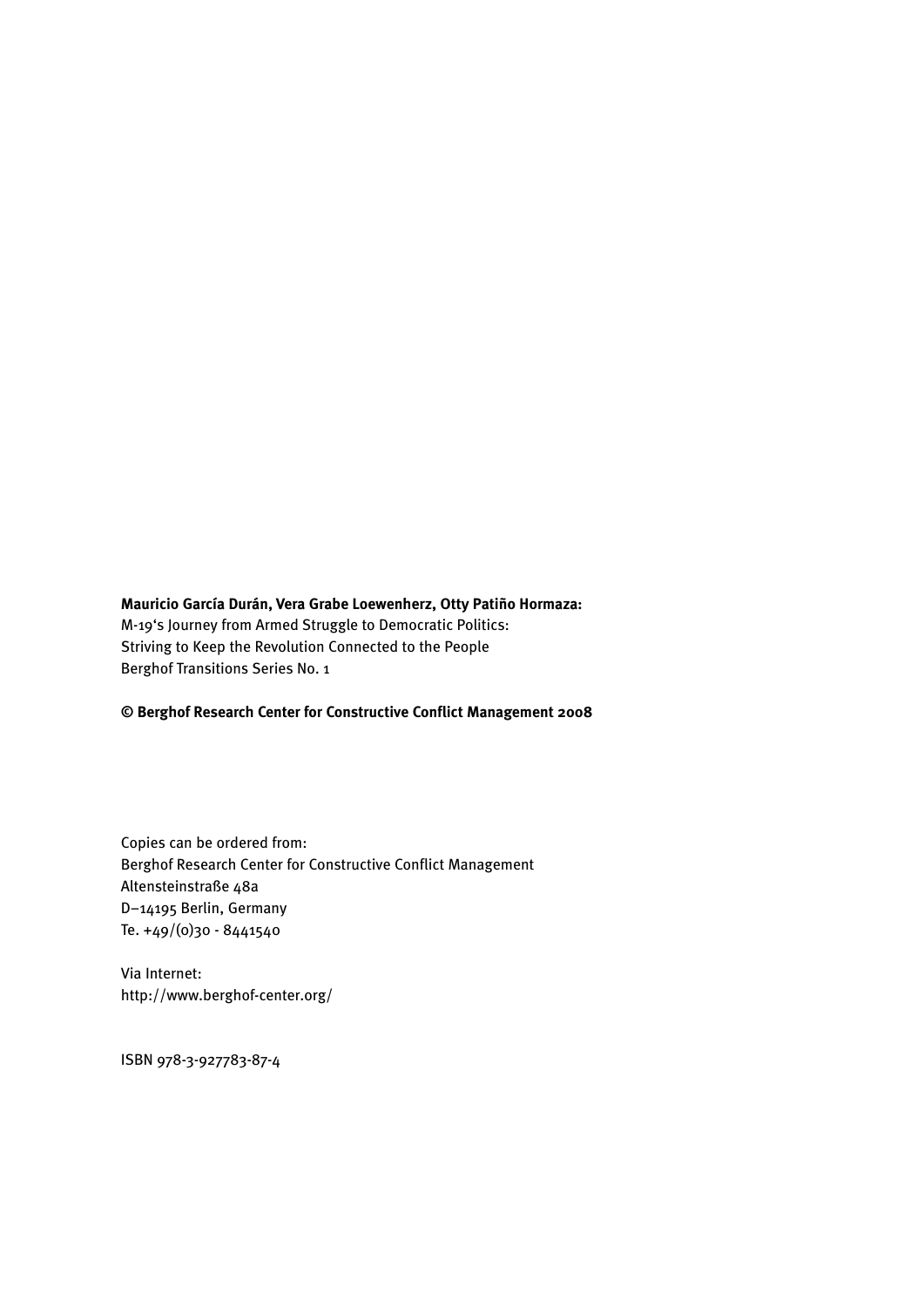## **Berghof Transitions Series Resistance/Liberation Movements and**

# **Transition to Politics**

## **Editors**

**Veronique Dudouet and David Bloomfield**

The Berghof Research Center is grateful to acknowledge the project funding generously provided by the International Development Research Center, Ottawa, Canada, and by the Ford Foundation, New York, USA, and the support and co-operation provided by the Berghof Foundation for Peace Support (BFPS) and our institutional partner, the Institute for Justice and Reconciliation, Cape Town, South Africa.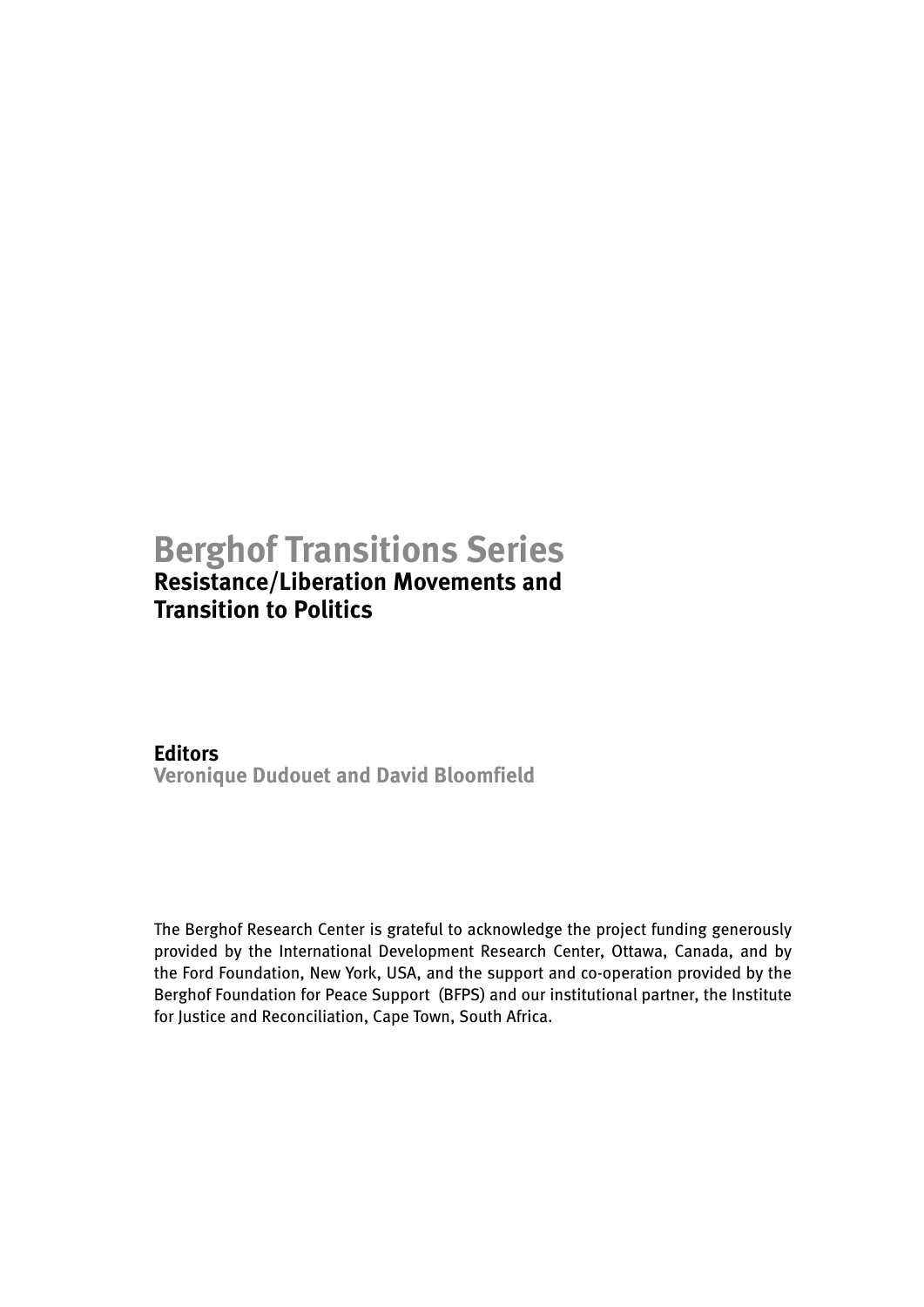#### <span id="page-3-0"></span> **About this Publication Series**

This case-study is one of a series produced by participants in an ongoing Berghof research project on transitions from violence to peace. The project's overall aim is to learn from the experience of those in resistance or liberation movements who have used violence in their struggle but have also engaged politically during the conflict and in any peace process. Recent experience around the world has demonstrated that reaching political settlement in protracted social conflict always eventually needs the involvement of such movements. Our aim here is to discover how, from a non-state perspective, such political development is handled, what is the relationship between political and military strategies and tactics, and to learn more about how such movements (often sweepingly and simplistically bundled under the label of *non-state armed groups*) contribute to the transformation of conflict and to peacemaking. We can then use that experiential knowledge (1) to offer support to other movements who might be considering such a shift of strategy, and (2) to help other actors (states and international) to understand more clearly how to engage meaningfully with such movements to bring about political progress and peaceful settlement.

Political violence is a tool of both state and non-state actors, and replacing it by political methods of conflict management is essential to making sustainable peace. With this project we want to understand better how one side of that equation has been, or could be, achieved. Depending on the particular case, each study makes a strong argument for the necessary inclusion of the movement in any future settlement, or documents clearly how such a role was effectively executed.

We consciously asked participants to reflect on their experience from their own unique point of view. What we publish in this series is not presented as neutral or exclusively accurate commentary. All histories are biased histories, and there is no single truth in conflict or in peace. Rather, we believe these case-studies are significant because they reflect important voices which are usually excluded or devalued in the analysis of conflict. Increasing numbers of academics, for example, study "armed groups" from outside, but few actually engage directly with them to hear their own points of view, rationales, and understandings of their context. We are convinced that these opinions and perspectives urgently need to be heard in order to broaden our understanding of peacemaking. For exactly this reason, each case study has been produced with the very close co-operation of, and in some cases authored by, members of the movement concerned. As the results amply illustrate, these perspectives are sophisticated, intelligent, political and strategic.

So authenticity has in this instance been prized above accuracy. The reader may or may not agree with the perspectives expressed. But, much more importantly, we hope that the reader will accept that these perspectives are valid in themselves and must be included in any attempt at comprehensive understanding of violent conflict and its transformation. We urgently need to understand in more depth the dynamics of organisations who make the transition between political violence and democratic politics, in order to improve our understanding of their role, and our practice, in making peace.

The views expressed are those of the authors and contributors, and do not necessarily reflect the opinions or views of the Berghof Foundation for Conflict Studies or any of its constituent agencies.

For further information on the project, please contact:

| Veronique Dudouet (Project Coordinator) | Oliver Wils (Project Director, BFPS) |
|-----------------------------------------|--------------------------------------|
| veronique.dudouet@berghof-center.org    | oliver.wils@berghof-peacesupport.org |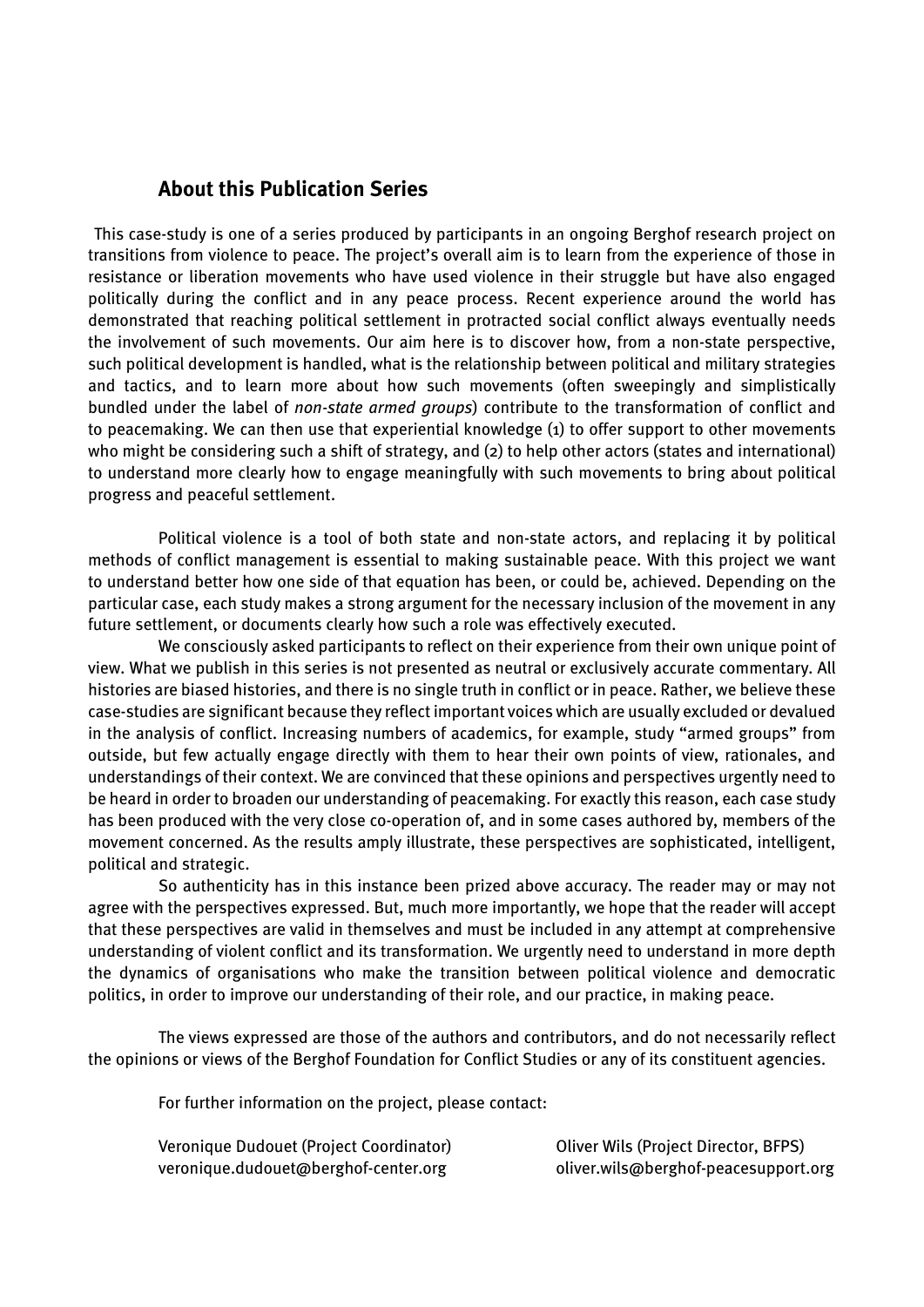## **List of Content**

| <b>Introduction</b>                                                                                                                                                                                                                                                                                                                                                                                                                                       | 7                                            |
|-----------------------------------------------------------------------------------------------------------------------------------------------------------------------------------------------------------------------------------------------------------------------------------------------------------------------------------------------------------------------------------------------------------------------------------------------------------|----------------------------------------------|
| 1. The Movement's Origins and Aims: Initiation into the Armed Struggle<br>1.1 The Historical Context and the Conflict Issues in Colombian Society<br>1.2 The Emergence of M-19 as an Armed Group<br>1.3 A New Style of Guerrilla<br>1.4 From Urban Armed Protest to the Development of a Rural Military Apparatus                                                                                                                                         | 8<br>8<br>9<br>12<br>13                      |
| 2. A Path towards Peace: Internal and External Causes<br>2.1 Internal Factors<br>2.2 External Factors                                                                                                                                                                                                                                                                                                                                                     | 15<br>15<br>18                               |
| 3. Peace Mobilisation Strategy<br>3.1 From Peace as Tactic to Peace as Strategy<br>3.2 From Anti-Oligarchic Struggle to Political Negotiation<br>3.3 From Negotiation with the Government to a Dialogue with Society<br>3.4 From the Audacity of a Leader to a Democratic Decision<br>3.5 The Challenge of Peace Without Compliance<br>3.6 From Electoral Triumph to Political Dispersion<br>3.7 Rebuilding Personal Projects and Building Local Politics | 21<br>21<br>23<br>25<br>27<br>28<br>29<br>31 |
| 4. Results of M 19's Transition from Guerilla Movement to Political Party                                                                                                                                                                                                                                                                                                                                                                                 | 32                                           |
| <b>Bibliography</b>                                                                                                                                                                                                                                                                                                                                                                                                                                       | 36                                           |
| <b>Chronology of M-19</b>                                                                                                                                                                                                                                                                                                                                                                                                                                 | 38                                           |
| <b>About the Authors</b>                                                                                                                                                                                                                                                                                                                                                                                                                                  | 42                                           |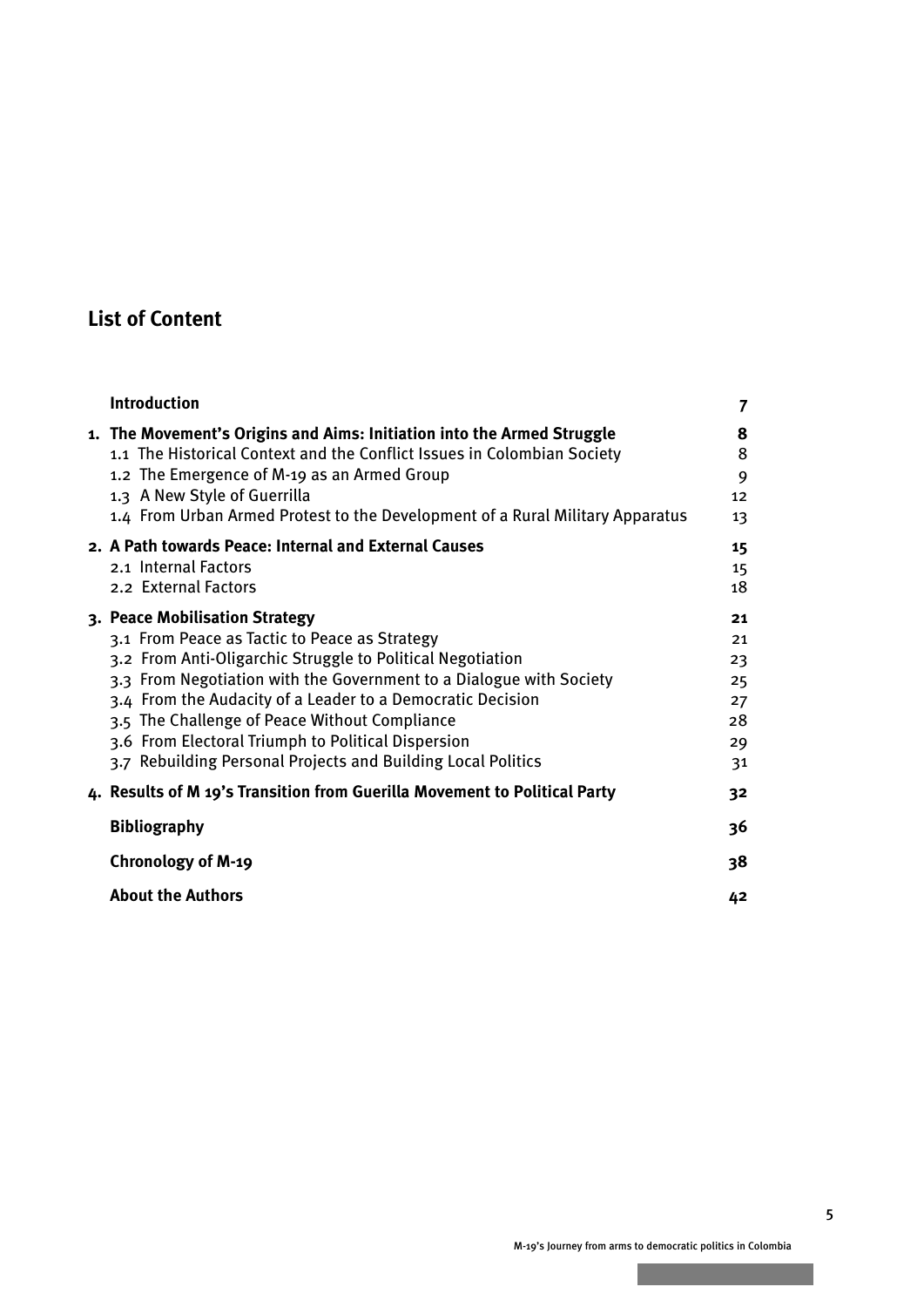#### <span id="page-5-0"></span> **Introduction**

The case of Colombia is especially interesting as regards the transition of liberation or resistance movements from armed struggle to legal, political entities. Not only has it one of the longest guerrilla conflicts in the world (more than 40 years to date); it is also a place where experiments in peace-making with armed insurgents have been explored for more than 25 years. Various peace processes led to different peace agreements in the 1990s which made it possible for ca. 5,000 guerrillas to demobilise and reintegrate into social and political life. Although this did not signify the end of the armed conflict in the country, it entailed a series of political transformations which changed the context in which the nation developed and made a definitive solution to the conflict possible.

The 19th of April Movement (*Movimiento 19 de Abril, M-19*) was the first of many guerrilla groups in Colombia to start a negotiation process that concluded in a final peace agreement involving its demobilisation as an armed group and leading to some of its members founding a new political party, the Democratic Alliance M19 (AD-M19) (*Alianza Democrática M19*). This not only paved the way for seven other groups to start peace negotiations and ultimately transform from armed to political actors. It also influenced reform of the Constitution, probably the most significant event of the twentieth century in Colombian politics, and the most important attempt at democratization of the country in its Republican period.

This study combines interaction between first-hand experience and academic knowledge of this peace process. We have the experience of Otty Patiño and Vera Grabe, top commanders of M-19 who played an important role during both its phase as an armed organisation and in its subsequent political existence after demobilisation. Based on their own experience, they have reflected on the challenges and implications of this transition from an armed political struggle to a legitimate political struggle (Grabe: 2000, 2003 and 2004; Patiño: 2000 and 2001). Additionally, we have the knowledge of Mauricio García Durán, who has researched the Colombian peace processes since 1990 (García Durán: 1992, 1995, 2000, 2001, 2004 and 2006a).This case study is therefore not only based on knowledge of the published literature in Colombia, but is primarily the result of a sustained and rich 'dialogue of understandings' among the three authors.

The study is divided into four sections. The first explores the context in which M-19 emerged, the reasons for its appearance and the way in which it engaged in armed struggle as a political-military movement. The second section considers the internal and external factors that pointed this guerrilla group towards the path of peace. Section 3 analyses the way in which M-19 entered the peace process, negotiated a political agreement and subsequently formed a legitimate political movement that participated in electoral life. A final section draws out the results of this process, highlighting some lessons that could be relevant to other groups who consider a similar path.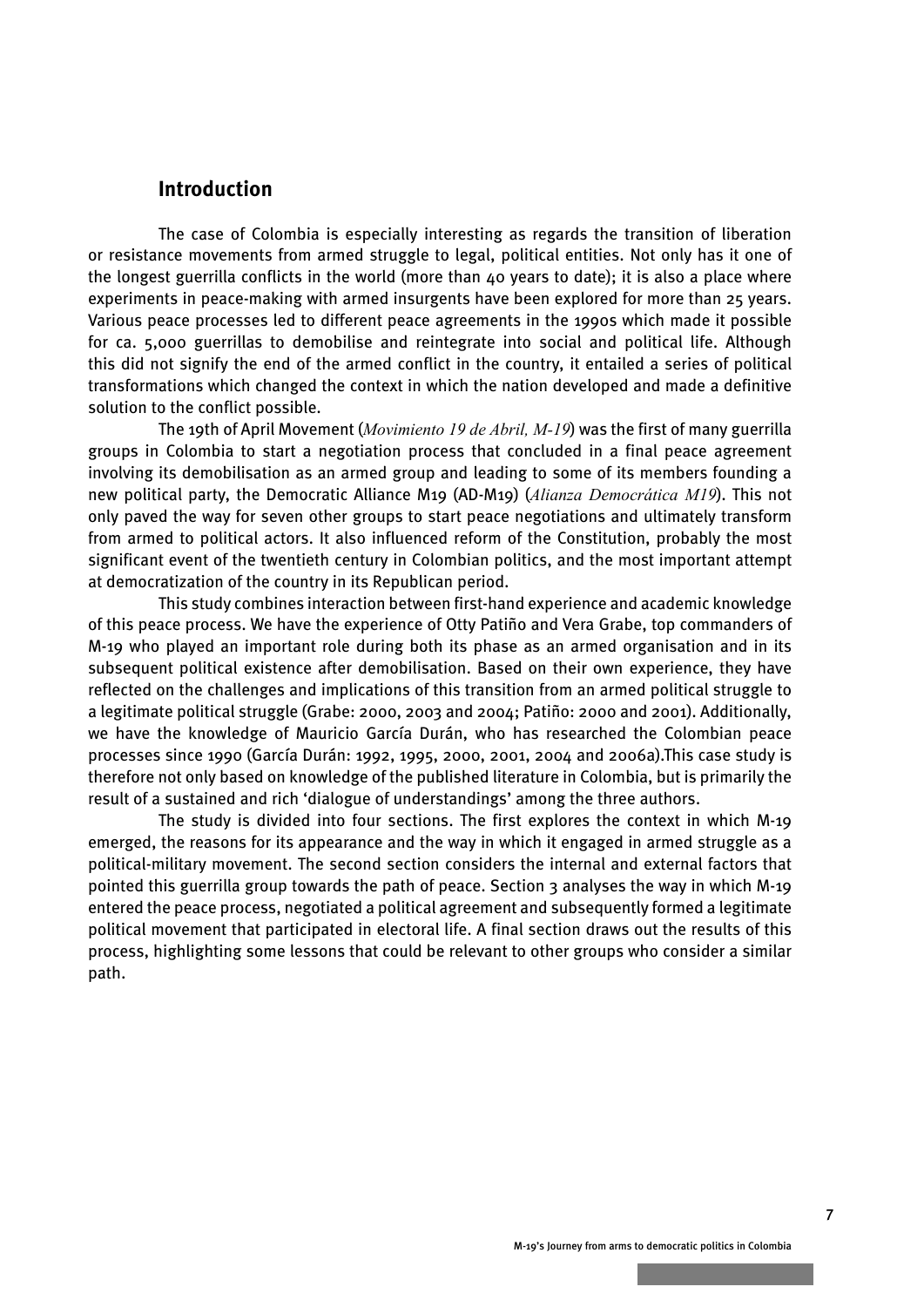## <span id="page-6-0"></span> 1. **The Movement's Origins and Aims: Initiation into the Armed Struggle**

M-19 was not the first guerrilla movement to emerge in Colombia. As early as the time of La Violencia of the 1950s<sup>1</sup>, guerrilla movements emerged as a form of self-defence amongst several sectors of the population, especially peasants. Later, revolutionary guerrilla movements emerged in the heat of the Cuban Revolution, advocating a radical transformation of social and political life. The first generation of guerrilla movements appeared in the 1960s: in 1964, the National Liberation Army (Ejército de Liberación Nacional, ELN) with a pro-Cuban direction; between 1964 and 1966<sup>2</sup>, the Revolutionary Armed Forces of Colombia (*Fuerzas Armadas Revolucionarias de Colombia,* FARC) with a pro-Soviet direction; and in 1965, the Popular Liberation Army (*Ejército Popular de Liberación,* EPL) with a pro-China direction.

In the 1970s and 1980s, a second generation of guerrilla movements emerged: in 1973, M-19, with a more nationalistic direction; in 1981, the Quintín Lame Armed Movement (*Movimiento Armado Quintín Lame*) as an indigenous self-defence group; and in 1983, the Workers' Revolutionary Party (Partido Revolucionario de los Trabajadores, PRT) as a result of acute divisions between the Colombian Marxist Leninist groups in the 1970s. Other fronts and dissident groups formed in those years were the Ernesto Rojas Commandos (*Comandos Ernesto Rojas*), the Manuel Garnica Front (*Frente Manuel Garnica*), the Workers' Self-Defense Groups (*Autodefensa Obrera*, ADO) and the Socialist Renovation Movement (*Corriente de Renovación Socialista*, CRS).

#### **1.1 The Historical Context and the Conflict Issues in Colombian Society**

The guerrilla struggle in Colombia emerged from deep-rooted social dynamics. The formation of armed groups such as M-19 was not simply a matter of spontaneous armed responses. Rather, these groups formed as specifically political responses to particular historic circumstances, the most important of which were the following (González, 2004):

**1. The agrarian conflict in Colombia:** The process of populating and colonising the country left the agrarian issue unresolved. Peasants were constantly displaced from their lands by the development of large estates, which pushed them further into new regions, colonising lands in such marginalised territories that they were barely linked to the political and economic life of the rest of the country. The interests of the large estates prevented any real success at agrarian reform. These colonising peasants supported the armed insurgent groups who emerged in the country through the 1960s and 1970s, and eventually they became the eager workers of coca production in the 1980s when the industry was forced out of Peru and Bolivia.

**2. A tradition of violence as a political tool:** In the period of *La Violencia* of the 1950s, a result of the quarrel between the two traditional political parties (Liberal and Conservative), ca.

**<sup>1</sup>** In 1948, the charismatic popular leader Jorge Eliécer Gaitán was assassinated. He had proclaimed the need to unite the people against the oligarchic elites that governed the country. He belonged to the Liberal Party, and was their candidate for, and a potential winner of, the 1950-1954 presidential election. His murder unleashed a violent confrontation between the Liberal and Conservative parties that lasted more than five years and produced more than 200,000 deaths.

**<sup>2</sup>** In 1964, when the army attacked peasant self-defense groups close to the Communist Party in Marquetalia, El Pato, Riochiquito and Guayabero, these groups formed mobile guerrillas, creating what was known as the South Block (Bloque Sur), which in turn evolved into the FARC in 1966.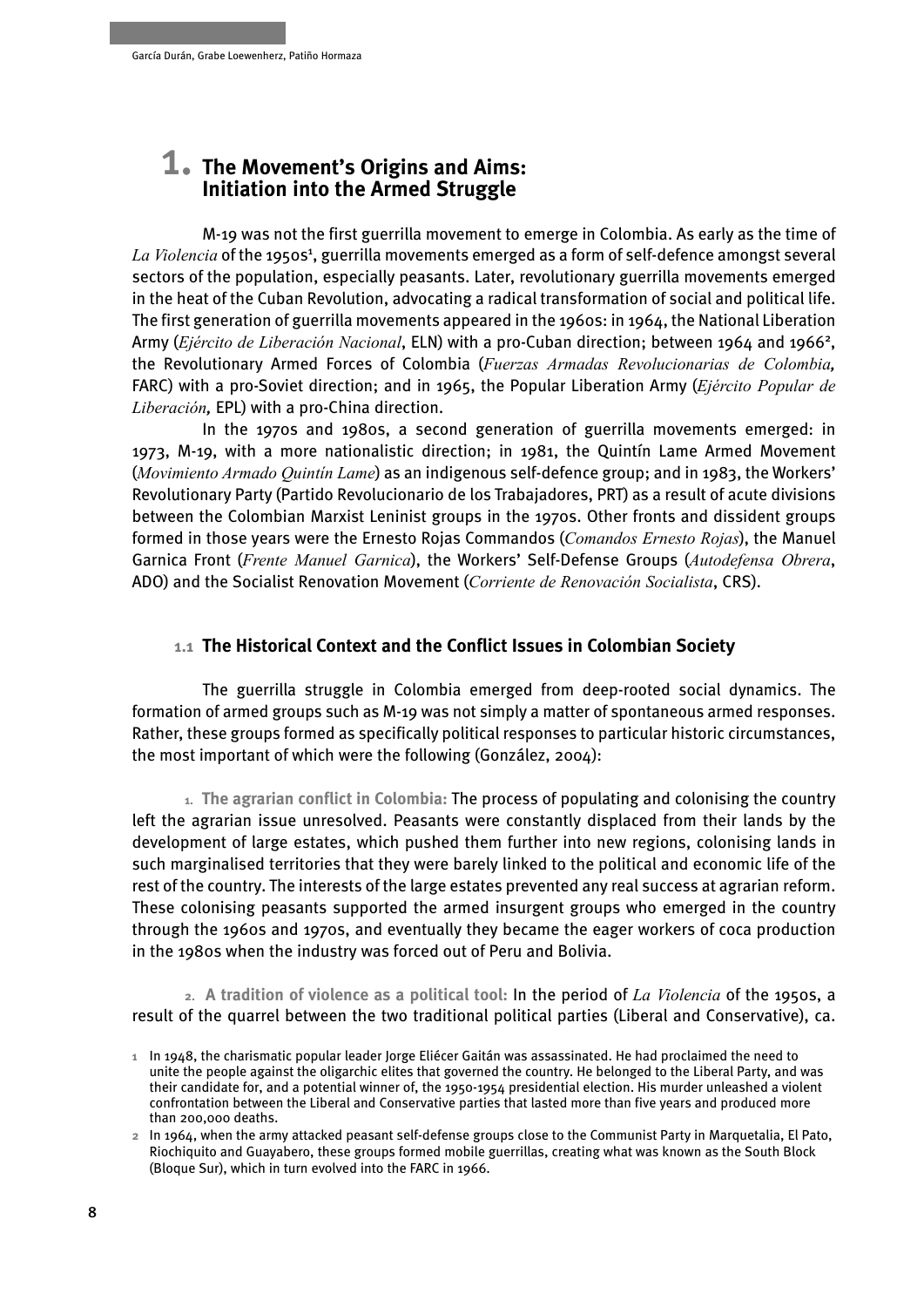<span id="page-7-0"></span>200,000 people died and countless peasants were forced to flee to the cities. The impact of that period on the nascent guerrilla movements that emerged in the 1960s and 1970s derives not only from establishing a culture prone to adopt violent solutions to social conflicts, but also from the legacy of the accumulated experience of self-defense peasant groups and guerrilla warfare adopted by the armed groups of that time.

**3. Political exclusion of the National Front:** The National Front was established in 1958 as a power-sharing pact between the traditional (Liberal and Conservative) parties in order to put an end to their civil war. The two parties agreed to take alternate turns in government and state bureaucracy. But this caused the exclusion of all other political groups and actors outside the two traditional parties by deeming them illegal (as, for example, was the case of the Communist Party until 1970). Expressions of opposition could now only legally be voiced through dissident groups within the traditional parties (for example, Liberal Anapo and Conservative Anapo<sup>3</sup>). Guerrilla movements emerged in angry response to this political exclusion and, in the case of M-19, as a specific reaction to the rigging of the 1970 elections to defeat the Anapo.

**4. The Cuban Revolution:** The impact of the Cuban Revolution was as important for Colombia as for the rest of Latin America. The triumphant revolution in the Caribbean island appeared to indicate a path which various social sectors who felt economically and politically excluded could follow. With Ernesto "Che" Guevara as the ultimate icon of the revolution, its impact was not limited to peasant sectors, but it also affected large numbers of students and workers. The emergence of insurgent groups was linked to a great extent to efforts to establish "*focos guerrilleros*"<sup>4</sup> in various areas of the country, mainly in places with a tradition of peasant resistance or guerrilla groups during *La Violencia* in the 1950s.

**5. The accelerated urbanisation of the country:** Between 1930 and 1970, Colombia changed from a rural to an urban country, with most of its population in the cities (70% - 75%). Peasants displaced by violence in the 1940s and 1950s migrated mostly to the cities, forming the poverty belts that still surround big cities. Most of them entered urban life in precarious conditions (occupying the lands where they built their houses without public services, lacking stable employment, etc.). These factors account for the noticeably urban character of M-19, both in its origins and throughout its history, and for the many efforts it made to connect with these urbanised sectors of the population.

#### **1.2 The Emergence of M-19 as an Armed Group**

M-19 emerged when the dissenting tendency inside the Anapo combined with a group of young people, mainly from the FARC and the Communist Party, who were critical of using armed peasant resistance as a long-term strategy. Both groups had an urban identity: the Anapo was a political phenomenon primarily rooted in urban areas, while the Comuneros group had emerged from within FARC, arguing the necessity "to take the war to the cities"<sup>5</sup> . In this sense, it can be said

**<sup>3</sup>** Anapo is the acronym for *Alianza Nacional Popular* (National Popular Alliance).

**<sup>4</sup>** This follows Regis Debray's theories. He tried to universalise the application of the model of the Cuban Revolution in other countries, especially in Latin America.

**<sup>5</sup>** The Comuneros Group emerged from the Fifth Conference of the FARC when it was decided that the war must be taken to the cities. Due to discrepancies regarding the 'traditional' approach to the armed struggle, this group 'left' (some were expelled) the FARC ranks to start a new project of the political armed struggle.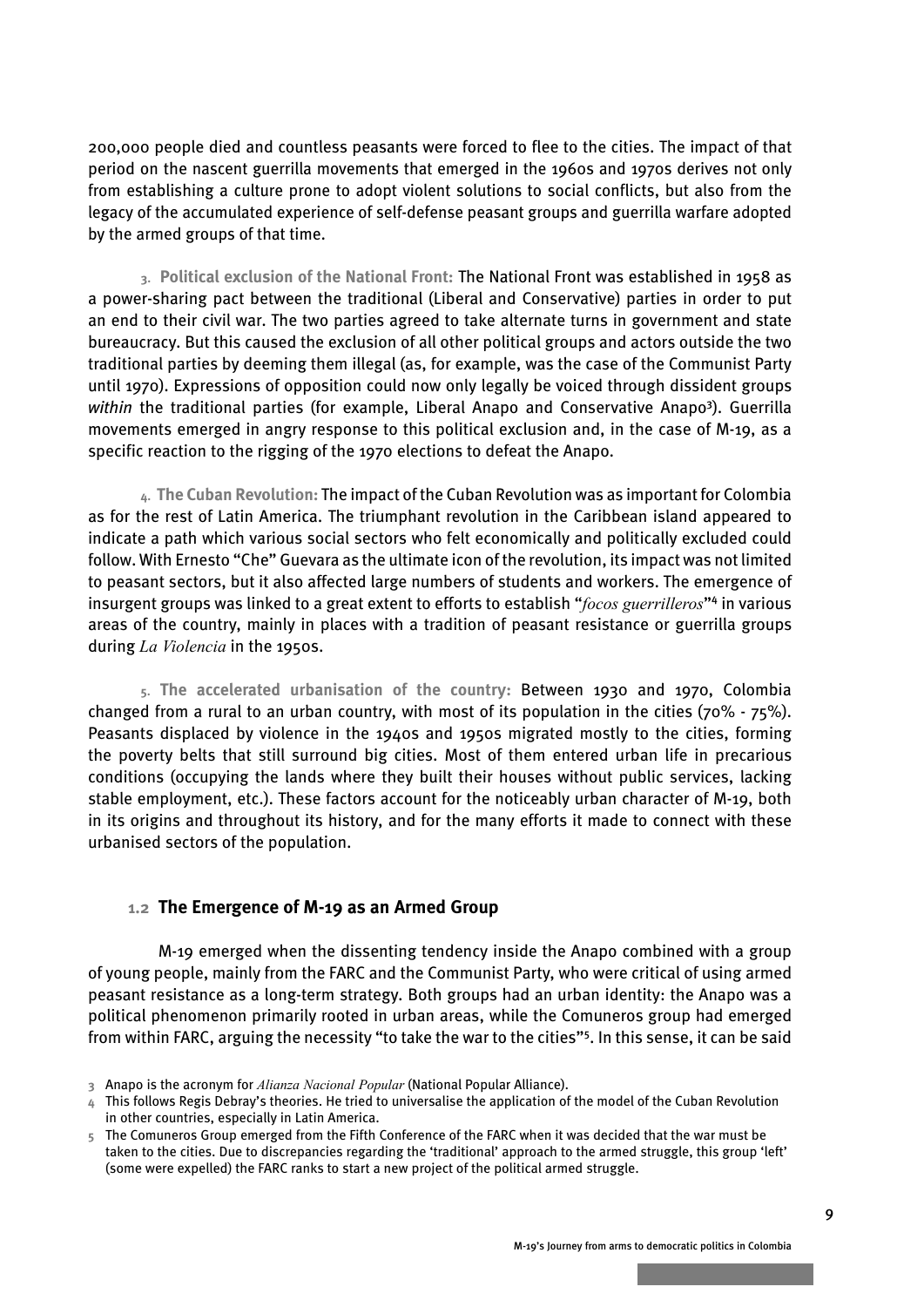that M-19 was born as an urban group with an urban orientation, which made them different from the other, mainly rural, guerrilla movements of the time, most notably the FARC.

The social make-up of this initial group was a combination of middle class students and graduates (when they did not abandon their studies to join the armed struggle), and urban popular sectors. They were mostly very young people, especially those from FARC and the Communist Party, but there were older people amongst those who came from the Anapo (i.e. Toledo Plata, Almarales and Tristancho). Insofar as M-19 offered an alternative that was more connected with urban dynamics and less rooted in international models (Soviet, Chinese and Cuban), it became a point of reference and a meeting-point for left-wing approaches that disagreed with those models. Consequently, other young militants from the ELN and other left-wing groups, particularly Marxist-Leninists, also joined the early group that comprised the Anapo and the FARC.

A specific historical event unleashed the political dynamic that gave birth to the movement. On 19 April 1970, the general election was rigged to defeat the Anapo candidate, retired General Gustavo Rojas Pinilla.<sup>6</sup> The Anapo represented a growing antagonism towards the two traditional parties in the country, and its social base felt that the elections had been stolen from them. As Jaime Bateman, first commander of M-19, expressed it: "The event caused frustration which generated the political foundation that allowed the development of an organisation like ours and, at the same time, marked the historical downfall of the Anapo" (Quoted by Villamizar, 1995: 39).

Between April 1970 and November 1973, the initial founding group of M-19 came together. The movement was made public on 17 January 1974, after some unusual publicity in the press when an insurgent unit removed Simón Bolívar's sword from the *Quinta de Bolívar* in Bogotá. The slogan that accompanied this action was: "With the people, with the arms, with María Eugenia<sup>7</sup> to power!" (Villamizar, 1995: 53) Thus M-19 was born as an armed protest movement:

Such a painful experience taught us a great lesson: popular conquests will only last and be definitively respected by the oligarchy in so far as they are backed by the power of arms in the hands of the people themselves<sup>8</sup>.

In other words, the group that initiated M-19 felt the need to create a military apparatus as a tool to channel social indignation and support the popular will.

Initially, M-19 was linked to the Anapo, but two internal processes separated them. First, the Anapo movement began to wither and ceased to be an effective expression of the sense of alienation that had linked it with M-19.<sup>9</sup> Rojas Pinilla died in January 1975, and his daughter María Eugenia, who inherited his leadership, adapted herself to more conservative institutional interests. Second, and in parallel, Marxists entered the Anapo and penetrated its organisation, bringing with them their own ideology and strategy. This resulted in the formation of the Socialist Anapo, which first caused a separation from the official institutions of the movement, and then a total rupture from the Anapo towards the end of 1975.

Between 1976 and 1978, everyone in M-19 supported socialism. Their new politicalmilitary vision derived from recognition of the oppression and misery in which the Colombian people were mired. It advocated a nationalist, Bolivarian, anti-imperialist, anti-oligarchic model,

**<sup>6</sup>** General Rojas governed the country between 1953 and 1957, after a coup against the Conservative government. When Rojas tried to act independently from the Liberal Party and from the Conservative sectors that supported him, they formed a military junta to remove him, which paved the way for the return to democracy in 1958 after the bipartisan agreement in the National Front.

**<sup>7</sup>** María Eugenia Rojas was the daughter of General Rojas.

**<sup>8</sup>** First public bulletin of M-19, in which they announced their existence, quoted in Villamizar, 1995: 57.

**<sup>9</sup>** Jaime Bateman, first commander of M-19, valued the popularity of the Anapo more than its socialism.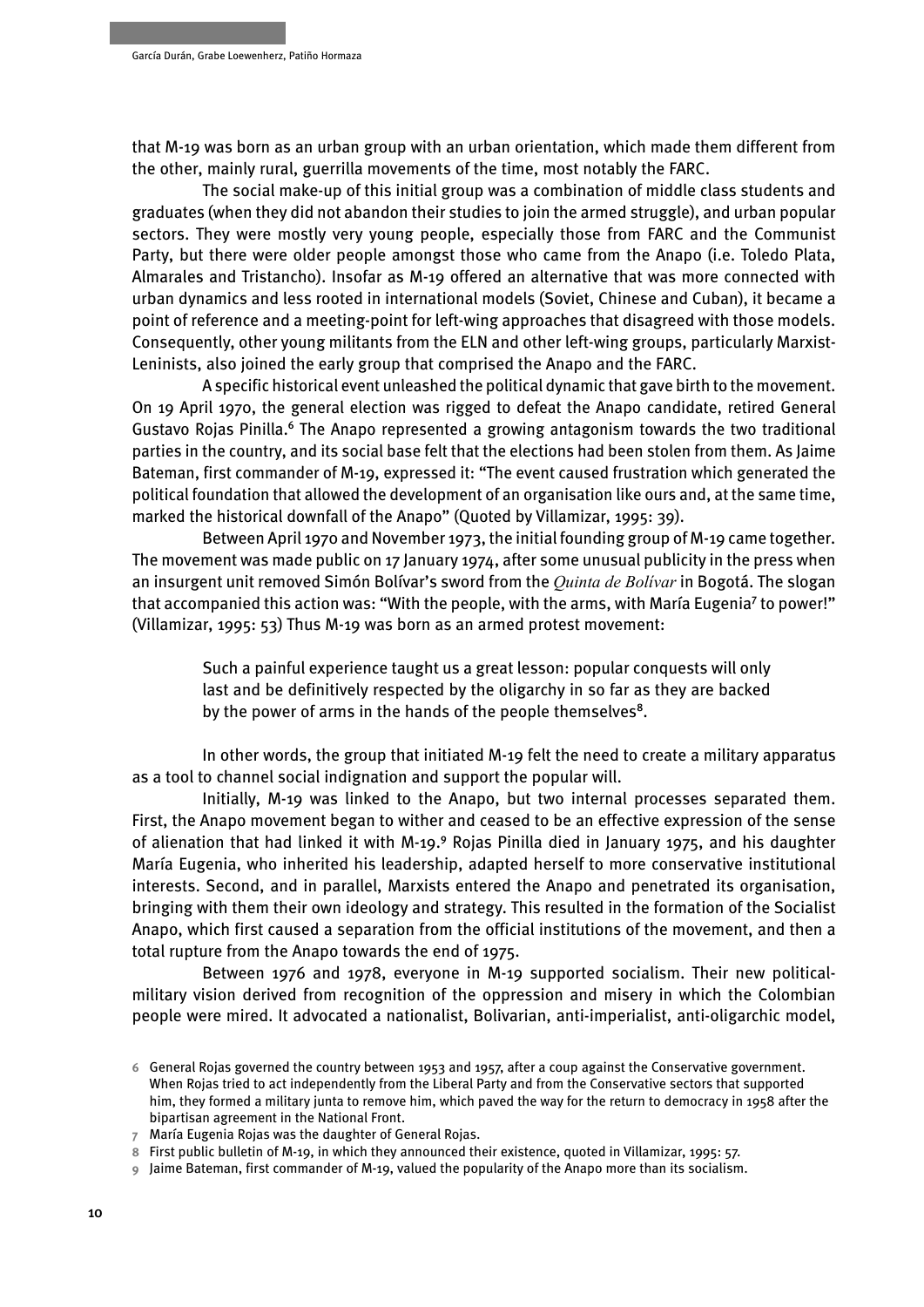and argued for 'Socialism Colombian-style'. M-19 sought to overcome the 'ideologisms' of left-wing Marxist organisations by adopting a revolutionary, socialist, nationalist ideology. M-19 emerged as a critique of the existing left-wing groups in the country, in particular breaking with the international models (Maoism, Leninism, etc.) which dominated left-wing armed groups in Colombia.

Largely, they were eclectic and unorthodox in their understanding of the armed struggle:

- Strategically, they declared that, "they were not willing to eat monkeys" (that is, they did not want to have to maintain guerrilla fronts in marginalised rural areas where adequate supplies would be difficult).
- Ideologically, they believed it was necessary to understand the history of the country in order to justify the struggle, rather than simply following events in international history (Russia, China, Cuba, Albania), as revolutionary as these might be.
- Regarding their language, they claimed that their audience were not the left (who demanded the use of the prevailing international leftist vocabulary) but the common people, and that therefore they must use a language that was comprehensible to them.
- Organisationally, they did not want their militants to have an 'apparatist' view (that is, a view focused on the apparatus, on the armed organisation), but to be linked to popular and students' sectors.
- Regarding their interaction with other guerrilla movements, there was great concern to build unity between the various groups, even though the prevailing mood was one of extreme sectarianism and lack of integration.

Once the Anapo withered as the focus for dissent, and seeing the need to capture a new popular base, M-19 began to concentrate on their links with the workers' movement. To this end, they decided to undertake an exemplary action against the corrupt pro-employer union leadership: the kidnapping, trial and assassination of José Raquel Mercado, leader of the Workers' Central Organisation of Colombia (*Central de Trabajadores de Colombia*, CTC). "Through this trial, M-19 sought to condemn all the political, social and economic scaffolding that had held up the central union organisations; it was likewise a challenge to the system, and a warning to those leaders who acted behind the backs of their powerbases" (Villamizar, 1995: 83).

M-19 promoted a new way of practising politics, seeking to connect with the people in the big cities by carrying out Robin Hood-like deeds. These symbolic and populist actions included distributing newspapers and bulletins to spread their ideas and proposals; invasions of unions, schools, and meeting places to spread their propaganda to the working classes, teachers and students; and distributing food and toys in marginalised areas and schools. They also used their violence to pressurise employers to solve labour conflicts, as in the case of Indupalma.<sup>10</sup> They were first and foremost a group of 'armed propagandists' seeking to understand the people's needs and interests. This kind of action won them both the affection of the people and positive public opinion.

**<sup>10</sup>** M-19 kidnapped Hugo Ferreira Neira, general manager of the strike-bound palm company to press the company to find a solution to the strike favourable to the employees. He was liberated once the labour conflict was resolved (Villamizar, 1995: 100-106).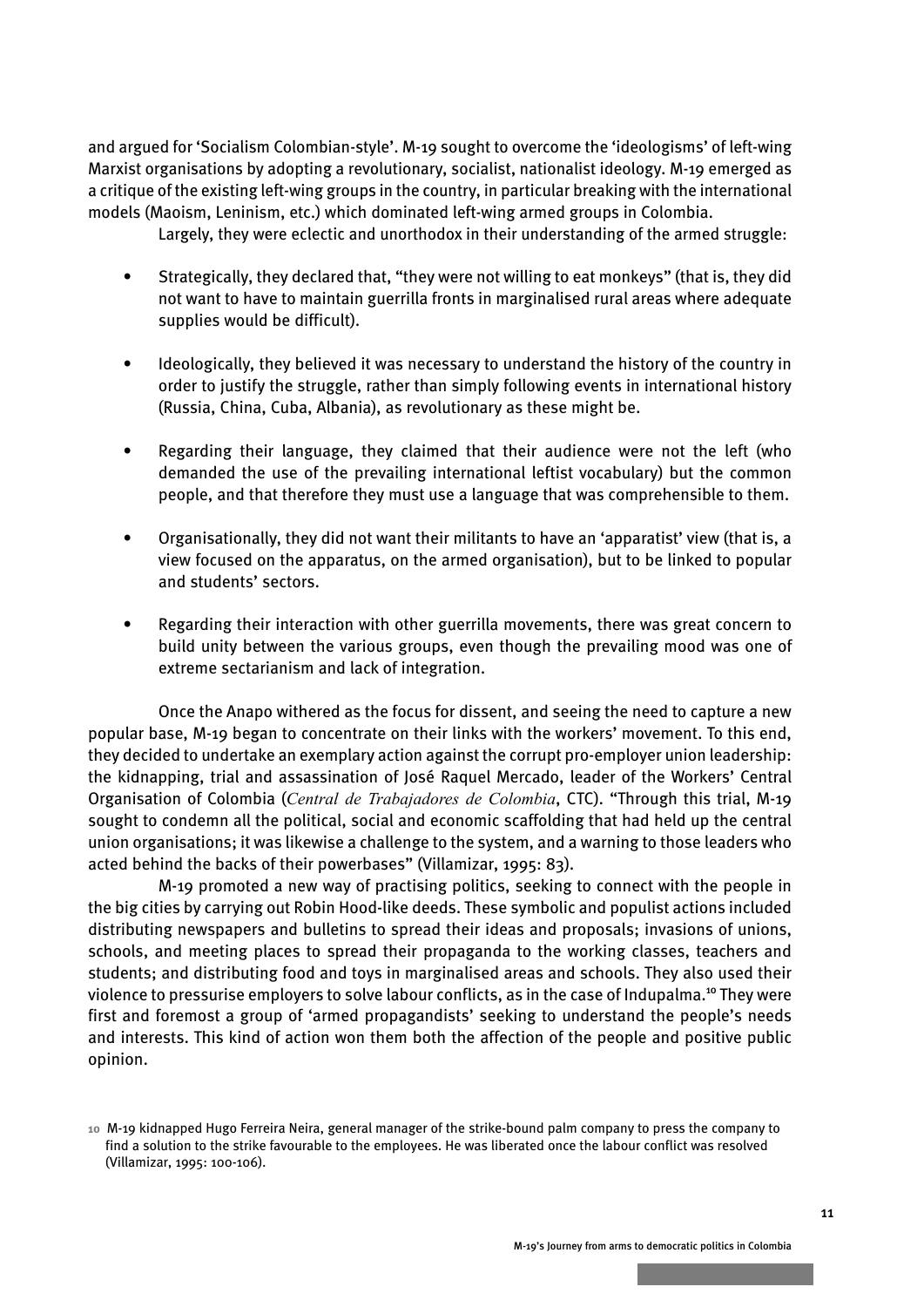#### <span id="page-10-0"></span>**1.3 A New Style of Guerrilla**

The style and organisational structure of M-19 prioritised identity, cross-cultural encounter and the positive value of difference, more than any other guerrilla group. In addition to being an urban guerrilla movement, non-dogmatic, and more politically than doctrinally orientated, M-19 achieved high levels of communication with, and affection from, the population due to several other reasons arising from the group's culture:

**1**. **Cross-cultural encounter:** Colombia has diverse and idiosyncratic regions. M-19's founders were primarily young people from Bogotá, Cali and Santa Marta, three very characteristic regions. Bogotá, the capital city, was already a diverse place at the time. The previous 'Bogotá culture', rather introverted and cold, had given way to a city that integrated all regions of the country in a cosmopolitan manner. Cali, capital of one of the country's richest and most developed departments, had strong links with the more extrovert Caribbean culture despite its geographical location on the Pacific coast. Jaime Bateman, who would become the first commander of M-19, came from Santa Marta, on the Caribbean coast, and managed to articulate a vital new discourse that was warm and very easy for common people to understand. Of course, members also came from other regions, but the blending from these three regions in particular gave the new movement its unique brand.

**2. "Revolution is a party":** M-19's critique of left-wing groups extended to their strategy, methodology, language and style. Whereas in other guerrilla movements, inspired by models of heroism and sacrifice, the language used was epic and transcendental, M-19 used a mild, captivating language that was always specifically related to their activities and their programmes, and which was enormously attractive. Bateman's phrase, "revolution is a party," was not only a slogan; it summarised a mood, a spirit that was expressed in day-to-day life and in their most important activities. M-19 similarly reinstated love, modesty, the liberating tradition of their ancestors, the Latin American fraternity and the national symbols of Colombia, whereas the left generally promoted class hatred, avant-gardism, the heroism of communist fighters, proletarian solidarity, the cohesion of rural socialism, the Internationale as the anthem and the hammer and sickle as the emblem.

**3**. **A respect for life:** There was a widespread tradition in rural areas of Colombia of using violence to "clean the area"<sup>11</sup> to achieve territorial hegemony. But M-19 decided not to use their weapons to create regimes of terror or to subdue the population. They also strongly criticised the arbitrary executions by which guerrilla commanders traditionally reinforced their leadership. The high point of M-19's stand against this came in 1985, when a splinter group from the FARC, the Ricardo Franco Group, murdered more than 150 of its fighters accused of 'enemy infiltration'. The M-19 leaders publicly denounced such actions. This effectively stopped the massacre. The Ricardo Franco Group soon disappeared, its leaders and its brutal practices condemned by other movements.

**4**. **International connections:** Another novel element of M-19 at the time was its global outlook. It established contacts with similar guerrilla movements elsewhere, and remained open to new suggestions, debates, attitudes and political proposals from organisations such as the Socialist International, COPAL (the Conference of Latin American Political Organizations), etc. It cultivated relationships with nationalist, democratic governments which supported M-

**<sup>11</sup>** "Cleaning the area" is a recurring practice in Colombia which various armed groups (including state forces) use in order to exile or eliminate those who (by suspicion or by fact) belong to another faction.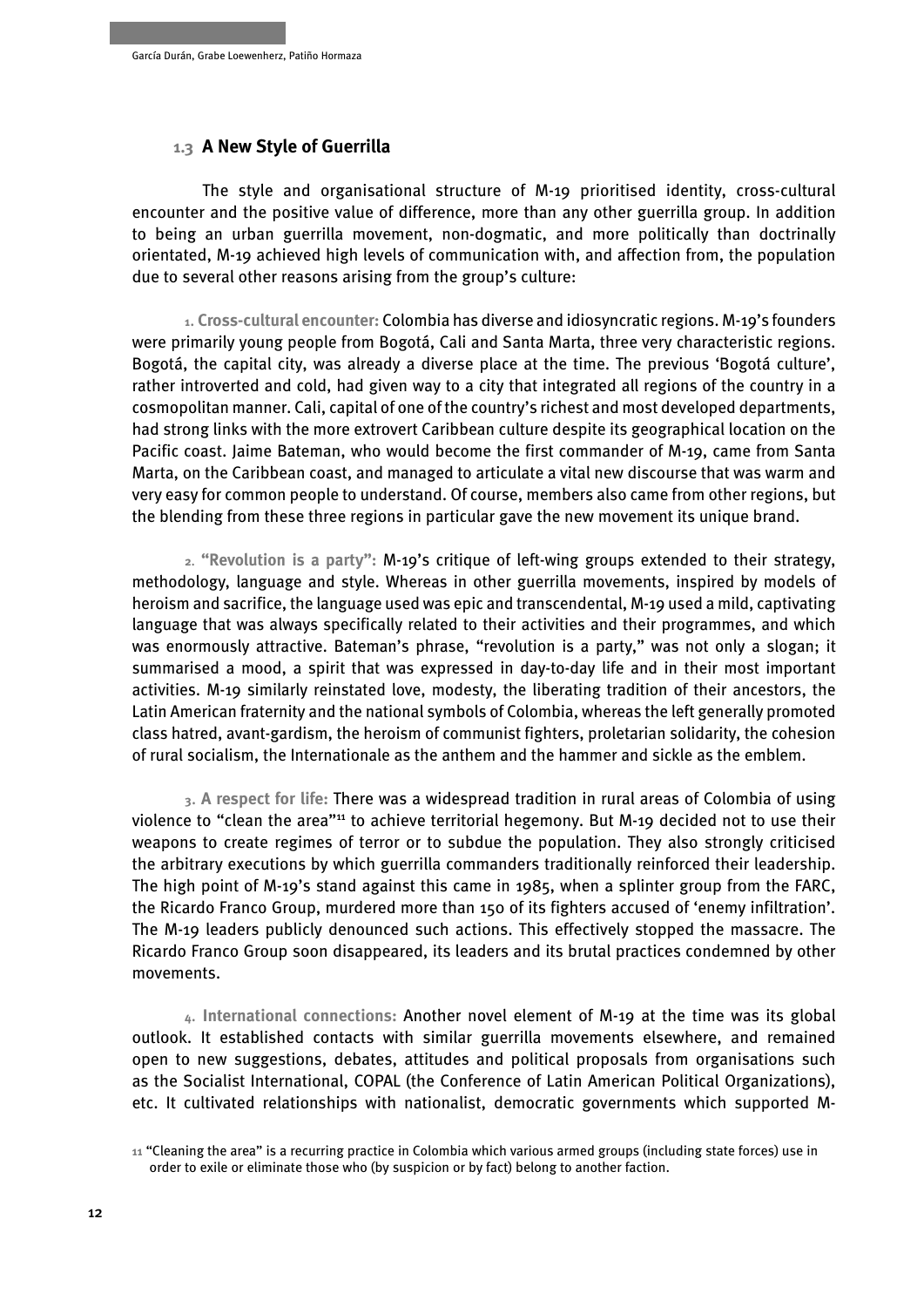<span id="page-11-0"></span>19's approach, in both Latin America and Europe. M-19's unorthodox ideas fuelled debates and stimulated the resurgence of other armed groups and politicians across the Americas. This kind of diplomatic activity intensified especially following the siege of the Dominican Republic embassy, which brought M-19 global exposure not only as an armed group but also as an organisation with a serious peace proposal.

**5**. **Room for women:** One of the most important consequences of this openness to debate and innovation was the serious discussion of gender issues within the movement. Women found a space to be militants in the organisation, not only as entry-level members, but as top commanders. M-19 had more women amongst their national leaders than any other guerrilla movement. However, this did not mean that there were no difficulties regarding gender issues, or that the weight of chauvinist opinion did not affect the internal dynamics of the organisation. During the Eighth Conference in 1982, a group of women insisted on debating the topic. As Vera Grabe describes it:

During the Eighth Conference, when we were discussing the formation of an army, the debate on the participation of women emerged. El Flaco (the thin one)<sup>12</sup> said, 'There should not be women in the army because that causes a lot of problems. There are not any women in armies, not even in the Soviet army'. He quoted some other examples and obviously, there was mayhem. Women replied, 'We are here. Are you going to sack us or what? What are you going to do with us? What is going to be our contribution then?' Our reaction as women was beautiful: we got together and made an appointment with commander Bateman. There were twenty of us. This gave us the chance to discuss women-specific problems: comrades beaten up by their partners, others whose only task was to do laundry, and pregnancy as a problem for guerrillas. We discussed chauvinist attitudes in M-19. So el Flaco had to change his position. A controversial regulation came from this. It included: no to domestic abuse, yes to abortion, yes to the right to birth control, egalitarian treatment and education for women in the movement (Quoted by Madariaga, 2006: 127).

#### **1.4 From Urban Armed Protest to the Development of a Rural Military Apparatu***s*

Although M-19 was involved in armed struggle from its early stages, it was following the Sixth Conference in March 1978 that the guerrilla movement insisted on its configuration as a political-military organisation, maintaining a presence in the cities as well as developing 'mobile guerrillas' in different areas of the countryside, thus building a proper army. This building of the military apparatus came about in three ways.

The first element in this military development was the combination of commando-like actions in urban areas with the intention of also building a more rural army. M-19 carried out audacious operations in urban centres, especially in Bogotá. For example:

On New Year's Eve 1979, Cantón Norte, a military garrison in the north of Bogotá, was raided. Using a tunnel dug from a nearby house, M-19 took more than 5,700 arms from a weapons cache belonging to the Colombian army. Fierce reaction by the army caused significant damage to the organisation, with many members arrested and prosecuted.

**12** This is how friends and comrades referred to Jaime Bateman, M-19's first commander.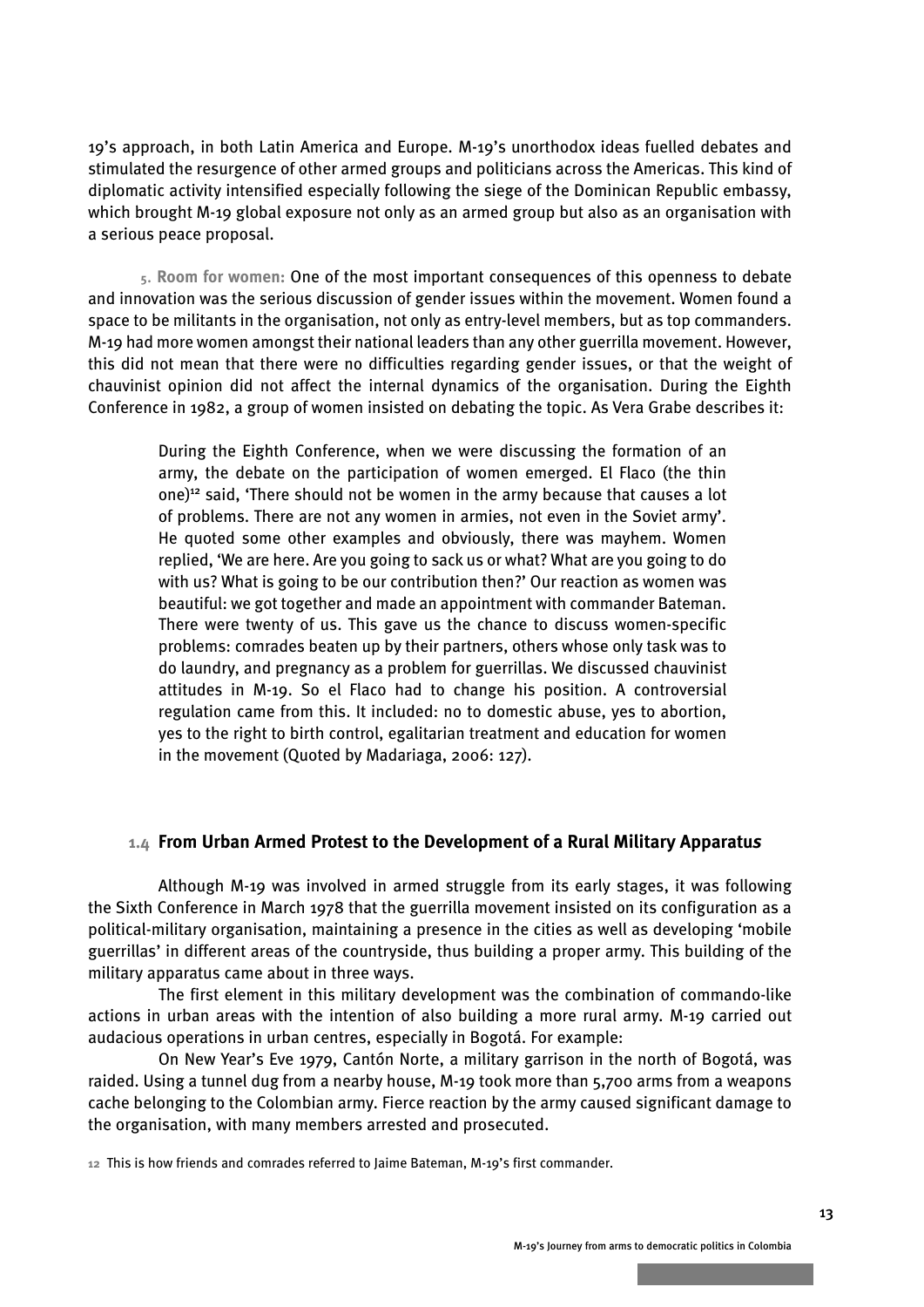During February-April 1980, the Dominican Republic's embassy in Bogotá was surrounded and besieged, with M-19 demanding the liberation of political prisoners and denouncing the human rights crisis in Colombia. After a 60-day negotiation with the government, there was a peaceful solution, and the ambassadors and guerrillas walked out. The political prisoners were not liberated, but the action opened the door to a debate about amnesty and a peace agreement.

On 6 November 1985, 35 guerrillas from M-19 laid siege to the Palace of Justice, demanding legal action against the government because of its lack of compliance with the terms of the peace agreement. When the government rejected dialogue, state forces carried out a countersiege, resulting in more than a hundred fatalities, including the president of the Supreme Court, other magistrates and employees, and guerrillas.

In parallel, from 1978 onwards, M-19 also concentrated on building a guerrilla army. They started with the mobile guerrilla of Caquetá (*móvil del Caquetá*) which in turn led to the formation of the Southern Front (*Frente Sur*), an audacious guerrilla group with an offensive mentality (demonstrated in the siege of Florencia and various army ambushes) but lacking tactics and techniques. Training at Cuban military schools led to improvement by combining military technical elements (e.g., adapting battlefields by engineering works such as trenches, pits, tunnels, vaults, etc.; and using tactical, operational and strategic radio communications, camouflage for infiltration operations, and mining for active defence operations) with more intuitive tactical elements of peasant origin. In other words, they combined rural and urban styles in their force, eventually reaching a level where they could take on the state army, as in the case of Yarumales (December 1984), the peak of M-19's technical and tactical military capacities, where they sustained the fight against the army for 22 days. M-19 applied these military advances to develop other units such as the Western Front (*Frente Occidental*) and the Battalion America (*Batallón América*). At the same time, they 'exported' these improvements to other rebel movements through guerrilla training schools which they ran in conjunction with the ELN, EPL and Alfaro Vive.

A second important element was the relationship with foreign armed organisations, such as the Montoneros from Uruguay. Under their influence, M-19 worked to develop a politicalmilitary organisation based on rural armed fronts (mobile guerrillas) with the participation of guerrilla movements from other countries, such as the Ecuadorian group Alfaro Vive. Here they were introduced to the technical elements of warfare, such as jamming TV channels. Units from M-19 also travelled to Libya and Cuba for training. (These trips were also crucial for the organisation's international networking.) As a result of their training abroad, they formed a 'special forces' unit which reached high levels of military effectiveness, but ended up forgetting about politics and elevating the importance of the military apparatus to the extent that they saw this as the means to political power, and concentrated on intensifying the war.

 Thirdly, from an early stage M-19 promoted unity amongst the different guerrilla movements in Colombia. They pursued this through bilateral interaction with other guerrilla groups (e.g. the creation of the Joint Force, *Fuerza Conjunta EPL-M19*, training schools run in conjunction with the ELN, and joint campaigns with the Quintín Lame). They also played the leading role in the formation of the National Guerrilla Coordination (*Coordinadora Nacional Guerrillera*) and then the Simón Bolívar Coordinating Board (*Coordinadora Guerrillera Simón Bolívar*, CGSB). And they continued to share their learning through training schools and so on. However, advances on this question of unity were very slow, especially on political issues, due to ideological differences and to the needs of each group to protect their own identity and independence. This caused disenchantment in M-19, frustrated at the thoughts of more than 15,000 fighters in total, but without a common direction or a clear, common political strategy. So joint decisions remained lacking on strategies both for war and for peace.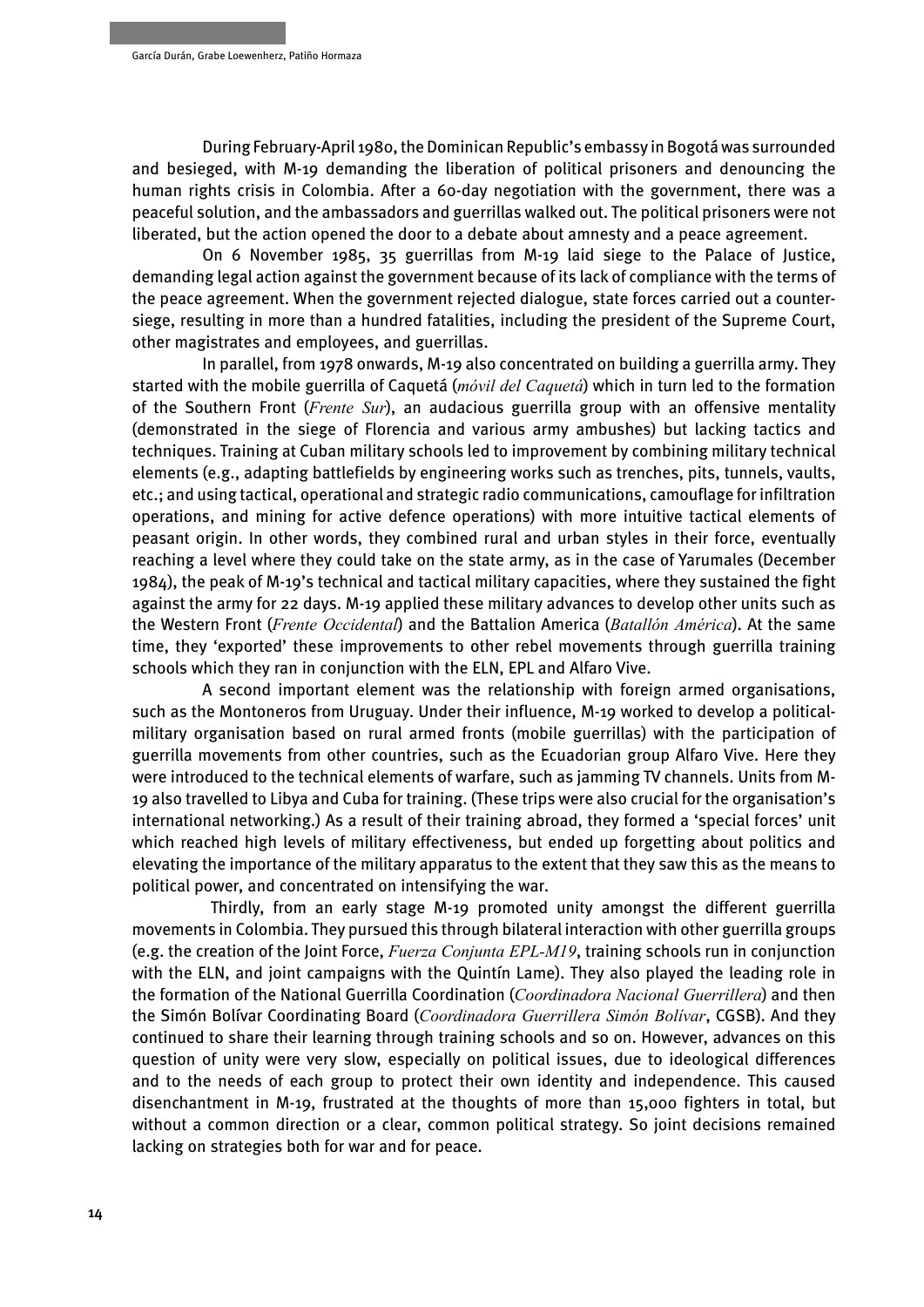<span id="page-13-0"></span>Finally, M-19 were never well-funded. Their main source of funds was ransom money from kidnappings. When they robbed banks or laid siege to towns, they got only 'pocket money' to complement the ransom income. They had international logistical support (from Panama, Cuba and Venezuela) and political support (from Mexico and Costa Rica). But only rarely did they receive 'a dollar here and there' from international sources.

## 2. **A Path towards Peace: Internal and External Causes**

M-19's path towards peace and legitimate political participation was affected by internal and external factors which impacted on its political and military activities and triggered a shift in its strategic approach.

#### **2.1 Internal Factors**

Five different internal factors stirred debate inside M-19 concerning the political direction of the movement. This also made them question whether their strategy was connecting them sufficiently with the politics of the country, given that their raison d'être was as a politicalmilitary group.

**1. Political redefinition:** the struggle for democracy and peace. At its Seventh Conference in 1979, M-19 redefined its political concept, proclaiming the struggle for democracy as its main strategy. Thus it moved from defining itself as an organisation fighting for socialism, and adopted democracy as the basis for its political and military project, subsequently defining itself as 'a democracy in arms'. In other words, although M-19 radicalised its discourse between 1975 and 1978, with this reorientation in 1979 it developed a wider ideological outlook after realising that change in Colombia must be democratic in nature:

Originally, we created a definition of 'socialism Colombian-style', following the path left by the Anapo which had been the political foundation of M-19. But then we discovered that in Colombia it was necessary to deepen democracy more than intensify socialism. In one way or another, the left had always accepted that the oligarchy was democratic just because they ran elections in the country, without paying attention to the background of that ceremonial democracy and without realising that it was tainted. This was the challenge for the revolutionary groups: to found a real democracy. We recognised that feature of democracy thanks to the reaction to the military offensive [...] from civil society, from the human rights struggle, which is quintessentially democratic. Democracy [...] became the fundamental crux of the ideological definition of M-19 (Patiño, 2001).

A year later, in the wake of the siege of the Dominican Republic embassy, Jaime Bateman realised that peace could be a revolutionary tool: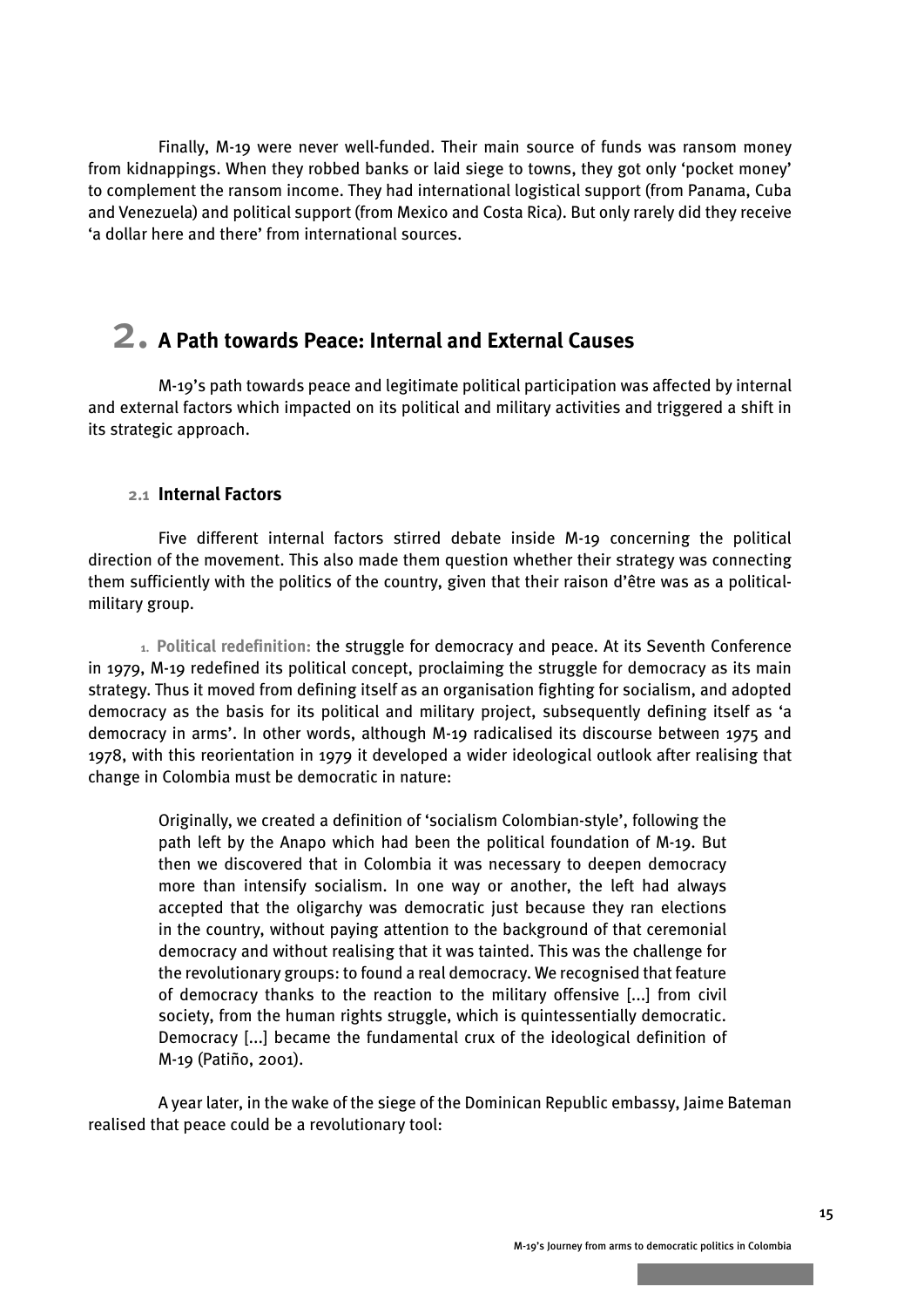As a result of the negotiations to get to a peaceful solution to the siege of the embassy, Bateman clearly saw that the process of resolving the siege was like a scale model of what could be a negotiated solution to the armed conflict in Colombia. That was the first attempt at peace in Colombia: Bateman's proposal for a negotiated solution through dialogue, truce and amnesty. From the beginning, peace was more about process than content. The possibility of finding a peaceful solution to the country's political and social conflict: that was the first mention of peace (Patiño, 2001).

 And so these two concepts, peace and democracy, defined the armed struggle of M-19 in the 1980s. It could be said that the M-19 experienced its 'perestroika' between 1979 and 1981, long before the crises of other socialist countries. This political belief in a struggle for peace and democracy subsequently facilitated the transition to a negotiated peace.

**2. War taken to its limits:** M-19, led by Álvaro Fayad, took war to the limit by forming the 'special forces' unit, making efforts to build an army with the *Battalion America*, developing urban militias, and attempting to co-ordinate with other guerrilla groups. At that time, there was a very strong heroic and warrior-like attitude amongst the guerrillas. This led to the prioritisation of the military strategy, intensifying the war as part of political and organisational development. For example, the urban militias adopted military logic, which allowed them to carry out large-scale military operations such as the siege of military battalions in Armenia and Ipiales, the 'siege' of Cali with the urban support of popular militias, and the attacks against General Zamudio, commander of the state military forces, and against the Minister of Internal Affairs, Jaime Castro. But although these were engagements of significant military magnitude, they can be considered as political failures. This is because this phase was wrongly understood as an insurrection, provoking a negative reaction from the state and its military forces, and strengthening those who opposed both social and political reforms and the development of any peace process with guerrilla movements.

This emphasis on military action by 'special forces' culminated in the siege of the Palace of Justice in November 1985. This turned into an enormous tragedy, due to the reaction of the state armed forces who conducted a counter-siege and set fire to the Palace, causing the deaths of 95 people. Whatever the original objectives of the leadership, the siege was not generally seen as a political action, but rather as a 'terrorist attack'. After the siege, M-19 stepped up its military activity but felt as if it was 'crossing a desert' (as Carlos Pizarro, general commander at that time, expressed it) because people no longer supported its war and were tired of the effects of warfare, especially of the 'dirty war' unleashed in 1985. People generally began to support the idea of a definitive peace process with guerrilla movements, and a year after the massacre at the Palace of Justice, the Movement for Life (*Movimiento por la Vida*) emerged, demanding acknowledgement and respect for social and political leaders who fell victim to armed actors, especially to the growing paramilitary groups.

**3. The risks of authoritarianism:** In December 1985, in Tacueyó (Cauca), the corpses of 163 guerrillas from the Ricardo Franco Group were found buried in communal graves, murdered by their own leaders in an internal disagreement. As M-19 was carrying out joint actions with this FARC splinter group, the events in Tacueyó generated internal questions about the relationship between war and authoritarianism, and about the dangerous consequences that this could have on efforts to build a more democratic and fair country. Again, this highlighted the necessity of a clear and transparent commitment to democracy, both in the political arena and internally.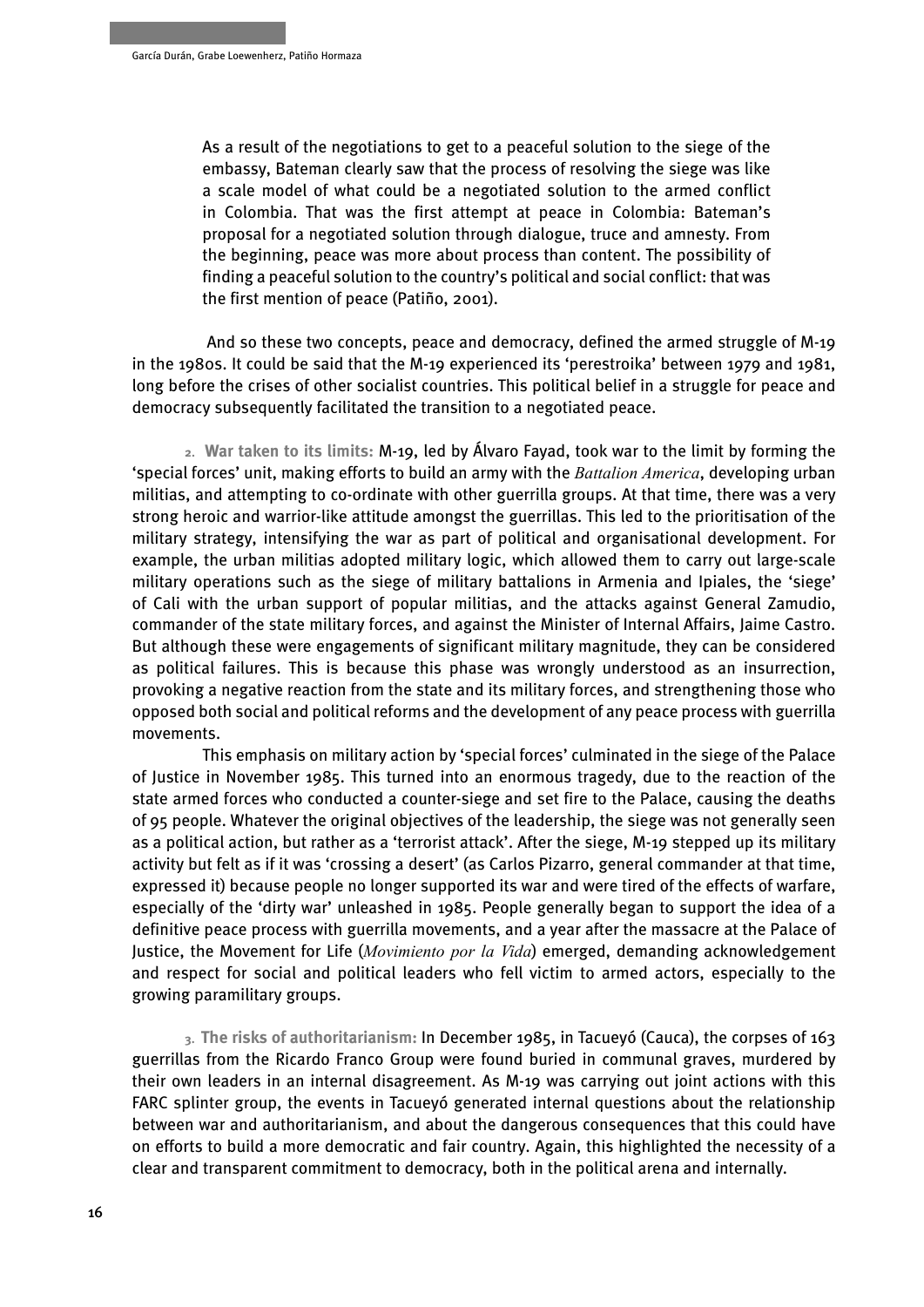**4. Changing leaderships:** The different leaders of M-19 played important roles in the transition from armed struggle to legal politics. Indeed, the capacity of the commanders to connect with the people was a crucial factor in this shift. Four different phases of leadership can be identified:

**1)** In the formation and initial stages (1973-1983), Jaime Bateman (or Comandante Pablo) was the undisputed leader.<sup>13</sup> He was very strong on military issues, and had political charisma which allowed him to project himself beyond the movement. After the siege of the Dominican Republic embassy, Bateman understood that peace would be crucial to the social and political development of the country. His tragic death in an airplane accident left M-19 with an uncertain future and a problem of continuity.

**2)** After Bateman's death, Iván Marino Ospina, his second in command, assumed the leadership for 22 months. However, he was considered as politically erratic and did not stand out militarily, and the Ninth Conference, in Los Robles in February 1985, moved to replace him. "Many considered his actions unwise, since he was not present during the critical moments of the negotiations with the government and in the difficult days during the Yarumales crisis" (Villamizar, 1995: 391). A power struggle erupted in the organisation, causing fractures between the leading figures: Iván Marino Ospina, Álvaro Fayad, Carlos Pizarro and Gustavo Arias. Ultimately, Fayad was elected general commander, but needed to demonstrate his credentials as a leader to the others. He did this by prioritising military actions, especially those of the 'special forces,' as the siege of the Palace of Justice demonstrated.

**3)** M-19 suffered important leadership losses at the hands of the state armed forces. The most notable were Ospina (August 1985), Andrés Almarales and Luis Otero (November 1985), Álvaro Fayad (March 1986), Israel Santamaría (March 1986), and Gustavo Arias (July 1986). "This long sequence of deaths in the ranks of M-19 [...] was undermining its structure and its political and military capacity. A high amount of human losses showed the clear intention of the state to annihilate M-19 and the weaknesses and mistakes of the movement" (Villamizar, 1995: 475).

**4)** When Fayad died, Carlos Pizarro assumed the leadership, and with it the challenge of healing the fractures in the organisation. Due to his military capabilities, he had enough authority to face this challenge and to re-establish a common policy and a political project aimed at peace. Pizarro suspected that recovering M-19's political prominence was directly dependent on a clear drive for peace, and he took that direction resolutely.

**5. Strategic redefinition:** In January 1988, a crucial strategic redefinition of M-19 took place, which finally brought together all these factors which were forcing change on the movement. The organisation held a meeting attended by commander Carlos Pizarro, most of the national leadership and members of every current political and military unit of M-19. The meeting location was dubbed Campo Reencuentro (reunion camp), since it entailed reunions between many partners and friends who had not met in a long time because of the war. In the discussion, they took a critical look at the organisation and examined their political position.

The crisis affecting the organisation was acknowledged.

**<sup>13</sup>** Darío Villamizar (1995: 303-304) has compiled a range of testimonies to how highly Bateman's partners in the armed struggle valued him.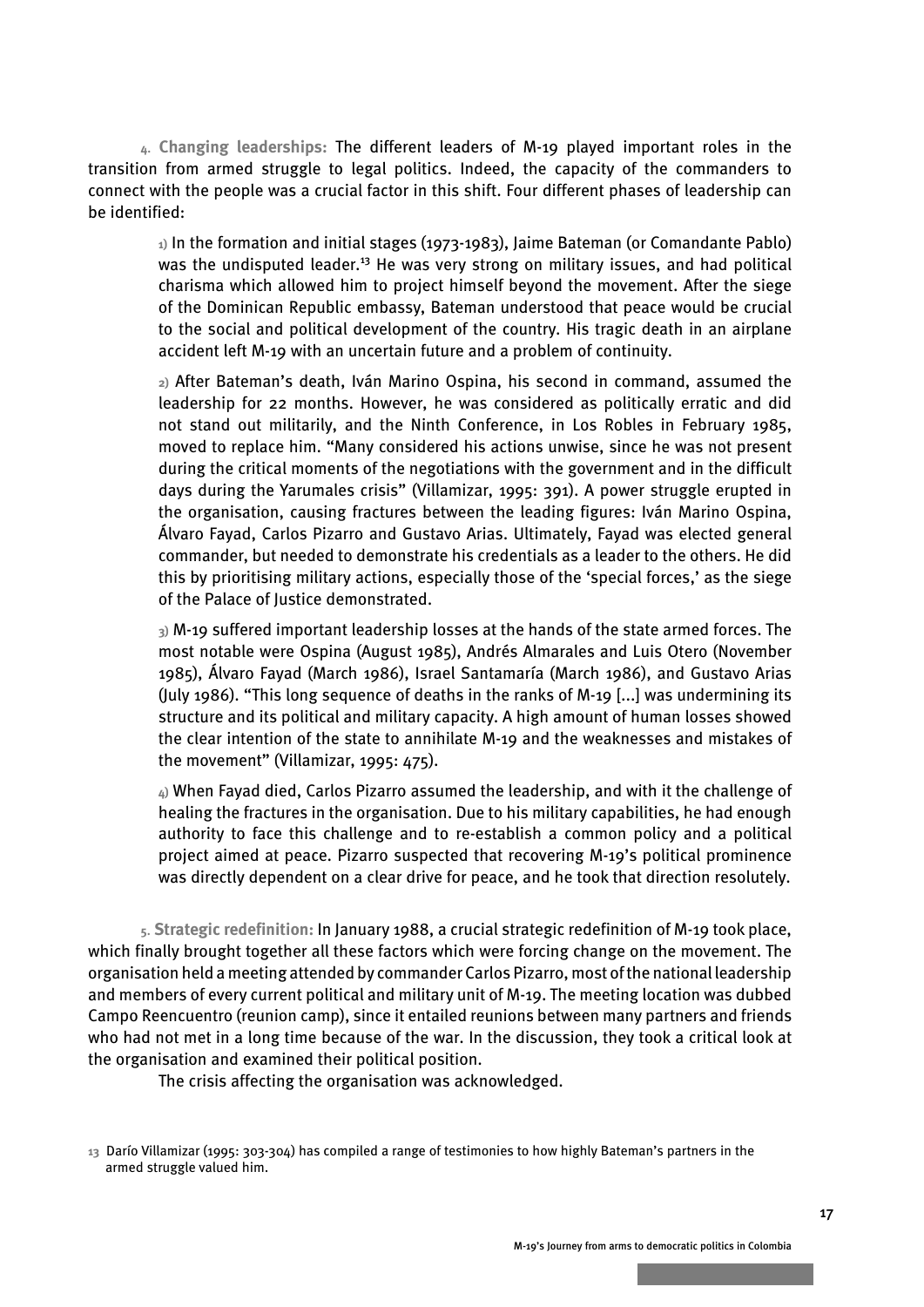<span id="page-16-0"></span>There has been a big crisis, but not as big as the decisiveness, democratic conviction and the sense of unity of our people. Now the challenges are bigger and demand the redefinition of the organisational and operational criteria, style and methods. We face a development crisis because in parallel with the weakening of the group, new ideas have emerged that require integration. Therefore, we need to organise such a development to be able to make the most out of it in the country and recover our influence on the democratic project in a definitive way [...] We should not only lead the organisation, but a national project" (quoted by Villamizar, 1995: 517).

Resolving the crisis was based on a redefinition of the strategy of military confrontation on which they had concentrated in recent years. This was summarised in the slogan, "Life for the nation, peace for the armed forces and war against the oligarchy!" The intention was firstly, to protect the lives of people affected by the 'dirty war'; secondly, to stop the war against the state armed forces, since the fatalities on both sides were ordinary people; and thirdly, to focus on what was crucial: the struggle against an oligarchy that did not allow non-violent coexistence or the consolidation of real democracy.<sup>14</sup> So peace emerged as the way to open the door to social and political change. Peace was, therefore, the key to recovering M-19's connection with the people, in order to regain their influence in national political life.

#### **2.2 External Factors**

There were six important factors from outside the organisation, which impinged on the shift from political armed struggle to legitimate political struggle, five national and one international.

**1. Drug trafficking** enhanced the possibility of peace, because the government could not sustain armed confrontation on two separate fronts. In the 1980s, there was a significant growth in the production of cocaine. Until then, Colombia had mainly been a transit and processing station for coca produced in Bolivia and Peru. With the rise in Colombian cocaine production, the number of drug traffickers operating in the social and political arenas also increased. Their efforts to gain control and influence caused confrontation with the state. On 30 April 1984, the murder of Minister of Justice, Rodrigo Lara, unleashed a storm of argument over the extradition of Colombian nationals, especially to the United States where they were wanted on drug trafficking charges. The drug traffickers resorted to terrorist actions and bombs, for example planting a bomb in the *Departamento Administrativo de Seguridad* (Security Administration Department) and blowing up an airborne plane in November 1989. Consequently the government now faced two wars at the same time: one against the armed insurgency and another against drug trafficking. The need to resolve at least one of them made more attractive the idea of a peace negotiation to demobilise armed groups, even at the cost of political reforms.

**2.** The country endured at this time a growing **dirty war.** As Graph 1 shows, political assassinations and massacres spiked in the 1980s. Even worse, numbers of civilian victims were significantly higher than those of guerrillas and state forces. Additionally, paramilitary groups were increasing in parallel with the growth of guerrilla groups. The first paramilitaries were

**<sup>14</sup>** For the oligarchic way of domination, an armed opposition is very useful because it justifies maintaining social and political exclusion based on violent mechanisms.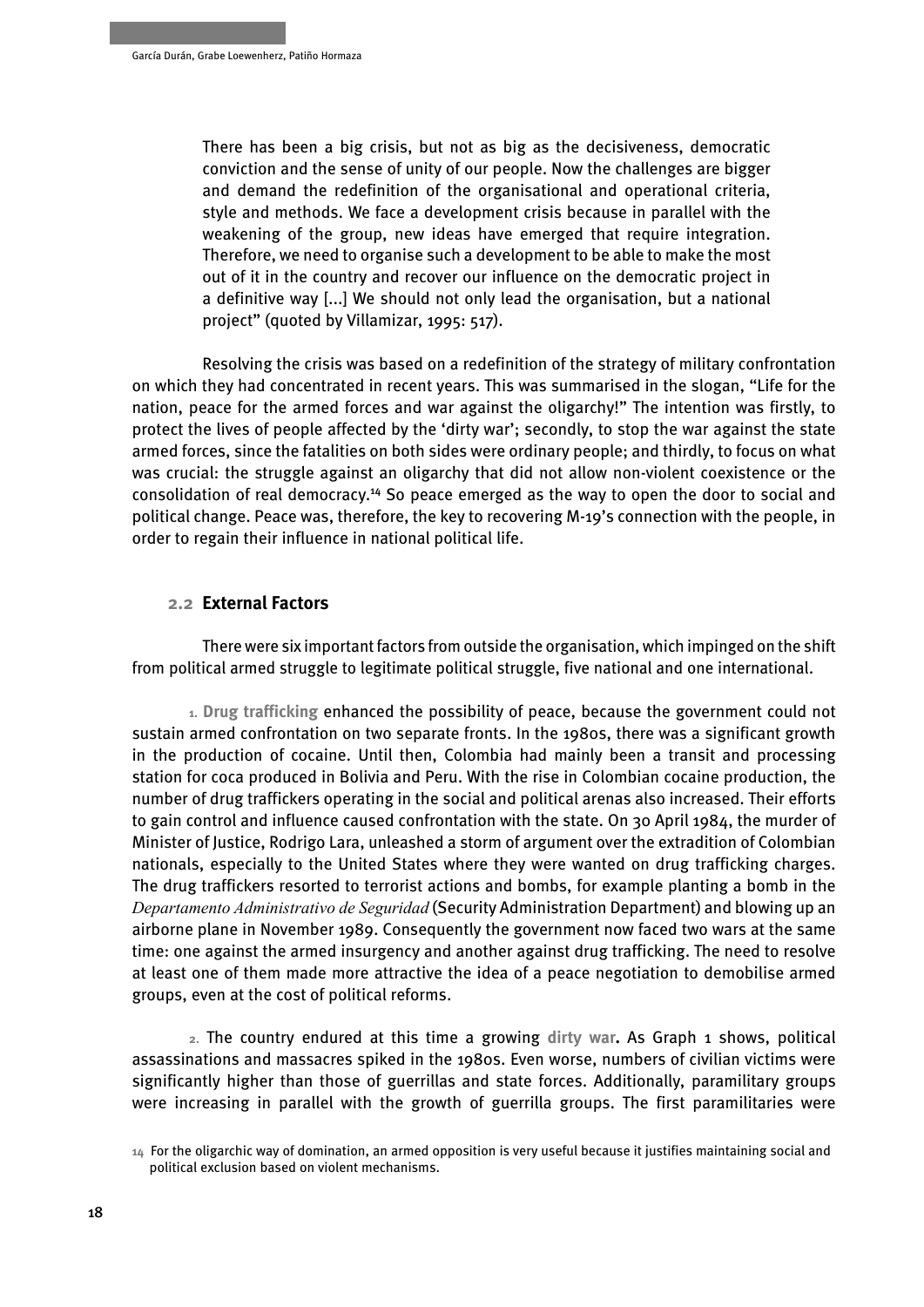formed in Magdalena Medio, Córdoba and Urabá. Their tactics involved attacks on the political bases of the guerrilla movements and not the guerillas themselves. As guerrilla groups such as the FARC, EPL and M-19 increased their political influence through the truce agreements made during the Betancur administration, the paramilitaries unleashed a 'dirty war' which involved the assassination of members of the Patriotic Union (*Unión Patriótica,* UP), attempts to sabotage electoral gains, and actions against political and social leaders who might politically support the democratic demands of the insurgency groups. Crucial among the political assassinations were the murders of Guillermo Cano on 17 December 1986 (director of one of the most important newspapers in the country); Jaime Pardo Leal on 11 November 1987 (leader of the UP), and Luis Carlos Galán on 18 August 1989 (presidential candidate of the Liberal Party). M-19 did not want to keep fuelling a confrontation that was chiefly affecting the civilian population. Internally, they started thinking that it was time to search for alternatives to war. There was an ethical principle gradually spreading through the group: if the armed struggle is negatively affecting the civilian population, it is necessary to stop it!

**3.** Linked to the previous factor was a **social fatigue with war**, which expressed itself in increased mobilizations for peace (*see Graph 1*). One of the earliest of these was the Movement for Life, which first appeared in public on the first anniversary of the massacre at the Palace of Justice (November 1986). Gradually, such social actions gained momentum, advocating the protection of life and questioning both the legitimacy of war and the use of violence to achieve the social transformations that the country needed. M-19's decision to embark upon a peace process was influenced by the growing proportion of the population who wanted to support a genuine move towards peace.



**Graph 1: Armed Conflict, Dirty War and Peace Mobilisation**

**Source: García Durán, 2006b: 353.**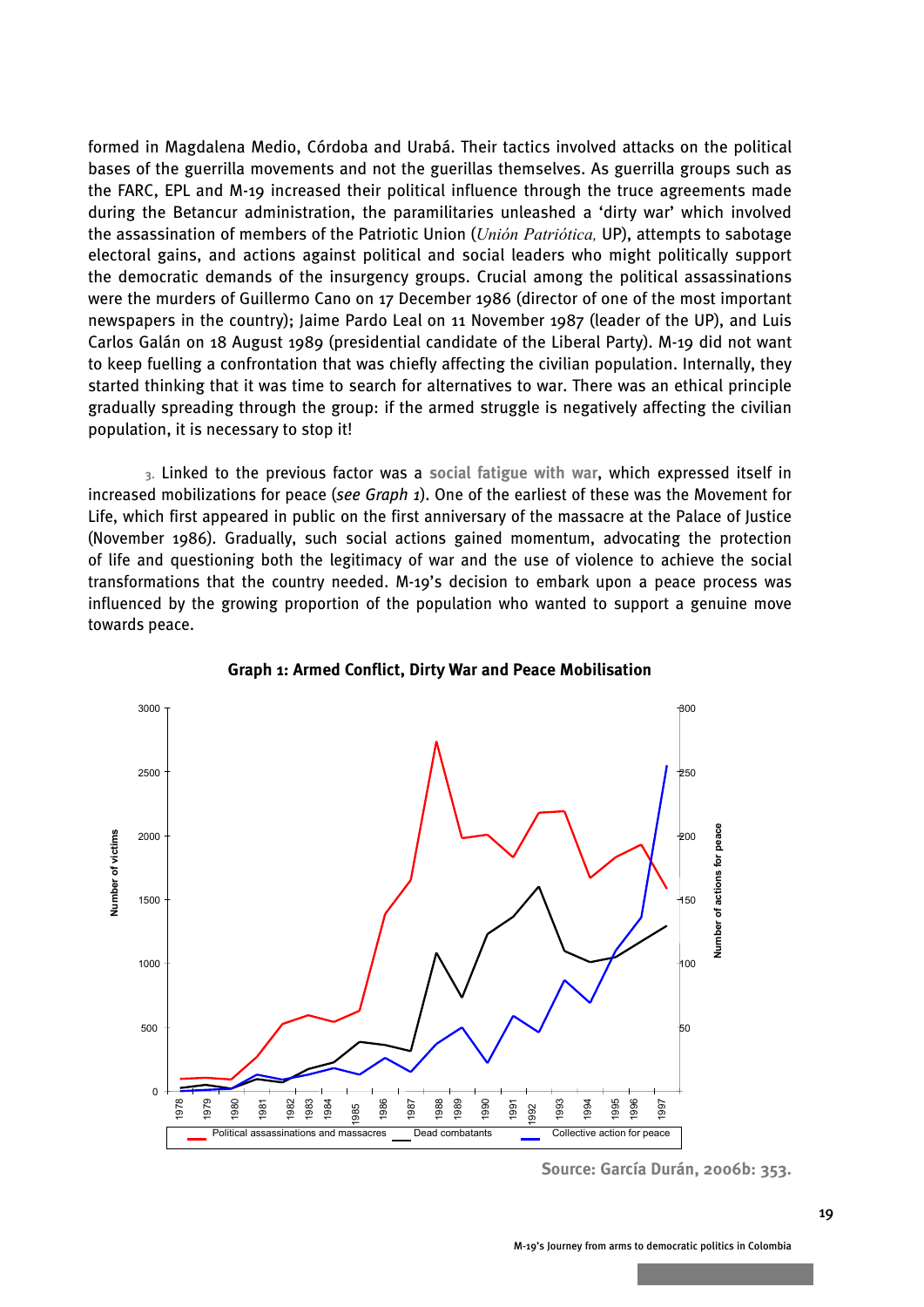**4.** Some sections of government saw the necessity of **modernising the state** and adjusting its institutions for the struggle against drug trafficking that threatened their collapse. These ideas reached the higher levels of power during the Virgilio Barco administration (1986-1990), which acknowledged that a process of democratic normalisation was required, but that this could not be based on a repressive policy. Rather, it was seen as essential to have adequate institutional channels for discussing social and political conflicts, and the government promoted reform of the national constitution, negotiation with social groups, and prioritisation of legal political action over armed options. In September 1988, as part of its Peace Initiative (*Iniciativa de Paz*), the government made the conciliatory offer of certain constitutional reforms in response to some of the demands of the armed groups.

**5.** As noted earlier, there were frustrating **limits to guerrilla unity**. Guerrilla movements had different political cultures, and each group preferred its own doctrine and 'strategic truth' over any possibility of coordination or joint articulation. There were also tensions between different groups, such as the early and irreconcilable hatred between the FARC and the EPL, which hindered a collective approach to the crises they faced<sup>15</sup>. Each group insisted on its own internal process of reflection and redefinition, and refused to consider the possibility of a collective process that would have brought them a bigger impact as a revolutionary force. Further, each movement's desire for prominence and vanguardism also reduced the possibility of joint action, and M-19 was no exception: the other guerrilla movements distrusted M-19 and considered them an irresponsible and adventurous organisation. Thus the proposition of united struggle never had a real chance. The Guerrilla Coordinating Boards, first without the FARC and then with it, were symbolic gestures towards revolutionary unity, but produced no significant operational achievements. Pizarro realised this on his last trip to Cuba, when he made a huge, but ultimately futile, attempt to achieve guerrilla unity with a real, strategic character. Despite this failure, and even on the brink of peace talks with the government M-19 were still urging a joint process, but got no clear reply from the other movements. So they accepted the limitations of guerrilla unity, and decided to follow the path of peace alone.

**6.** The **transition to democracy in Latin America** had an impact upon M-19. Firstly, in southern South America, the transitions from dictatorship to democratic regime increased the opportunity for, and the importance of, strengthening democracy in the region. This coincided with M-19's strategic shift towards democratic struggle. Secondly, Colombia supported the Contadora Group in the search for negotiated solutions to conflicts in El Salvador, Guatemala and Nicaragua. Clearly, the participation of the Colombian government in this international diplomatic effort generated a national question: if a negotiated solution was favoured in Central America, why not also in Colombia? This was reinforced by the participation of Colombia in the Non-Aligned Movement, which enhanced the autonomy of the country in the international political arena and gave it more independence from the United States.

**<sup>15</sup>** These crises included: the ELN's crisis after Anorí, when the army almost exterminated them; the EPL's crisis after the murder of the Calvo brothers, the movement's main leaders; and the crisis of the FARC after the genocide of the UP that unleashed the 'dirty war'.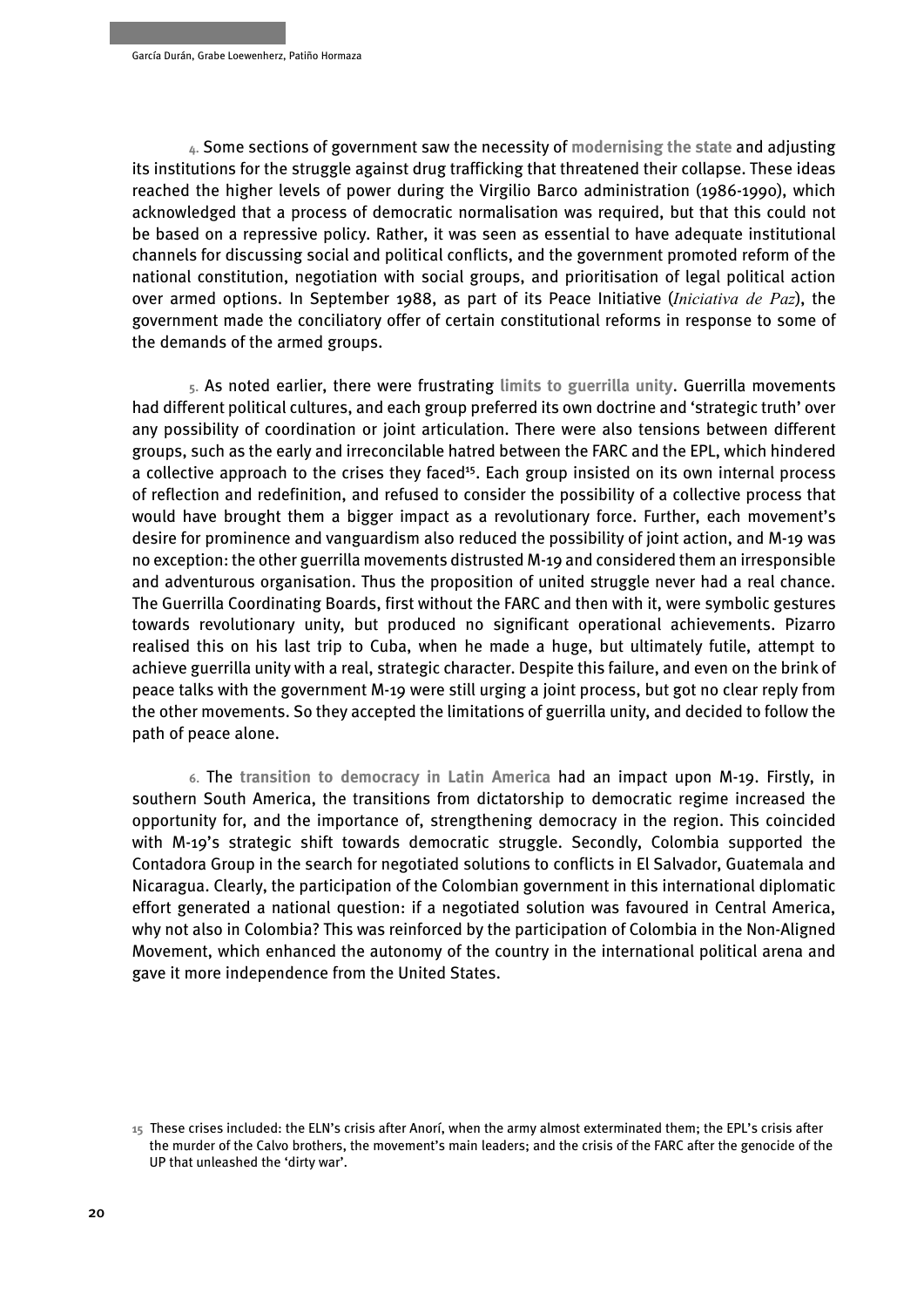## <span id="page-19-0"></span>3. **Peace Mobilisation Strategy**

The connection between M-19 and Colombian society was truly re-established when the movement adopted a social peace agenda. Here, we examine seven distinct phases of this transition, and how this shaped a peace process that involved the shift towards legitimate political struggle.

#### **3.1 From Peace as Tactic to Peace as Strategy**

M-19's internal political debate fundamentally changed their strategy and, thus, their concept of peace.

Peace appeared as an initiative of the insurgency for the first time in M-19 at the beginning of 1980, in the wake of the Dominican Republic siege that was carried out to demand the release of our prisoners. This was an ideological break, because Latin American revolutionaries were born under the influence of phenomena such as the Cuban Revolution, which had the slogan of 'win or die', not conciliate or negotiate. Therefore, daring to propose a negotiated solution to the conflict was considered an absolute heresy (Patiño, 2001).

M-19's proposal had three components at that time: a truce in the armed struggle, national dialogue and the derogation of the Security Statute (to permit amnesty provision). But President Turbay Ayala refused both a truce and any political dialogue with insurgents. He offered only to pass a very restricted amnesty in Congress, and the guerrilla groups rejected this. For them, a simple amnesty was not peace, and it reminded them of the defeat of the Liberal guerrillas in the 1950s.

When Belisario Betancur became president in 1982, the government's position regarding peace changed. This president supported the insurgency's proposals, especially those of M-19, and he encouraged national dialogue and truce agreements with those guerrilla groups willing to participate. In fact, ceasefire agreements were signed with the FARC, M-19, EPL, ADO and some units of the ELN (*see Chart 1*). However, the right moment for peace had not yet come. The path of national dialogue offered by Belisario Betancur was not clear, and he did not have the necessary political support to strengthen democracy and peace as he hoped. National dialogue was not supported by the military or by the politically powerful, and it in fact encouraged an increase of paramilitary groups, who multiplied significantly in those years. However, the guerrillas, including M-19, were not willing to gamble on peace alone. Although peace gained importance in their discourse, they maintained a war discourse that included peace as a tactic. Their strategy was still to create political strength based on military might.

After the Palace of Justice siege and their subsequent political isolation, M-19 assumed a *strategic* perspective towards peace, not only because they felt that this option would enable them to reconnect with the country, but also because they recognised that this kind of approach could be revolutionary in the Colombian context.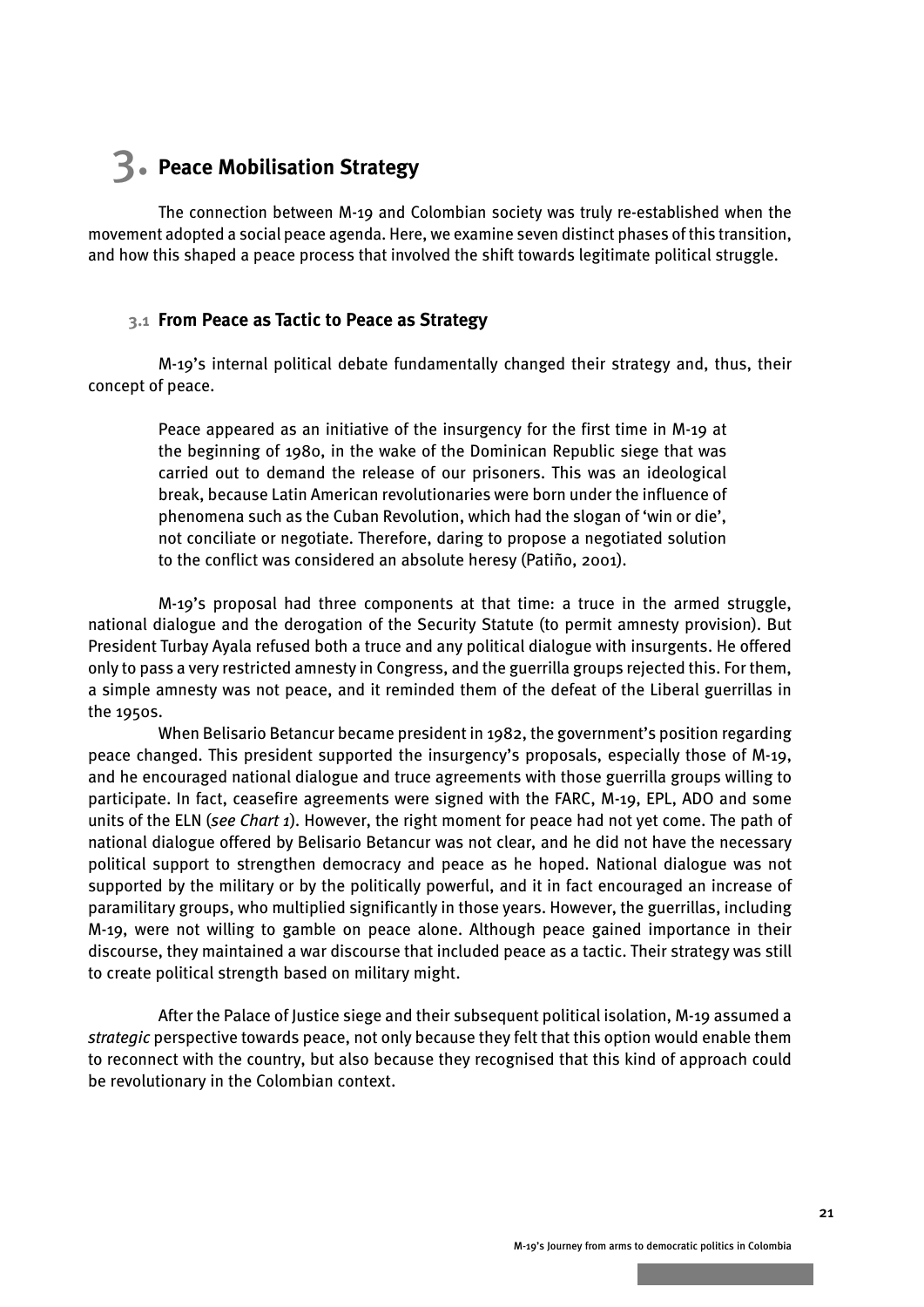|                    | <b>Ceasefire accords</b>                                                                                                                                                                                           | <b>Agendas and preliminary</b><br>procedural agreements                                                                                            | <b>Final peace agreements</b>                                                                                                                                                                                                                                                                                                  |
|--------------------|--------------------------------------------------------------------------------------------------------------------------------------------------------------------------------------------------------------------|----------------------------------------------------------------------------------------------------------------------------------------------------|--------------------------------------------------------------------------------------------------------------------------------------------------------------------------------------------------------------------------------------------------------------------------------------------------------------------------------|
| Betancur (1982-86) | La Uribe Accords with the<br>FARC (March 1984)<br>Accord with the M-19 and<br>EPL (August 1984)<br>Accord with the ADO<br>(August 1984)<br>Accord with units of the<br>ELN (December 1985, April<br>and July 1986) | Accord between the FARC and<br>the Peace Commission (March<br>1986) to extend La Uribe Accords                                                     |                                                                                                                                                                                                                                                                                                                                |
| Barco (1986-90)    |                                                                                                                                                                                                                    | Tolima Accord with the M-19<br>(January 1989)<br>Agreement for initiating a peace<br>process with the EPL, PRT and<br>Quintín Lame (May-June 1990) | Political Pact with the M-19<br>(November 1989)<br>Political Accord with the M-19<br>(March 1990)                                                                                                                                                                                                                              |
| Gaviria (1990-94)  |                                                                                                                                                                                                                    | Cravo Norte with the CGSB<br>(May 1991)<br>The Caracas agenda (June 1991)                                                                          | Final Accord with the PRT<br>(January 1991); the EPL<br>(February 1991); and Quintín<br>Lame (May 1991)<br>Final accord with the Ernesto<br>Rojas Commands (March<br>1992)<br>Final accord with the CRS<br>(April 1994) and the Garnica<br>Front (June 1994)<br><b>Coexistence Accord with</b><br>Medellín militias (May 1994) |

#### **Chart 1: Type of Peace Agreement in Each Presidency, 1982-1994**<sup>16</sup>

**16** Chart by Mauricio García Durán, previously published in Accord 14 (2004: 80).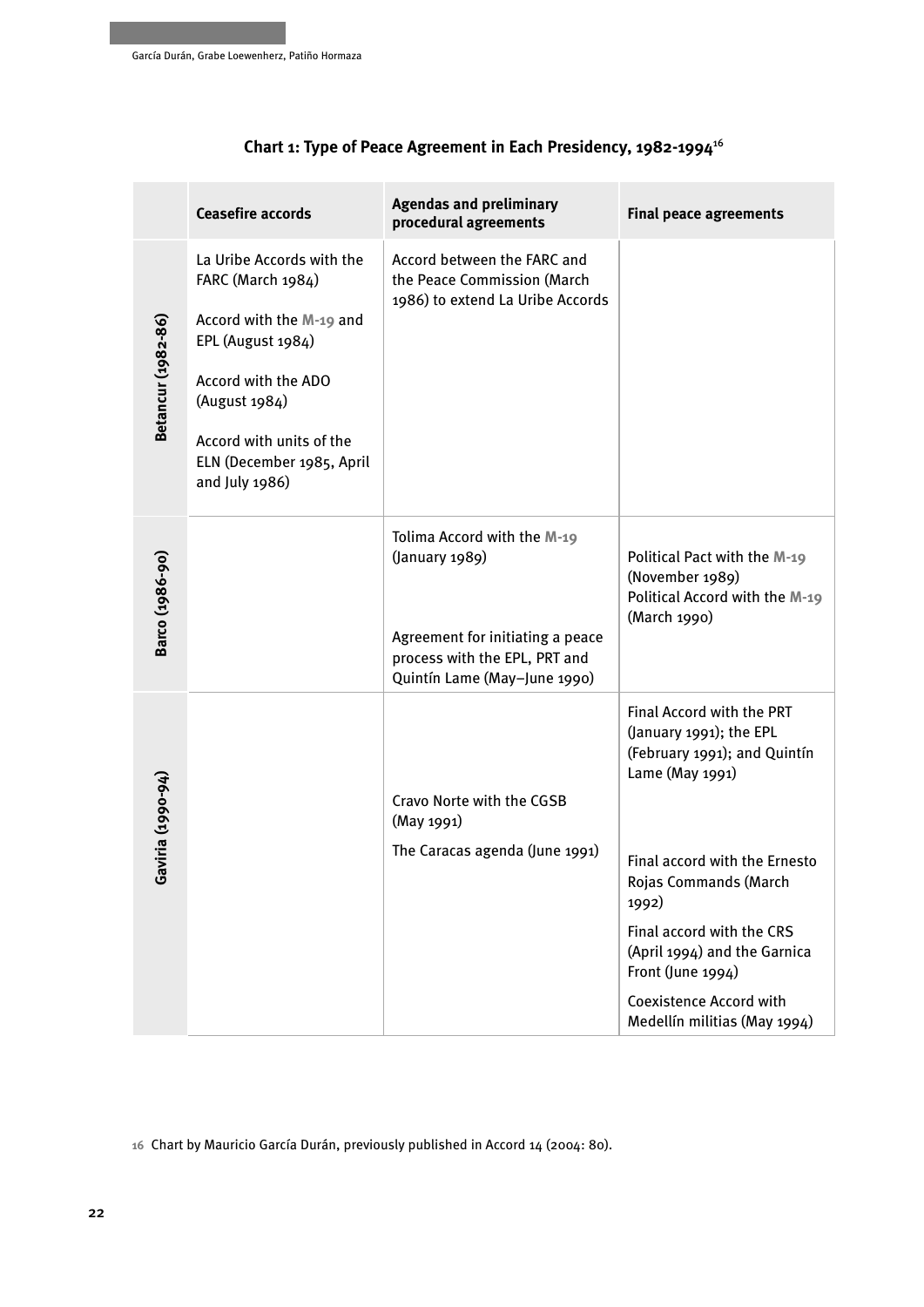<span id="page-21-0"></span>M-19 was the first insurgent organisation to discover that peace in Colombia could be a transformative and revolutionary element. In Colombia, over the last 50 years, violence has become correlated with power and is used in order to acquire, maintain and exert power. The oligarchy in Colombia knew that the best way to impede social and political transformations in the country would be to perpetuate violence. M-19 discovered that peace could be a very important element to change that. That is to say that the oligarchy in Colombia, in general, is not a friend of peace because it seeks to exploit violence for the perpetuation of the status quo and thus has generated a violent form of governance.

It permanently needs a certain amount of violence in order to justify exclusion and authoritarianism and in order to violate democratic liberties and maintain a certain degree of legitimacy in the management of a state where force has become a very important element (Patiño, 2001).

#### **3.2 From Anti-Oligarchic Struggle to Political Negotiation**

The starting point of the transition to political negotiation was the kidnap of Álvaro Gómez, a former presidential candidate and renowned representative of the national oligarchy. What began as an act of war ended as a process of agreement: the leadership of M-19 recognised an opportunity for compromise as they noted the strong reactions to the kidnapping. At what was known as the Usaquén Summit (*Cumbre de Usaquén*) on 29 July 1988 , despite the absence of the government, the door to a peace process was re-opened when M-19 made public a proposal that became a starting point for subsequent negotiations.

After the Summit, the initial proposal of the Barco administration was a simple road-map for demobilisation with little political content. In contrast, M-19 had proposed a highly political negotiation process. The outline that was finally adopted for negotiation included contributions from both sides. So when, in January 1989, the first agreement that initiated the peace process was signed, the political dimension was an essential part of the agenda. The Palace of Justice siege was still quite fresh in the memory of the public and the government. That translated into a nervousness about embarking on negotiations with guerrilla groups, especially with M-19. It was obvious to Carlos Pizarro that it was crucial to build a relationship with the government as interlocutor. What gradually gave the government confidence was the attitude of M-19 towards disarmament. For the leadership of the M-19, it was clear that if the government was willing to carry out their reforms, they were willing to disarm themselves.

The negotiation strategy of M-19 was built gradually. There were two starting points: the peace initiative of the Barco government, and that of the guerrilla groups.

The Barco initiative was largely limited to the procedural. On 1 September 1988, the government made public its 'Initiative for Peace', explaining the position of the national government regarding conditions and strategies for a negotiated peace. There would be three phases: 1) a phase of tension-reduction, in order to create an atmosphere of credibility and trust by demonstrating a real desire for reconciliation by the guerrilla groups; 2) a phase of transition, to initiate a shift towards institutional normality and the return of armed groups to democracy; and 3) a phase of incorporation, including both total reintegration of armed groups into social and political life and guarantees and encouragements necessary for them to do so (amnesty, guarantees of electoral participation, temporary economic assistance measures, security and protection, and a regional dialogue process to generate ideas for coexistence, normalisation and reconciliation).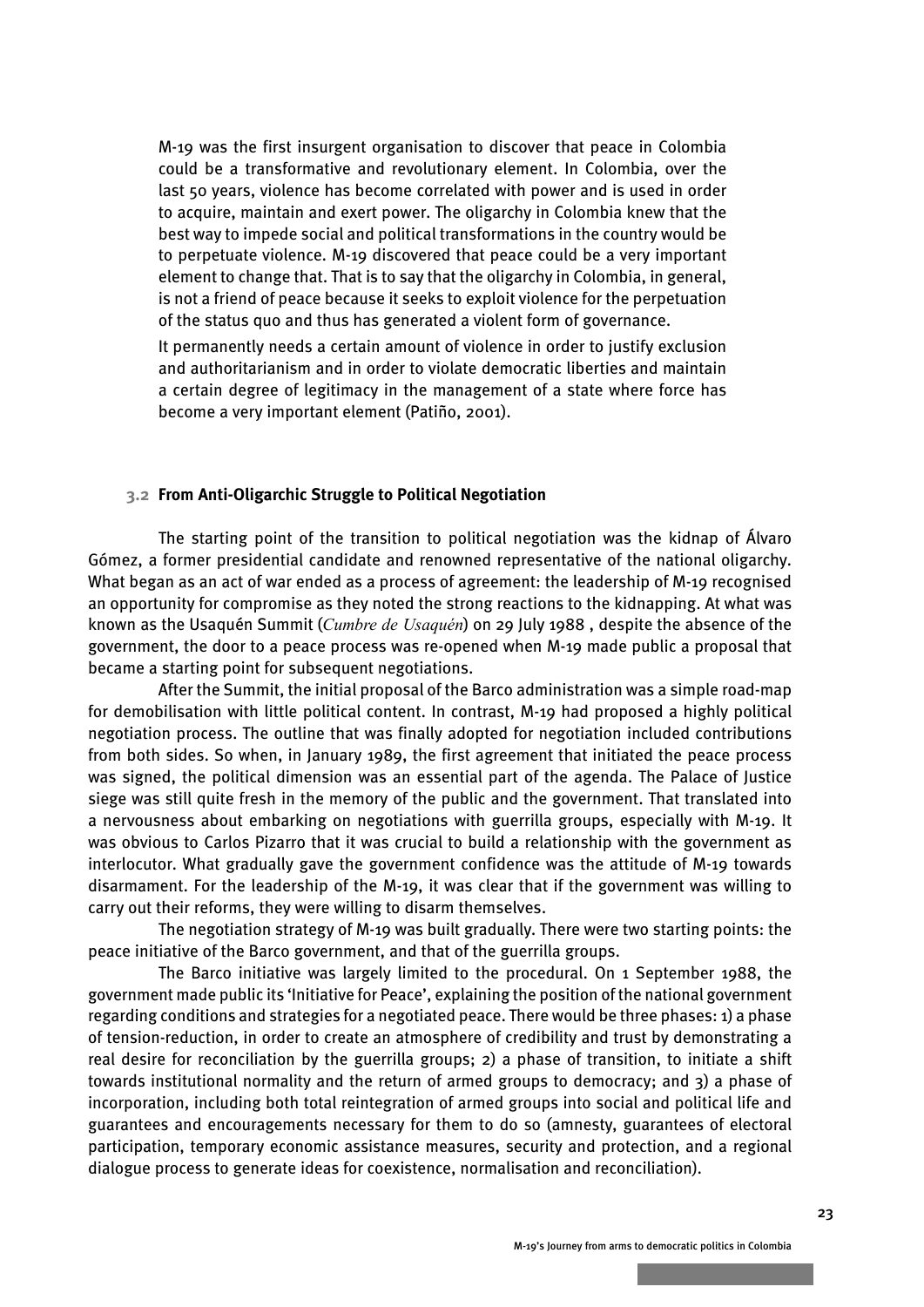In contrast, the M-19 initiative was very substantive. It included what Carlos Pizarro called "the three great corrections" needed to resolve the Colombian crisis: 1) a new constitution which, in both its form and its content, would become an authentic peace agreement; 2) an economic development plan, agreed both regionally and nationally, to guide the process of prosperity with social justice; 3) a philosophy of coexistence, national unity and sovereignty which would guide the design of a unique policy regarding weapons, and which would express itself in the democratic management of law and order and the re-establishment of justice within a framework of guarantees for the full exercise of citizen rights.

There were four forums for negotiation:

- Bilateral discussion and negotiation between the government and M-19, which took place in Santo Domingo Camp.
- Political negotiation through the Working Table for Peace and National Reconciliation (*Mesa de Trabajo por la Paz y la Reconciliación Nacional*), set up on 3 April 1989, at which different political representatives participated, including the government and M-19. This forum was also open to other guerrilla groups who might decide to join the process.
- The Tables of Analysis and Agreement (*Mesas de Análisis y Concertación*) were complementary to the Working Table, and offered a more open forum where regional and sectoral organisations and groups could also participate. Discussions here covered the specific ingredients of a possible political pact which would be enacted through laws or governmental resolutions.
- Finally, preparations were laid for the construction of a political movement of civilian character, in conjunction with those people who visited the negotiations in Santo Domingo. Political commitments were established regarding M-19's electoral participation after its demobilisation.

But there was another dimension of dialogue that worked towards new understanding and reconciliation. It began informally among various actors under Pizarro's initiative, outside the agreed forums. At first, other guerrilla groups participated, but without result due to jealousies and differences between distrustful, sectarian and vanguardist organisations. However, in 1990 the EPL, PRT and Quintín Lame, started to follow the steps of M-19, and signed peace agreements in 1991 with representatives of the political class with whom they had had the most acute confrontations, including former president Ayala. Pizarro made moves of reconciliation towards the state forces, especially the army, establishing dialogue with Generals Guerrero Paz and Valencia Tovar. They started to meet with illegal counter-insurgency groups such as the self-defense groups from Magdalena Medio, which demobilised in 1992. They also tried unsuccessfully to talk to the coca traffickers, who were divided among themselves and were acting on many fronts and without clear guidelines.

One of the decisions that smoothed the progress of negotiation was the concentration of the M-19 military force mainly inside the Santo Domingo Camp. This permitted a 'separation of forces' with a 'demilitarised strip'<sup>17</sup> between the Camp and the towns further down the mountain, and made possible a bilateral truce. This process took place through 1989 as combatants from all around the country gradually arrived in the Camp area.

**<sup>16</sup>** Chart by Mauricio García Durán, previously published in Accord 14 (2004: 80).

**<sup>17</sup>** Although no third party was involved as guarantor, the design of their location inside Santo Domingo Camp was such as to keep the insurgent forces apart by concentrating them in one area and creating a demilitarised zone, as indicated in the cease fire agreements (Fisas and Herbolzheimer, 2007).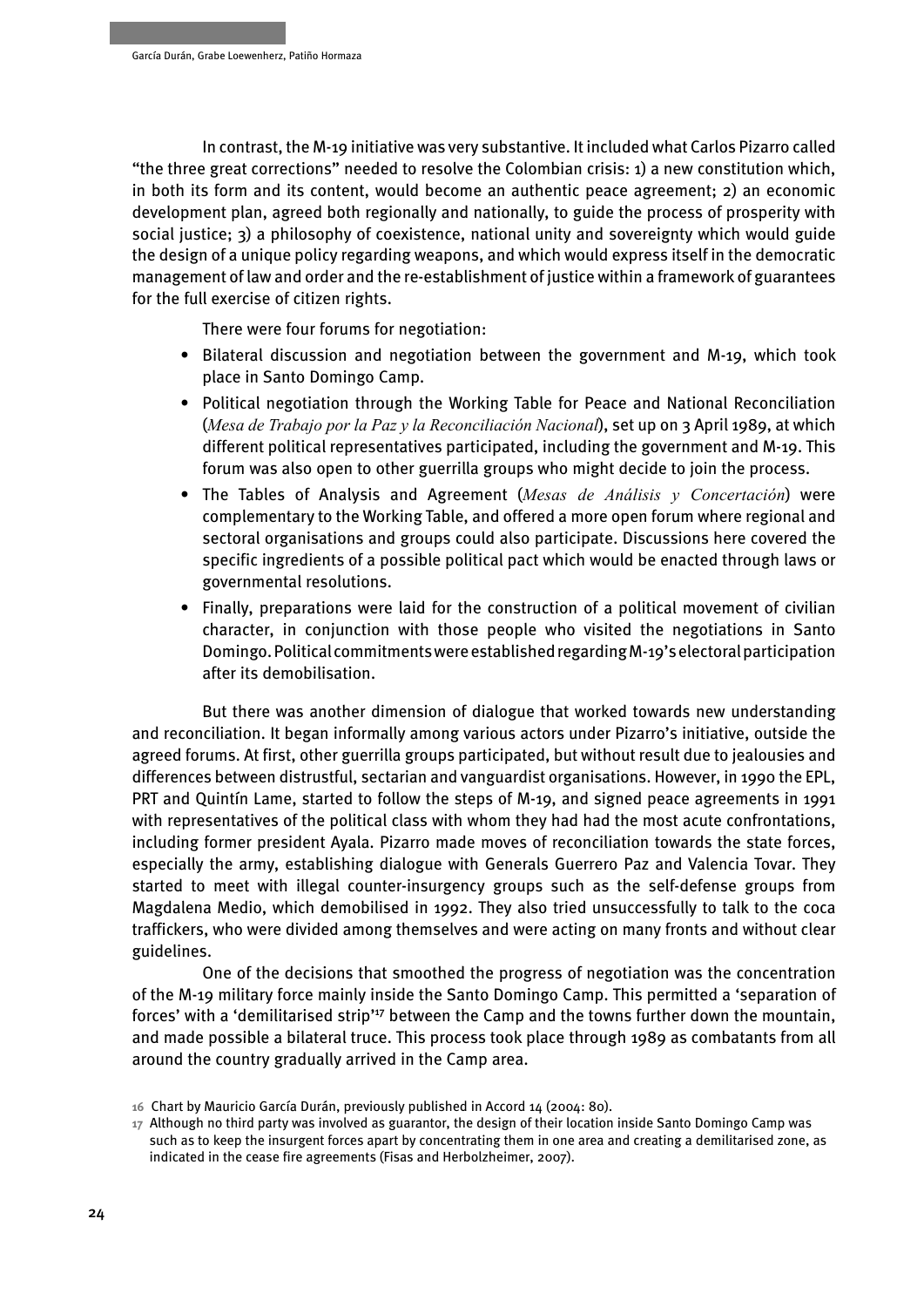#### <span id="page-23-0"></span> **3.3 From Negotiation with the Government to a Dialogue with Society**

Introducing a more political debate to the negotiation agenda, M-19 sought to develop a discussion both with politicians and, to some extent, with society in general. This discussion eventually centred on the conditions required to consolidate a real democracy and to guarantee a lasting peace. The idea was to build a political consensus that would subsequently translate into laws and constitutional reforms. Two different sets of issues were discussed.

Firstly, there were issues that bore a direct relation to the reintegration of guerrilla groups (amnesty, security, economic and social guarantees for the demobilized, and development programs in areas under the influence of guerrilla groups). These issues were negotiated directly between the government and M-19, and became an important part of the peace agreement (*see Chart 2*). This same scheme was later used by the government in negotiations with other guerrilla groups (EPL, PRT, Quintín Lame and CRS).

Secondly, there were issues of a more political character, such as favourable political conditions, constitutional reforms to deepen democracy, measures related to human rights, justice and public order, and reform of social and economic policies. Pizarro proposed that these matters be considered as part of the political debate when the Working Table for Peace and National Reconciliation was established. On that same day, he also outlined a political peace and democracy pact based on:

- **1)** Giving legal status to all agreements resulting from the consensus among the participants of the Working Table and the Table of Analysis and Agreement;
- **2)** Agreement on electoral reform;
- **3)** A commitment from the political forces in Congress to support and approve the legislative initiatives that emerged from the agreements at the Working table; and
- **4)** Commitments by the national government to a referendum for peace and democracy, in which the Colombian people could decide on the reforms agreed and on a specific national policy regarding weapons.

The parties agreed that for each of the three thematic areas proposed by M-19, there would be a Table of Analysis and Agreement, in which citizens and society representatives could participate. These Tables started work within a month and delivered their results on 13 July 1989 for consideration by the Working Table for Peace and National Reconciliation as contributions to the political pact in the peace agreement.

Operatively, during the peace process, there was a positive disposition among participants on both sides to find solutions to the problems that emerged. A clear example of this was the reaction to the murder of M-19's Afranio Parra in April by the police in Bogotá. Many thought that this would destroy the negotiation process, but M-19 showed great resolve in avoiding a polarisation of the situation, and the government arrested the police officers responsible.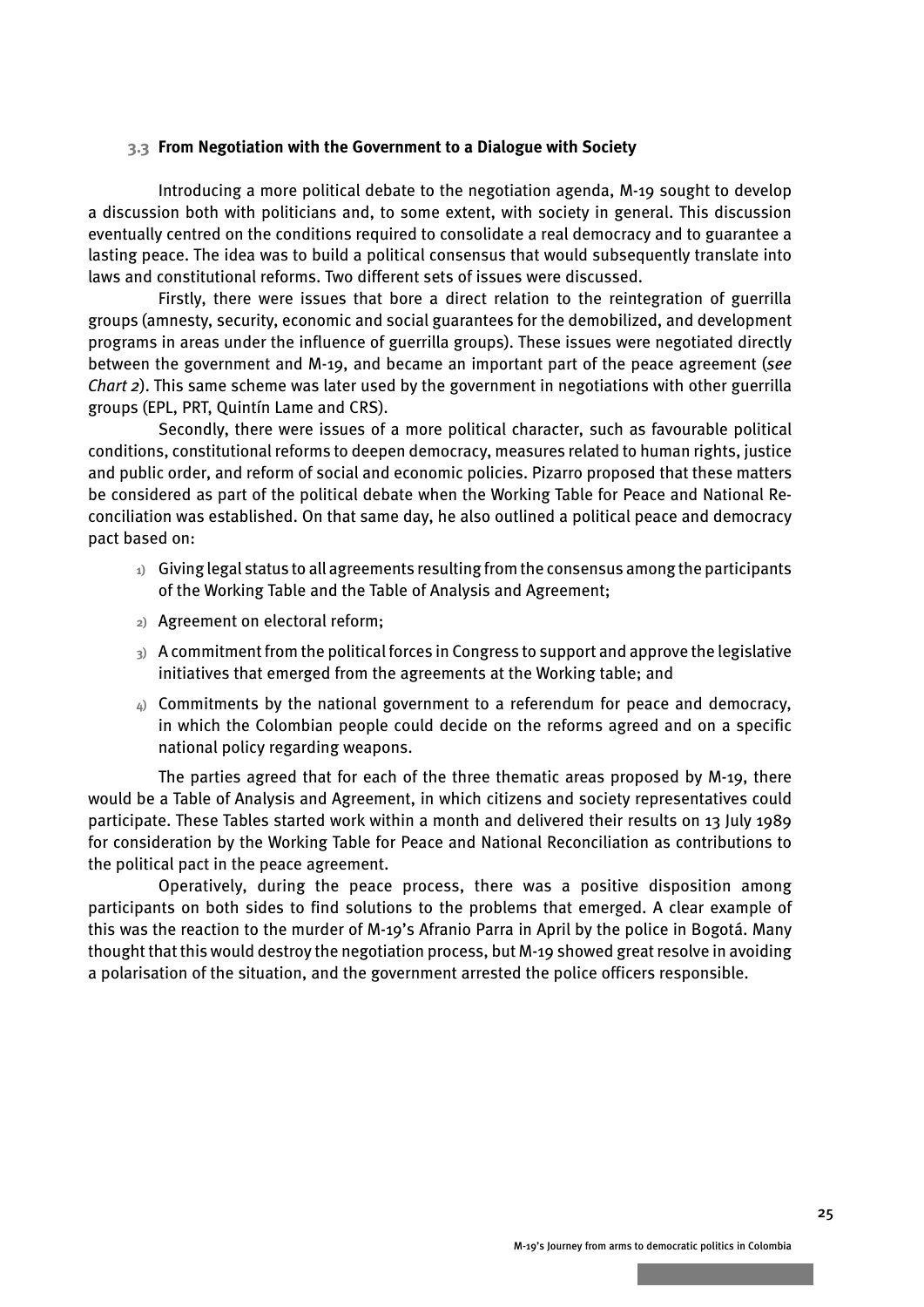| Agenda                                                     | <b>Political Pact</b><br>(2 November 1989)                                                                                                                                                                                                                                                                                                                                            | <b>Political Agreement</b><br>(9 March 1990)                                                                                                                                                                                  |  |
|------------------------------------------------------------|---------------------------------------------------------------------------------------------------------------------------------------------------------------------------------------------------------------------------------------------------------------------------------------------------------------------------------------------------------------------------------------|-------------------------------------------------------------------------------------------------------------------------------------------------------------------------------------------------------------------------------|--|
| <b>Favourable</b><br>political<br>conditions               | - Call for an extraordinary peace<br>and democracy referendum<br>(main point: the possibility to<br>reform the constitution through a<br><b>Constitutional Assembly)</b><br>- Electoral reform (electoral card,<br>funding, information, obligatory<br>vote)<br>- Legal recognition of political<br>parties that emerge from the<br>peace process and a special peace<br>constituency | - Reaffirming the need for:<br>+ a special peace constituency;<br>+ electoral reform; and<br>+ a constitutional reform<br>that allows the widening of<br>democratic spaces                                                    |  |
| Justice, human<br>rights and<br>public order               | - Commissions to reform the justice<br>system, to study drug trafficking<br>and the ratification of Protocol II<br>- Publishing information on<br>paramilitary groups accountable to<br>the armed forces<br>- Review of the Statute for the<br>Defence of Democracy                                                                                                                   | - The government would appoint<br>the commissions and apply the<br>rest of the negotiated points                                                                                                                              |  |
| <b>Social and legal</b><br>guarantees for<br>ex-guerrillas | - Amnesty<br>- Reintegration Programme<br>- Security Plan                                                                                                                                                                                                                                                                                                                             | - Amnesty<br>-Reintegration Programme<br>- Security Plan until August<br>1990; then the new government<br>would redefine the terms from<br>7 August                                                                           |  |
| <b>Regional</b><br>and social<br>development               | - National Peace Fund to run<br>programmes in zones under the<br>influence of demobilised groups                                                                                                                                                                                                                                                                                      | - This Fund could be increased<br>with the contributions of the<br>government, the private sector<br>and international organisations                                                                                          |  |
| Socio-economic<br>policies                                 | - Measures for participatory planning<br>regarding income, salaries, labour<br>issues, housing, health, food<br>security, peasant produce and<br>marketing                                                                                                                                                                                                                            | - The government started to put<br>the agreement in force from the<br>day set to abandon arms                                                                                                                                 |  |
| <b>Verification</b>                                        | - The Catholic Church was selected<br>to provide 'moral and spiritual<br>guidance' to the peace process.                                                                                                                                                                                                                                                                              | - Decommissioning weapons<br>before a commission from the<br>Socialist International<br>- A monitoring commission to<br>facilitate the compliance of<br>the different commitments<br>that derived from the peace<br>agreement |  |

#### **Chart 2: Comparing Negotiation Accords with the M-19 (1989-1990)**<sup>18</sup>

**18** This chart was created by Mauricio García-Durán (1992) based on the documents of the agreements.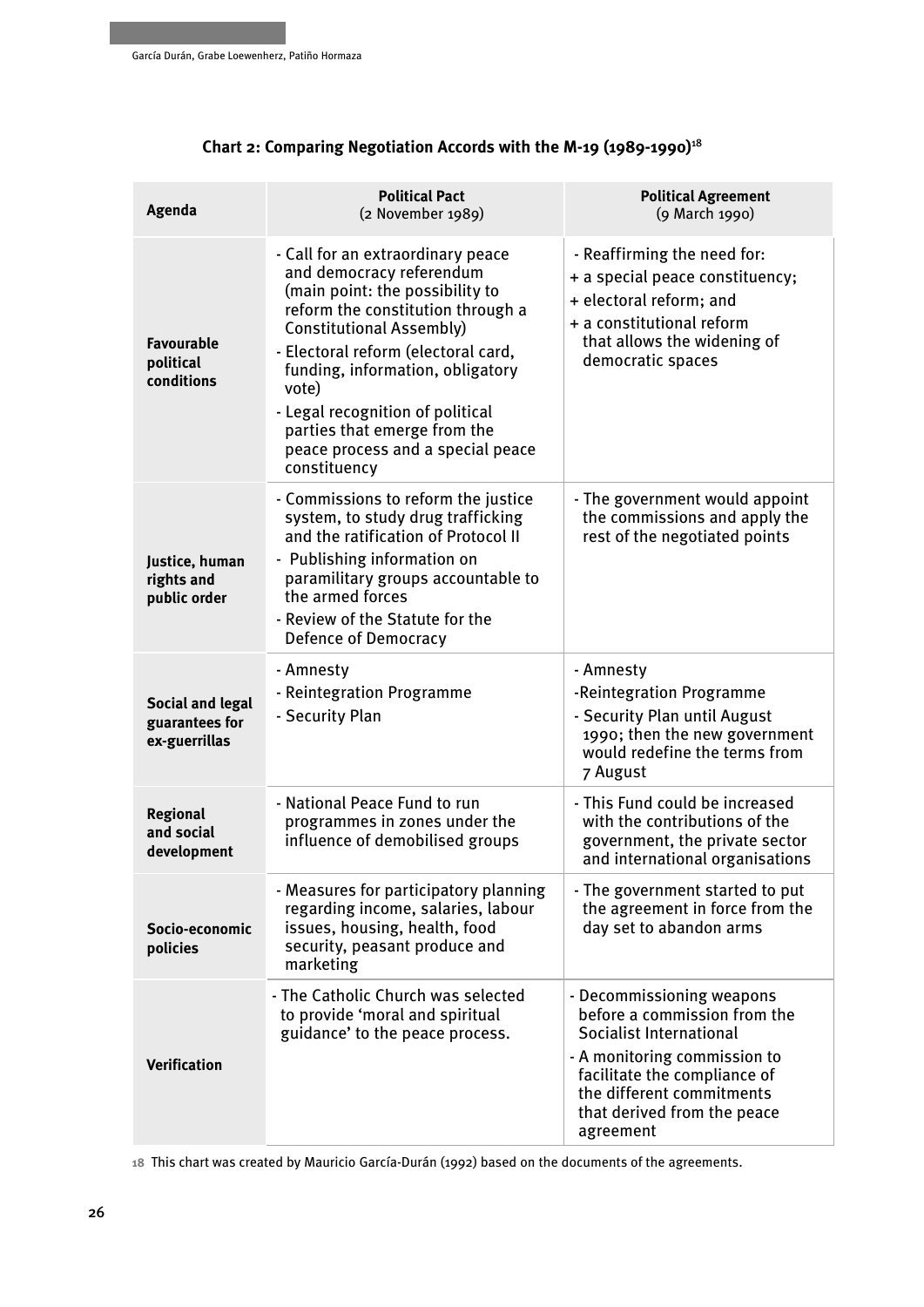#### <span id="page-25-0"></span> **3.4 From the Audacity of a Leader to a Democratic Decision**

The starting point of the peace process was the brilliance of Carlos Pizarro. The idea of opening negotiations with the government was a step of political audacity, based on confidence in the people and their political support. Pizarro could embark on the adventure of negotiations, not only equipped with his own political intuition, but also, above all, because of the influence that he had in M-19, especially with those who where more involved in the military actions. Thus the movement followed him when he suggested starting at peace negotiation. It can be said that the 'religiosity' of hierarchic structures ruled: the commander is never wrong. Therefore, the movement fell into step towards peace behind the commander.

Pizarro, who represented the leadership, dared, in an audacious and solitary act, to sign a statement with the national government that initiated a peace process; solitary because despite his efforts to create a joint process with other guerrilla groups, this was not possible; solitary because that statement was not discussed with the organisation, not even with the other leaders of the M-19; audacious because in that statement Pizarro proposed the disarmament of the group as the final step of the process. This happened in January 1989. After that, we got together and tried to find a consensus […] In 1989, the internal challenge consisted of accepting the possibility of disarmament. There was a theoretical political understanding, but it was very difficult for those people who belonged to M-19 to understand the effects it would have on their own lives. With that statement, on 10 January 1989, Pizarro started to put things together. Arms as fetishes to express revolutionary views were put completely into question. (Patiño, 2001)

Not all the militants in M-19 were convinced of the need for a one-way journey to peace. However, the internal discussions and political dynamics that developed in Santo Domingo Camp convinced even the most reluctant. One example was Rosemberg Pabón, who had been in charge of the siege of the Dominican Republic embassy. His radical opposition to disarmament changed when three busloads of people from Yumbo (his hometown) arrived to ask him to abandon arms and become their political leader in the region. At that moment, he changed his view of the process, and became one of the first to enter into legitimate political struggle. One of the most difficult challenges was dealing with the fears of the organisation's political bases. These concerned the uncertainties of demobilisation, since transition to civilian life would not only remove a collective reference that gave them their identity, but also implied the loss of social and political recognition that they had enjoyed as guerrillas, as fighters.

The camp became a pilgrimage site, a place for social mobilisations and mass communication. The press office at Santo Domingo became a central focus in the camp. Social leaders, students, representatives of political organisations, and ordinary people came to Santo Domingo to make contact and start debates with guerrillas. This reassured the movement that their decision in favour of peace was the right one. In October, during the Tenth Conference, there was a democratic vote to decide if the movement was going to abandon arms and reintegrate into civilian life to form a political party. The results were conclusive. Out of 230 votes, 227 were in favour of demobilising the armed group.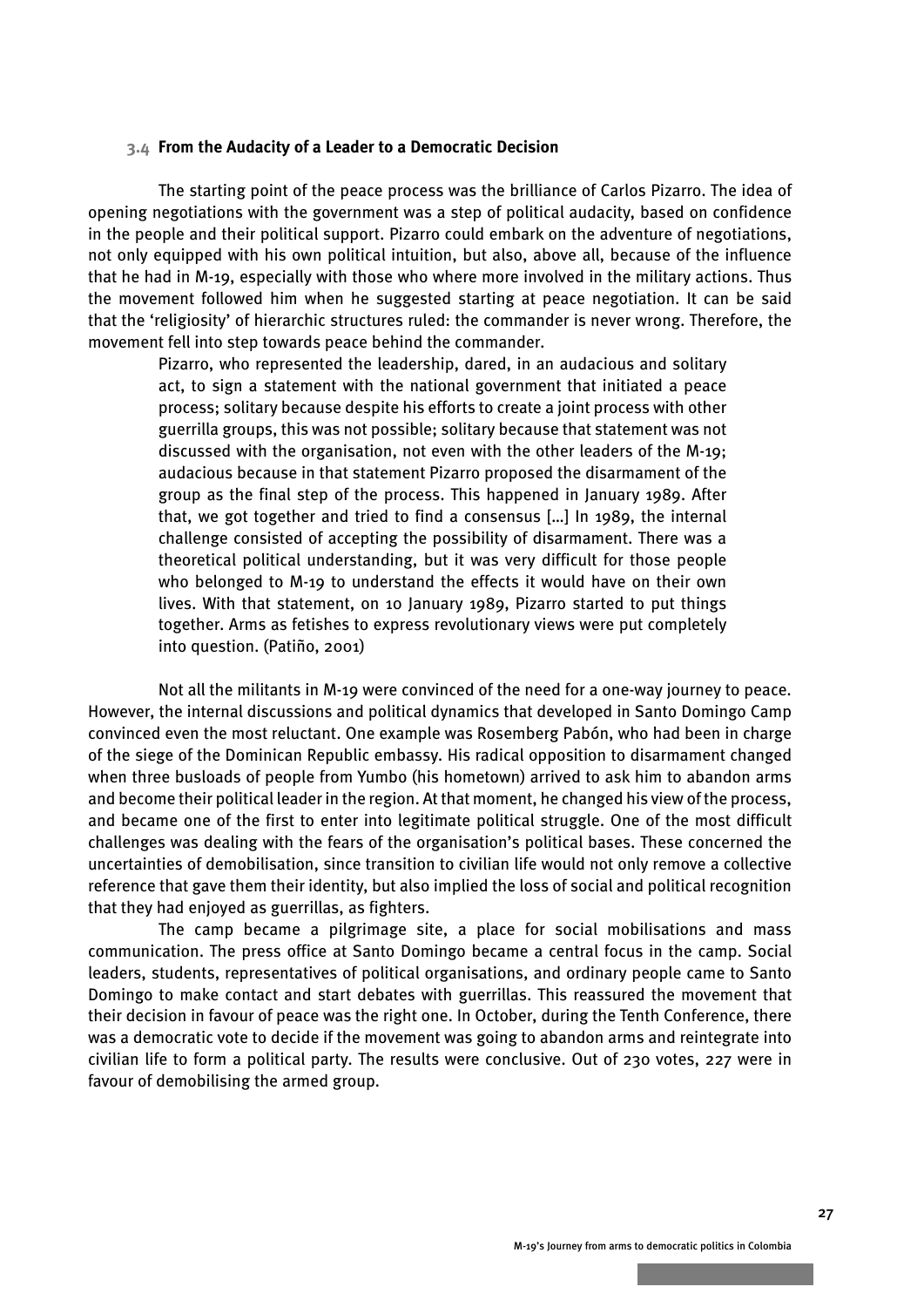#### **3.5 The Challenge of Peace Without Compliance**

On 2 November 1989, M-19, the national government and the Liberal Party signed a political pact. This included both the agreements reached in the Tables of Analysis and Agreement in July, as the key points with which to guarantee the proper reintegration of guerrilla groups (*see Chart 2*), and also the social and political reforms necessary to strengthen democracy. M-19 sought to translate into concrete measures the political agreements that they had reached with the Barco administration and the political party in government.

The political pact was heavily dependent on the constitutional reform process that was taking place in Congress. But this reform was withdrawn by the national government when some congressional representatives tried to introduce the stipulation of non-extradition of Colombian nationals (which was unacceptable to the government because of its ongoing war against drug trafficking). When this constitutional reform process collapsed, the most important agreements reached with M-19 – regarding the reform of the constitution and a referendum – collapsed as well. As Otty Patiño described it:

However, the government reintroduced the justice reform proposal to the Congress and attached it to what we had agreed, and then Troy burned. Congress reacted against the government and approved the opposite, i.e. nonextradition. Then the government withdrew its reform proposal and allowed the process to be filed away. A whole year of work was lost. It was a very critical moment, the most critical of all. It forced us to generate an emergency plan: Pizarro and Navarro had to go to Bogotá to hastily build a new political pact to make peace feasible. The positive aspect of this crisis was that it demonstrated the powerlessness of both government and Congress to create paths for peace. The need for a Constitutional Assembly as a forum to discuss and implement the reforms that had been developed in the Tables of Analysis and Agreement started to emerge (Patiño, 2001).

Would M-19 go back to war? Could it keep on gambling on peace, despite the lack of compliance by the government and the main political parties in Congress? This was a difficult moment for the armed movement. They had to, in the words of Antonio Navarro, take a "leap of faith," without knowing if the people were going to break their fall for them. But M-19 took the leap, and the electoral results showed that the people supported them more than they expected.

Some comment is needed on the role of verification in the peace agreement. In fact, there was nothing stronger than a commitment to use 'the moral guidance of the Catholic Church'. In subsequent agreements in 1991 and 1994, verifiers were appointed at both national (such as the Confederation of Evangelical Churches and the Constitutional Assembly) and international level (such as the Socialist International and the World Council of Indigenous Peoples). The government, apart from their presence at demobilisation sessions, did not play a role in verifying compliance<sup>19</sup>. In the case of M-19, more than ten years after signing the peace agreements, there were still commitments which the government never honoured, such as a commission to study the problem of drug trafficking, and the publication of the names of paramilitary groups created by the government. The government never clarified who was responsible for the murder of Carlos Pizarro (*see below*).

**<sup>19</sup>** It is ironic that the presidency of Álvaro Uribe now wants to sign a final agreement with groups who were demobilised in the 1990s, and finish with their reintegration process once and for all.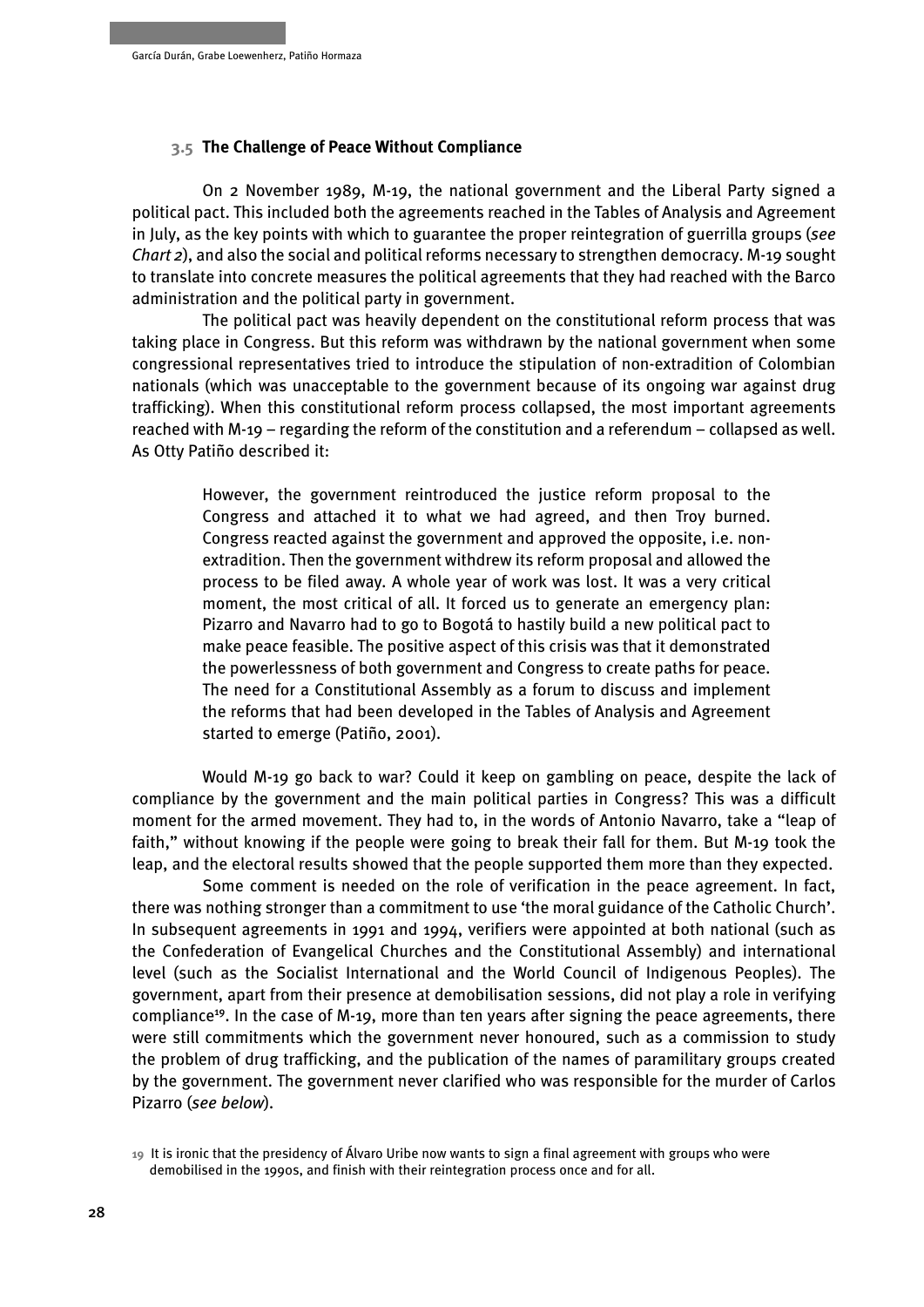#### <span id="page-27-0"></span> **3.6 From Electoral Triumph to Political Dispersion**

M-19 demobilised on 9 March 1990 and, two days later, participated in elections as part of the Nationalist Action for Peace (*Acción Nacionalista por la Paz*).<sup>20</sup> They achieved surprising results given such a short period of campaigning, winning more than 120,000 votes for different posts: Carlos Pizarro received 70,901 votes (7.8%) in the race for mayor of Bogotá, which put him in third place; two representatives were elected to the chamber of Congress, as were the mayor of Almaguer and five town councillors in five different cities (*Dirección General para la Reinserción*, 21 2000).

On 2 April 1990, a new national political movement was created under the leadership of M-19. It was called Democratic Alliance M19 (AD-M19) (*Alianza Democrática M19*), and also included a group from the Patriotic Union (*Círculos Bernardo Jaramillo*), the Popular Front, Democratic Socialism (*Socialismo Democrático*), Colombia United (*Colombia Unida*) and the Nonconformist Movement (*Movimiento Inconformes*), as well as other regional civic and political groups. This represented a significant confluence of several political groups who were also seeking a redefinition of Colombian democracy through a nonviolent leftist alternative. The founders of the party considered that they were forming a "nationally unified movement to transform the current situation with the total conviction that in Colombia today only civil and democratic methods will be valid methods of political action" (quoted in *Dirección General para la Reinserción*, 2000: 21).

The AD-M19 contested presidential elections in May with Pizarro as its candidate. But enemies of peace tried to put a stop to the achievements of this alliance between demobilised sectors and left-wing actors, by murdering Pizarro on a plane on 26 April 1990. Nonetheless, M-19 continued with the peace process, and Antonio Navarro assumed the presidential candidacy of AD-M19. He did not, however, assume leadership of M-19, which had officially ceased to exist after the peace agreement.<sup>22</sup> Indeed, Navarro included in his political circle some who were not part of M-19.

Initial results for AD-M19 were very positive, reflecting the strong support of the public for their demobilisation. In the presidential elections of May 1990 they gained 12.5% of the vote, and in December 1990, in the election for the National Constitutional Assembly, they gained 27.3% (*see Chart 3*). However, this election was an exceptional poll, untypical of the normal pattern of Colombian elections.

In October 1991, the Congress that had been revoked by the National Constitutional Assembly was renewed, and AD-M19's electoral support began to decline, although a significant parliamentary force was still elected. In 1994, four years after the demobilisation, support oscillated between 3% and 4%, much more like the normal level for left-wing parties in Colombia. In March 1998, no senators were elected and only three representatives (including Antonio Navarro and Gustavo Petro) were elected, but as representatives of the Movement Alternative Way (*Movimiento Vía Alterna*).

Something similar happened in the regional elections. In March 1992, the AD-M19 gained only one mayor, 260 councillors and 17 members of parliament. In October 1994, it won five mayors and 120 councillors through the ordinary system, 42 councillors through the electoral constituency for peace, and seven members of parliament. In October 1997, it secured two mayors,

**<sup>20</sup>** M-19, Democratic Front, Christian Democracy, Colombia United and a group of independent democrats formed this coalition before demobilisation.

**<sup>21</sup>** National Office for Reintegration.

**<sup>22</sup>** M-19 as a political entity ceased to exist. It remained a "political current" within the wider alliance of leftist and democratic sectors of AD-M19.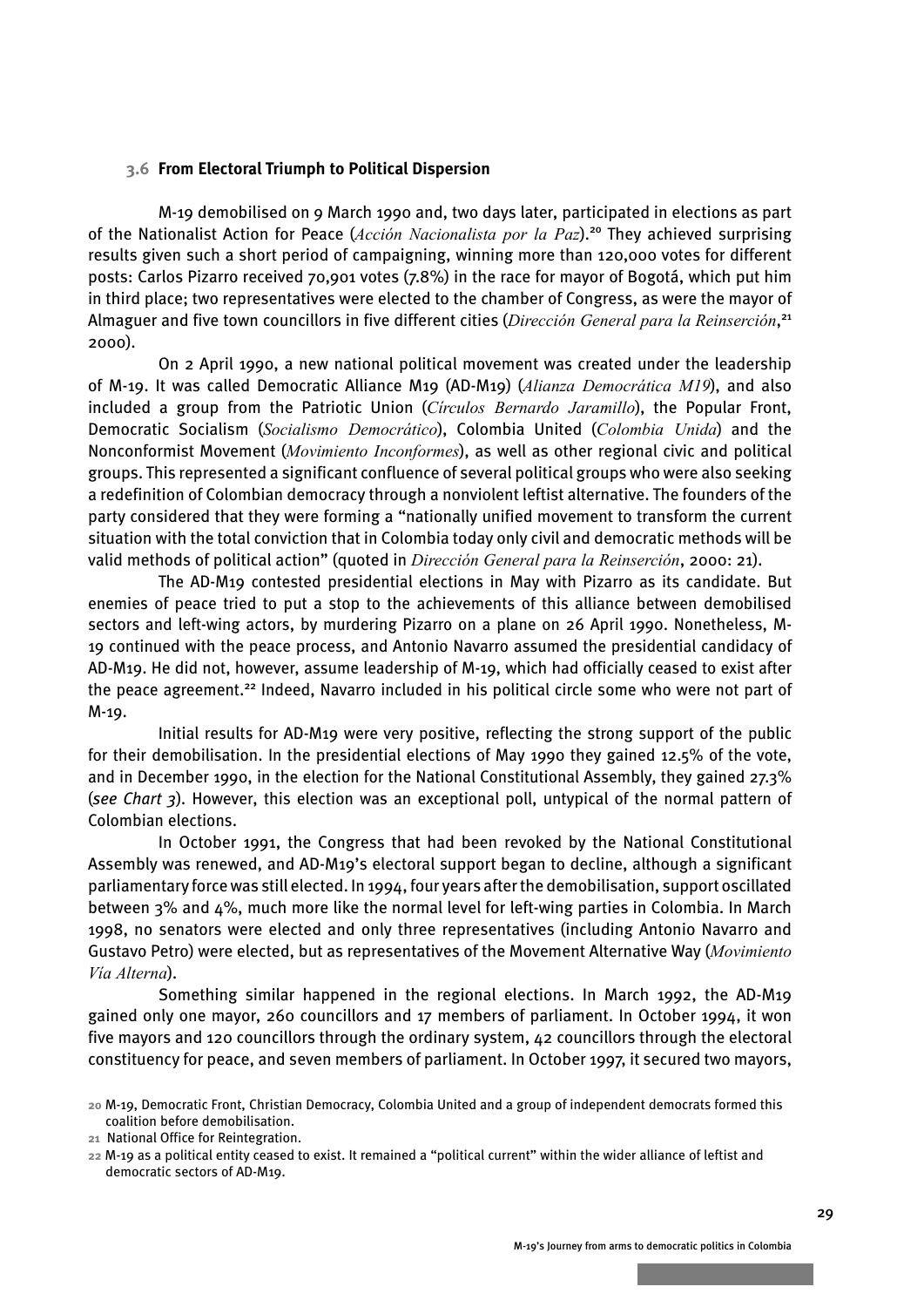44 councillors and two members of parliament. A singular character of this 1997 election was the high number of candidates from demobilised guerrilla groups. AD-M19 did not have the support of the majority of these forces, as some of them had formed different movements (e.g., the Movement of Democratic Integration, *Movimiento de Integración Democrática*). A group of veteran militants 're-founded' M-19 as a political movement distinct from the AD-M19. Furthermore, these new groups formed coalitions with other political forces, and another demobilised guerrilla group joined the electoral landscape: the Socialist Renovation Movement (*Dirección General para la Reinserción*, 2000).

| <b>Date</b> | <b>Type of election</b>        | <b>Votes</b>          | $\%$ | <b>Elected</b>                 |
|-------------|--------------------------------|-----------------------|------|--------------------------------|
| 27-05-1990  | Presidency                     | 754,740               | 12.5 | $--$                           |
| 09-12-1990  | <b>Constitutional Assembly</b> | 950,174               | 27.3 | 19 representatives (out of 70) |
| 27-10-1991  | Congress                       | 483,382 <sup>23</sup> | 9.0  | 9 senators, 13 representatives |
| 13-03-1994  | Congress                       | 153,185               | 2.7  | 1 representative               |
| 29-05-1994  | Presidency                     | 219,241               | 3.8  | ---                            |

#### **Chart 3: AD-M19 Electoral Results**

**Source: Dirección General para la Reinserción, 2000.**

The different political options available to voters generated a paradox of simultaneous continuity and fragmentation. Continuity remained regarding the use and the prestige of the M-19 name as something worth preserving. But the political alliance included forces other than M-19, which produced the fragmentation: what emerged from the peace agreements was not only the transition from a guerrilla group to a political party, but an alliance with other forces including other demobilised groups (the EPL and PRT) as well groups that had never been part of the armed struggle.

A further difficulty at the time was the nature of the leadership of AD-M19. The rushed electoral campaigns on a series of back-to-back elections (local, presidential, Constitution Assembly, and new Congress elections) did not give time or space for the new political grouping to collectively discuss and agree its political future. In fact, Navarro was restricted by a leadership that limited more democratic participation and by the formation of a political party. Those who wanted to stand for election under the AD-M19 banner demanded the endorsement of whoever seemed to be the leader of the organisation, and Navarro, pragmatist that he is, was forced by the organisation and by political circumstances frequently to make decisions without consultation or consensus. This earned him a reputation for being authoritarian and autocratic.<sup>24</sup>

The transition lacked awareness of the necessity to build a political party, blinded by the very positive initial electoral result when AD-M19 came overall second in the Constitutional Assembly elections. Opinion polls greatly favoured Navarro for president in that first period.

**<sup>23</sup>** For this congressional election and the one in 1994, the results of the votes for the Chamber of Representatives are included since they are higher than those from the Senate.

**<sup>24</sup>** Paradoxically, Bateman and Pizarro wielded stronger influence as commanders during war. They took decisions without consultation, with the style and ease of someone invested with power. Nobody took offence.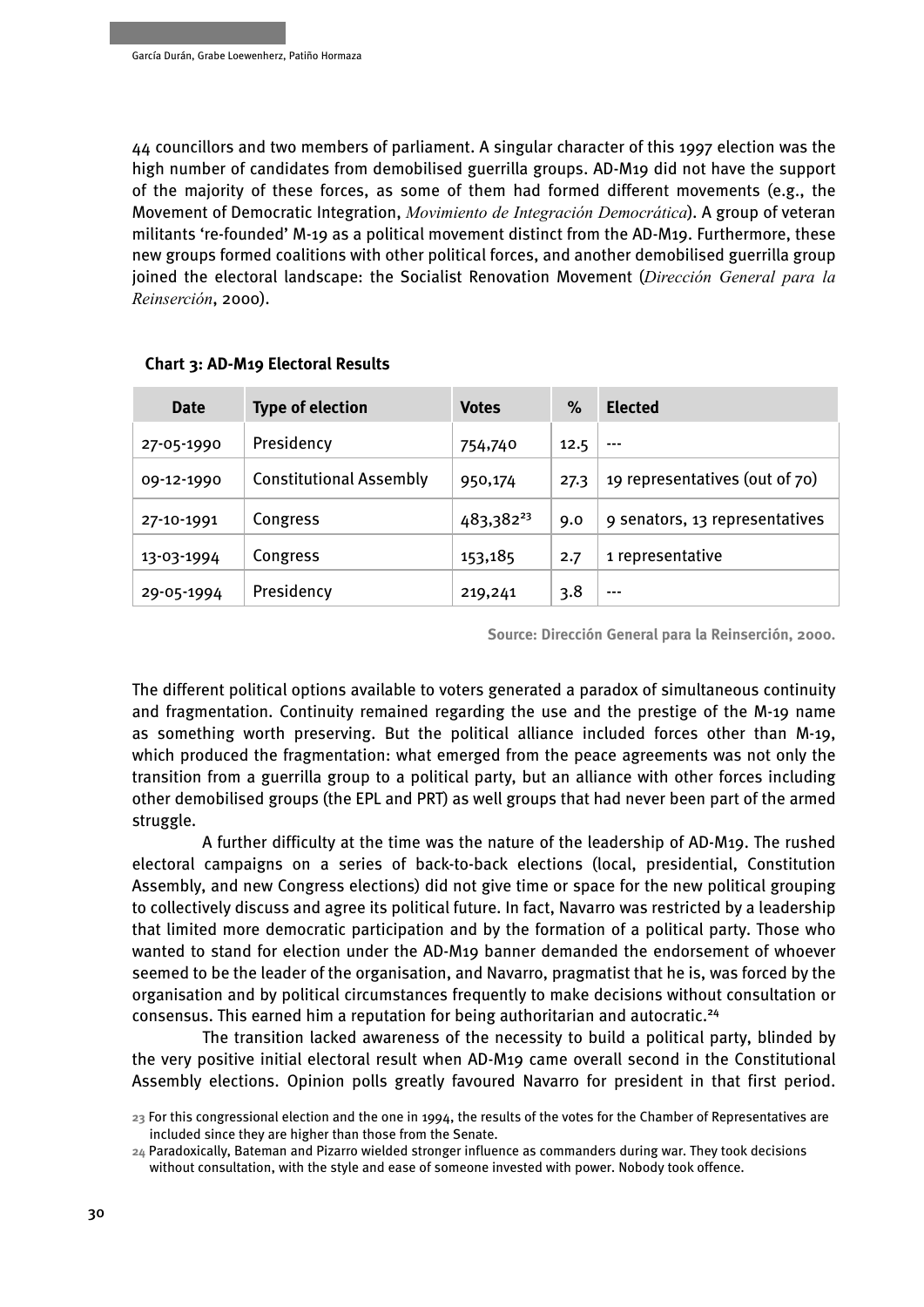<span id="page-29-0"></span>This led many people, including Navarro himself, to believe that AD-M19 was the best option for the next presidential election. But this distracted them from appreciating what they had already achieved: and so the results of the 1991 congressional elections were seen as a defeat, when they went from taking second place in the Assembly to having only 22 members of parliament (9 senators and 13 representatives). This caused a certain tension between the parliamentary group and Navarro the presidential candidate, as he criticised their behaviour in Congress. In general, there was no awareness of the urgent need to act as a political *collective*.

They also lacked a collective understanding of political power, and the difference between a short-term personal vote (based on support for a figurehead) and the actual, longerterm arrangements by which *clientelist* politics function (a support network or *clientela* with a loyal 'tied' vote). And so they did not have the capacity to respond constructively. Furthermore, within AD-M19, individual leaders appeared after the collective and hierarchical guerrilla apparatus had ceased to function, and this also had clear consequences in the 1994 elections. They did not opt for a unified list but for many separate candidate lists, and the result was a catastrophe: from 22 parliamentary representatives they were reduced to one. They had not developed political strength, and they painfully learned that building a political culture is a very demanding challenge.

Apart from the difficulties in the political arena, there were also problems with the economic reintegration of the demobilised force. For those who were involved in politics (mostly former commanders) reintegration was not so important, since their political participation resolved their dilemmas of transition from life as a guerrilla to life as a civilian. However, for most of the rank and file, the situation was much more difficult, and this caused a split between the two groups. And when the participation of the demobilised groups in the political arena collapsed, the problems of reintegration returned, as there were difficulties and delays in the implementation of the agreements regarding economic assistance, loans for productive projects, training and technical assistance, land and employment. "Due to the delay in payments, and the difficult conditions in which many of the ex-combatants lived, they faced social and family obligations without having any economic support. A lot of those projects never started, and the resources were used to meet basic necessities such as rent and subsistence, debts, etc." (Franco, 2000: 138). As a result, new negotiations with the government became necessary in 1993, to review aspects of the 1990/1991 agreement (*Plan Nacional de Rehabilitación*, 1993).

#### **3.7 Rebuilding Personal Projects and Building Local Politics**

There were two significant aspects to the demobilisation process and the difficulties experienced in establishing legal political dynamics. Firstly, there was a momentous personal challenge for demobilised guerrillas in the transition to civilian life: it was necessary to completely rebuild their personal lives. María Eugenia Vásquez describes this critical moment:

I was so confused; not being a guerrilla left me in limbo. Where did I belong? Many times, I have believed that if I got dressed in elegant clothes that the grandmother of my son gave me, I could become a lady, just like the owner of the clothes, and I used to make an effort to seem like one only to realise that high heels and fake gestures bored me. I wanted to be like most women and have a family, a house and a steady job. Some other times, I was tired of everything and I dreamt of bumping into a common man who offered to take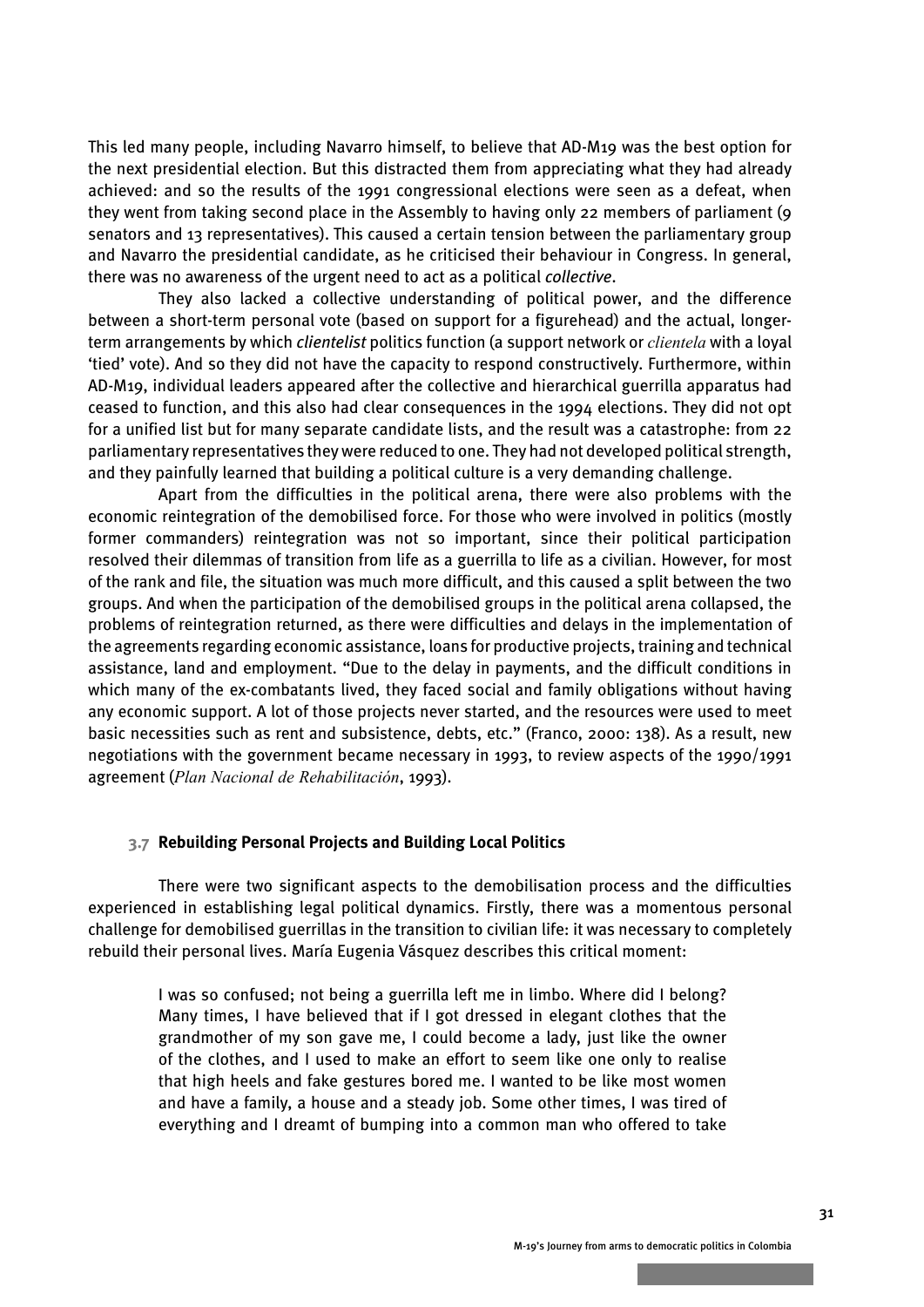<span id="page-30-0"></span>care of me. To give the responsibility of my own existence to someone else. I wanted, I looked, I faked… and, finally, inside all of that, there was only me, without knowing very well who I was. It was a continuous coming and going, from partial identities to no identity at all; but, slowly, in the middle of such contradictions, I was building myself (Vásquez, 2000: 426).

Secondly, some of the members of M-19 continued political operations. Following the poor electoral results in 1994, a group of former militants recognised the importance of rebuilding the political option, starting at a local level. This was true of Navarro, who went from being a presidential candidate to running for the mayoral election in Pasto. He won, and thus formed a political base that once again allowed him to re-launch himself at the regional and national level. "It is important to point out that during the municipal administrations of Antonio Navarro in Pasto and 'Lucho' Gómez in Riohacha, the important process of citizen participation took place. Navarro's administration, located in the capital of Nariño, was considered the best out of 1,100 mayors in the whole country." (*Dirección General para la Reinserción*, 2000: 106). Something similar happened to Rosemberg Pabón when he was elected as the mayor of Yumbo in Valle del Cauca three years later.

Further, those demobilised M-19 guerrillas who had signed peace agreements went on to play an important role in the formation of the Alternative Democratic Pole (*Polo Democrático Alternativo*), the current amalgamation of left-wing democratic sectors in the country. They began in recent years to play an important role in social projects, departmental and municipal peace bureaux and women's groups, as well as working with victims of violence. "Ex-combatants have generated many initiatives to work on specific fronts or to develop actions of regional impact, building a rich experience that has generated more than one hundred NGOs" (Franco, 2000: 120).

## 4. **Results of M 19's Transition from Guerilla Movement to Political Party**

Can the peace processes in Colombia in the 1990s be considered successful, especially in the case of M-19?

Not a success in itself. That was what could be done at that time. Here, there had never been a peace process under those conditions. There was a lot of inexperience. As people say, 'you learn afterwards'. Despite its deficiencies, the process had great legitimacy and validity. We could even say that not all the difficulties and failures were a product of the process, but of our own incapacity to appreciate and implement the results. The process had good results not because of the final peace agreement, but because of the process of democratic advancement. Demobilisation, daring to enter the political arena, generating a new Constitution, those were the initial steps towards an important development that was beneficial both for us and for Colombia. Especially for Colombia (Patiño, 2001).

In other words, with the peace agreement and the subsequent reform of the constitution, M-19 did in a broad sense achieve their objectives as an armed group: to broaden Colombian democracy, making more feasible the social changes they were looking for.

This final section reflects on two dimensions of the overall process: assessing the results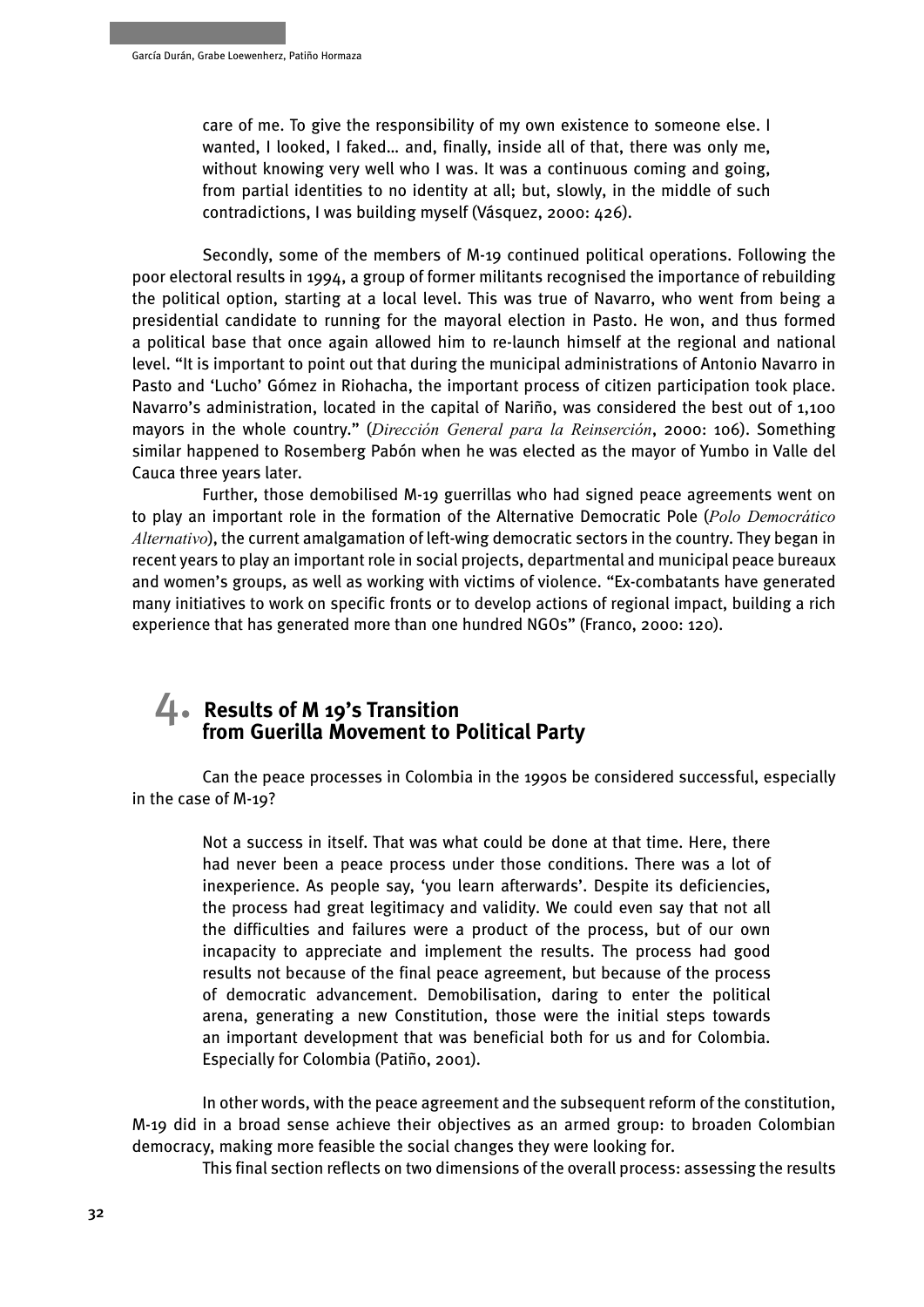of M-19's transition from armed political struggle to legitimate political struggle; and drawing from this analysis some lessons both about the achievements and about the difficulties and limitations of the process:

This peace process meant **a paradigm shift within the revolution** and within the peace processes: it was heresy to abandon arms in a country where that was unthinkable since it meant surrender, yet that does not mean that there are not political and armed groups that uphold this perception. This process was not the product of a military defeat […] Due to the current reality of armed confrontation in Colombia, of its degradation, its barbaric and institutional character, the value of and justification for abandoning arms is reaffirmed. It is an ethical question of knowing how to read every historical moment and understand what it means to be a revolutionary but also to be willing to change and venture into the unknown, abandoning your own skin and reconceptualising yourself with a non-exclusionary logic. That is an achievement in itself and confirms that this process was worth it (Grabe, 2004: 46).

Peace was shown to be possible; people could fight for social change without resorting to violence, and political will could produce progress.

- The **political and constitutional reforms** resulting from the peace process with M-19 and other demobilised guerrilla groups enabled an important step in the development of the country, managing to make of the constitution a real bill of rights. However, from the day it entered into force in July 1991, there have been various efforts to reverse some of its most progressive points. "The lesson is that redefining the basis of the state has to be part of a long term political pact in order to guarantee the necessary foundations to build the new house. The constitution was the expression of a new country but this did not mean the defeat of the traditional leaders and their political culture" (Grabe, 2004: 46). As a consequence, it is necessary that the negotiation process be linked to the agreed reforms and to a durable political pact, so that agreement to a transition makes certain changes irreversible and sufficiently consolidates a truly democratic political dynamic.
- It is necessary to adequately prepare for the **transition from a military structure to a political party** since these have different organisational logics and different political cultures. However, demobilisation entailed, on the one hand, the emergence of a new type of political organisation different from the armed organisation and, on the other, a transition from a political-military culture to a civil culture, which was not easy. "Turning into civilians without stopping being revolutionaries was a difficult step to imagine" (Patiño, 2001). Due to the cultural legacy of their time as guerrillas, the demobilised M-19 did not grasp quickly enough that it was crucial to build a new mentality. Demobilisation entailed the loss of internal cohesion that the armed approach had offered. It also generated questions regarding the vertical management structure. The greatest challenge of demobilisation was individualisation, the challenge of freedom. Demobilised fighters faced the option of whether or not to continue with their political lives as a decision personal to each. If the choice of a guerrilla movement that signs a peace agreement is to transform into a legal political party, it is vital to have the greatest possible strategic clarity and to be able to generate organisational dynamics and ideological and cultural debates that help most members to make the transition successfully.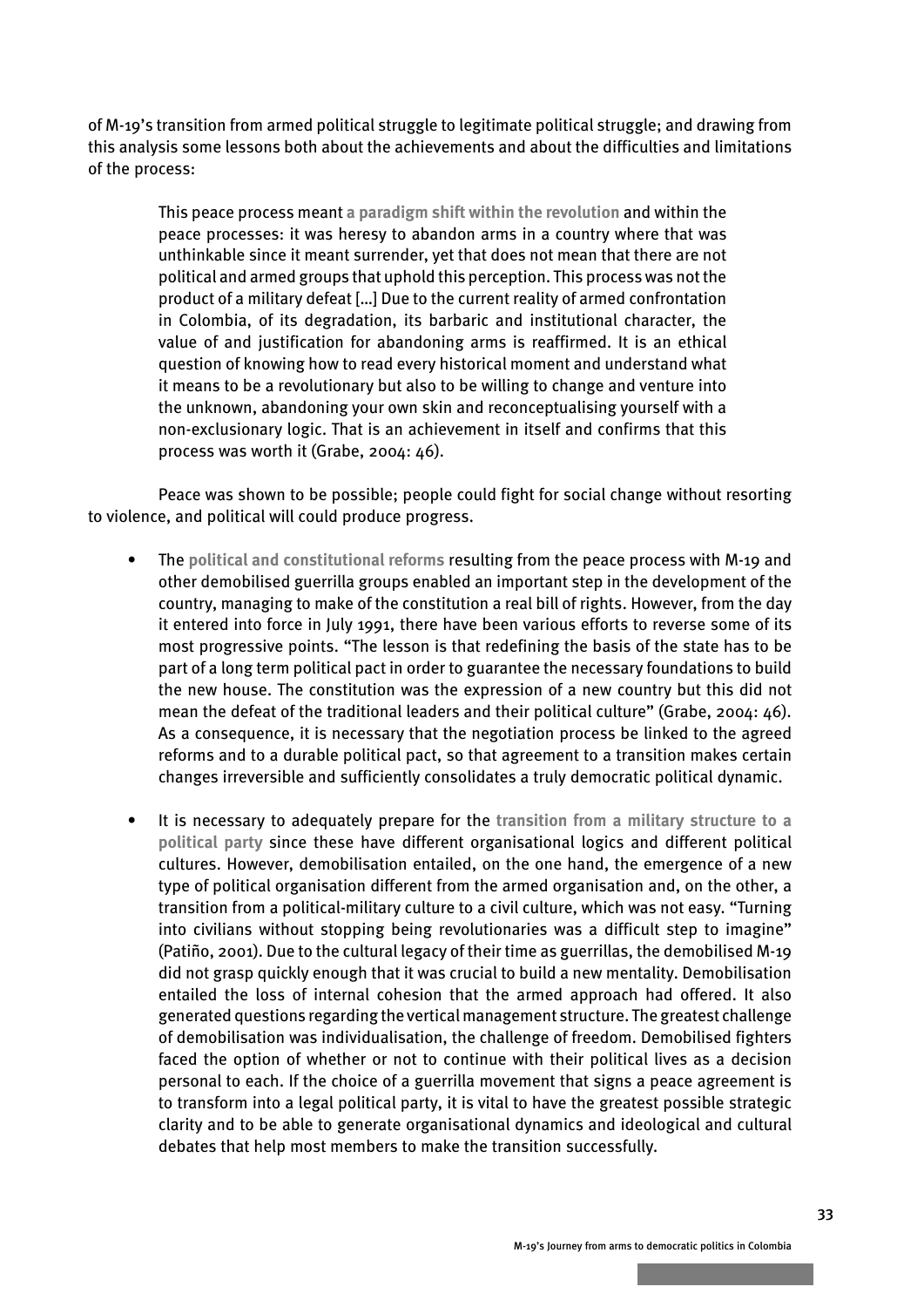- The peace process with M-19 opened doors for **other peace processes** in the 1990s (*see Chart 1*): the PRT in January 1991; the EPL in February 1991; the Armed Movement Quintín Lame in May 1991; the Ernesto Rojas Commandos in March 1992; the CRS in April 1994; the Urban Militias of Medellín in May 1994; and the Garnica Front in June 1994. With M-19, a model of negotiation was developed, which was then applied to these later negotiations. The M-19 peace process also influenced the negotiation effort with the Guerrilla Coordinating Board (FARC, ELN and a faction of EPL) in Caracas en 1991. Even today, despite electoral defeat, a group of former militants from those groups are still politically active and play an important role sustaining a non-violent democratic left wing. They have managed to continue to fly the political flags for more social justice, a better democracy and the defence of national sovereignty. The lesson that can be learnt from this is the importance of consolidating the dynamics of peace with other armed groups in the country.
- AD-M19, a political alliance resulting from the demobilisation process, achieved significant **political and electoral results**, which ranked them the second political force in national politics, something that the left had never achieved before. This enabled them to play an important role in the 1991 constitutional reform process. However, there were difficulties in sustaining this political surge, since they did not manage to consolidate the structure of a political party complete with the necessary social foundations to face the political machineries of the traditional Liberal and Conservative parties. A clear lesson is the necessity for demobilising guerrilla forces to work at constructing a discourse and a political structure that allows them to maintain a positive relationship with the population, and to participate in electoral processes promoting the social challenges and political reforms needed for national reconstruction. This had to be a joint effort by the demobilised groups co-operating with other political forces. At the time, it was better to make a mistake in the political dimension than to maintain the purity of ideological or regional identities. The challenge of political development is in knowing how to blend with other groups without losing one's identity in the process.<sup>25</sup>
- Due to the emphasis on the political component of the peace agreement, the **social and economic reintegration** of ex-combatants was insufficient and underdeveloped. This was compounded by inexperience, of both the government and the demobilised groups, in matters of reintegration, which led to a series of mistakes in the implementation of the different components (productive projects, education and health). This in turn created a critical situation for many ex-combatants, especially in the years immediately following the peace agreement. An adequate balance is required between conditions that guarantee the successful economic and social reintegration of ex-combatants, and the configuration of political proposals. Too much economic emphasis, however, could threaten the political aspect. If what is seen as most important is to 'sell' the disarmament of a guerrilla movement, then the political aspects, which are crucial for the future role of the demobilised force, are relegated to a secondary status. This seriously limits the content and meaning of the whole peace negotiation process.

**<sup>25</sup>** This can be seen in the lists that AD-M19 formed for the elections. The National List which gained a significant amount of votes in the Constitutional Assembly united different people with a shared interest in social transformation, democracy and peace. A similar thing happened to the list for the Senate elections in 1991 under Vera Grabe. However, the lists for the Chamber were typical of M-19, i.e. they were fragmented and the discourse became increasingly exclusionist.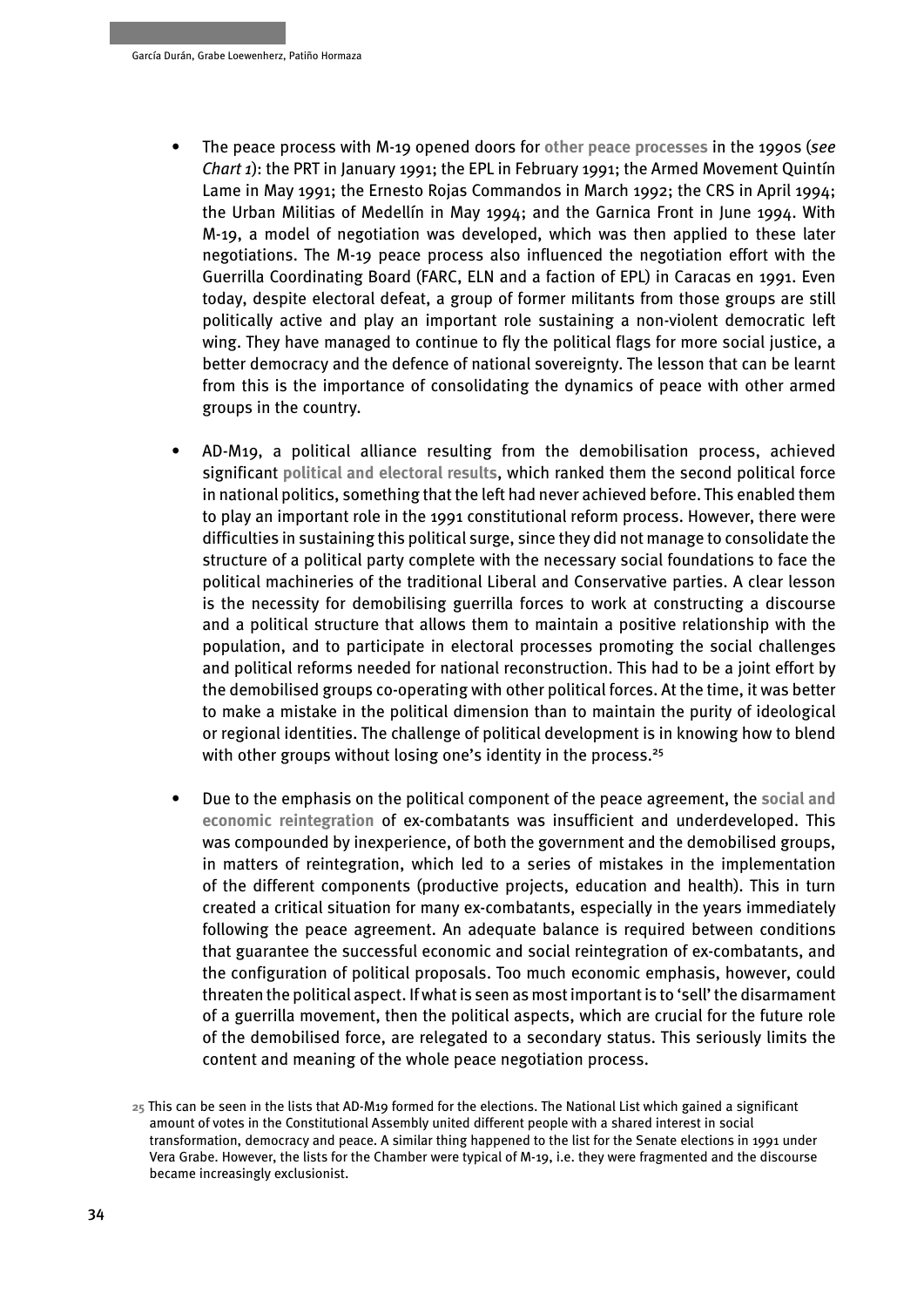- A peace agreement with armed actors such as M-19 required a **favourable legal framework** that included measures to make the negotiations possible (despite criminal proceedings being taken against the guerrilla groups), to facilitate amnesty, and ultimately the legal acknowledgement of the resulting political organisation (and its right to contest elections). This legal aspect requires swift execution. Otherwise, it will continue ad infinitum with grey areas of non-compliance (unresolved situations, ex-guerrillas arrested long after the agreement has been signed, etc.). The lesson is that a legal normalisation through transitional methods is required which permits the political engagement of those who abandon arms. Amnesties and mechanisms for access to electoral processes should be fast and flexible, in order to facilitate the guerrillas' incorporation into politics and into the current legal regime. Yet at the same time the door must remain open for a reconciliation with those groups with whom the armed confrontation was worst.
- Every transition from a guerrilla group into a legal political party poses a **security dilemma**: how to safeguard the lives of militants after they surrender their arms. Although security schemes were agreed, especially in the case of the commanders, these did not necessarily guarantee the avoidance of attacks against demobilised personnel. In M-19, the murder of Carlos Pizarro was paradigmatic in that it raised many questions, but there were more murders of militants after the agreements were signed. Between 1989 and 2005, there were 160 murders of militants from M-19, 17.8% of its demobilised force, and 20% of all the homicides committed against demobilised guerrillas in the 1990s (Villarraga, 2006: 80-81). But most of M-19's fatalities were not the result of political incidents. They were demobilised in a country with an ongoing armed conflict and high levels of social violence.<sup>26</sup> Furthermore, an ex-guerrilla is more vulnerable to social violence than an ordinary citizen is. This reminds us that, as part of the negotiation process, it is essential to examine the security dimension to guarantee high levels of protection against mortal risk.
- How can the **sustainability of a peace agreement** be guaranteed? How can we avoid taking backward steps on the substantive aspects agreed as a condition of disarmament? From the experience of M-19, there are at least four aspects to note: 1) The peace agreement should be made concrete in the form of a law or constitutional reform, to avoid its falling prey to shifting political dynamics. 2) A political force needs to be built that can defend changes and reforms within the democratic infrastructure of the country, so that they can be deepened and accompanied by complementary measures and thus become a reality in the social sphere. 3) A transitional political regime has to be built, which can deal with the weaknesses and inexperience of the forces that emerge from the peace process: a regime which can guarantee that, even in the worst conditions of electoral failure, those who surrendered arms have a minimum level of power. 4) Verification monitoring commissions established by a peace process and the agreements resulting from that process should go beyond merely a presence at formal events when the agreements are signed or when the armed forces demobilise. Verification commissions must be strong enough to insist on compliance from the parties, especially from the government.

**26** 75% of the daily murders in Colombia were not related to politics.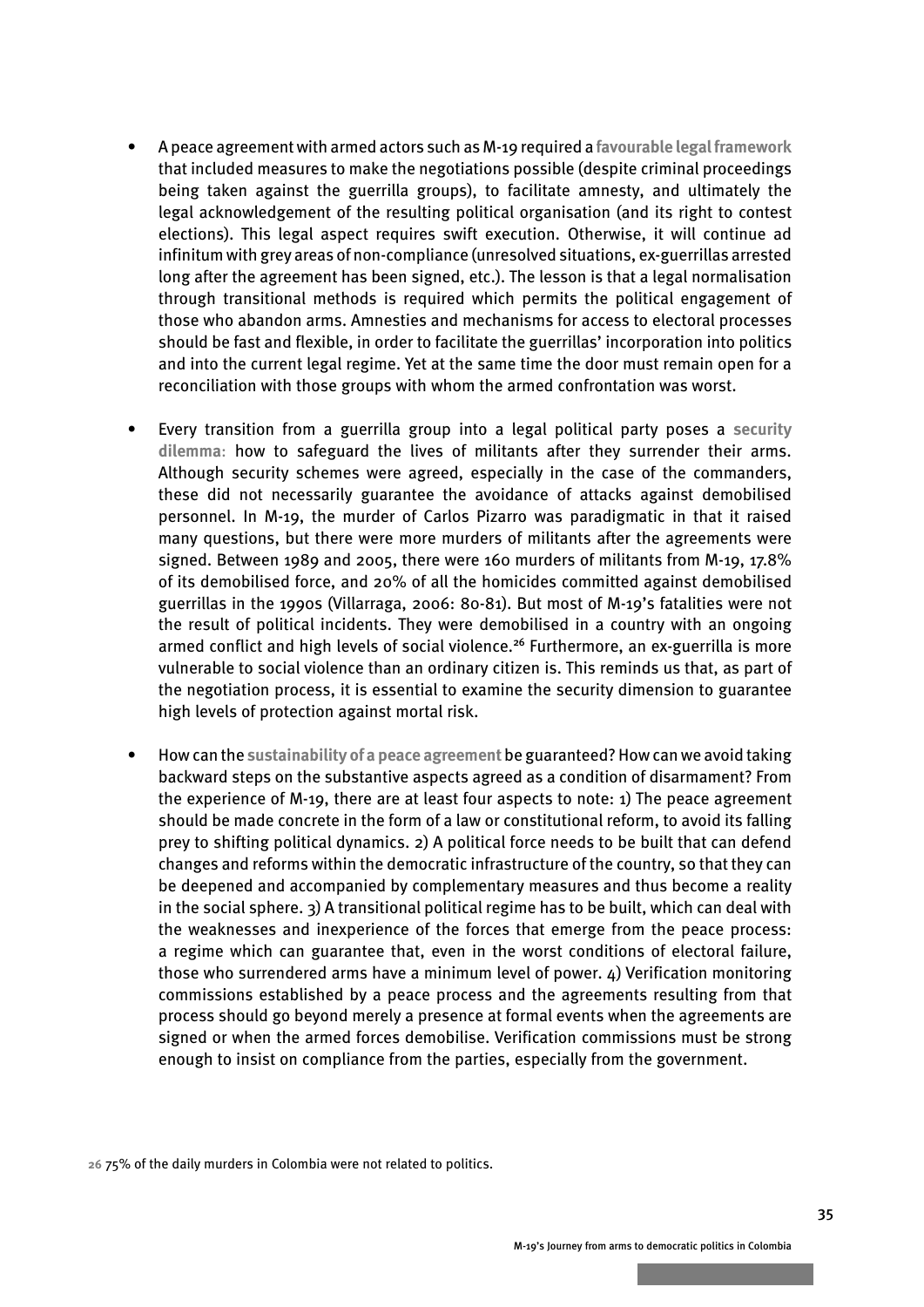## <span id="page-34-0"></span> **Bibliography**

Behar, Olga (1990) *Las guerras de la paz.* Bogotá: Planeta editorial.

- Dirección General para la Reinserción (2000) *Huellas de Paz: Los desmovilizados y su participación en los escenarios de elección popular – Balance 1990-2000*. Bogotá: Ministerio del Interior.
- Fisas, Vincenç and Herbolzheimer, Kristian (2007) *Análisis sobre Declaraciones de Alto al Fuego y Cese de Hostilidades en Procesos de Paz.* Bellaterra : Escola de Cultura de Pau.
- Fondo Editorial para la Paz (1993) *Caminos entre la guerra y la paz La Reinserción.* Bogotá: Fundación Progresar.
- Franco Echavarría, Carlos (2000) 'Apuntes a la Reinserción Económica Diez años de sobrevivencia a la crisis de la economía y de la paz', in: Ministerio del Interior, *De las armas a la democracia*. Bogotá: Ministerio del Interior /Instituto Luis Carlos Galán, Vol 1, 97-156.

García Durán, Mauricio (1992) *De la Uribe a Tlaxcala – Procesos de paz*. Bogotá: CINEP.

\_\_\_\_\_\_\_\_ (1995) 'La Política de Negociación con la Guerrilla: Cambios de la Administración Gaviria a la Administración Samper', in: *Controversia*, 167, 35-61.

\_\_\_\_\_\_\_\_ (2000) 'Veinte años de procesos de paz en Colombia - Búsqueda de lecciones para el presente', in: *L'Ordinaire Latino Americain*, N° 179, Janvier-Mars 2.000, IPEALT / Université de Toulouse - Le Mirail, 5-23.

\_\_\_\_\_\_\_\_ (2001) 'Veinte Años Buscando una Salida Negociada: Aproximación a la Dinámica del Conflicto Armado y los Procesos de Paz en Colombia 1980-2000', in: *Controversia*, 179, 11-41.

\_\_\_\_\_\_\_ (Ed.) (2004) *Alternatives to war: Colombia's peace processes – Accord 14*. London: Conciliation Resources. [Also in Spanish edition: (2004) *Alternativas a la Guerra: Iniciativas y Procesos de Paz en Colombia*. Bogotá: Cinep/Conciliation Resources].

\_\_\_\_\_\_\_ (2006a) 'De Turbay a Uribe: Sin política de paz pero con conflicto armado', in: Francisco Leal Buitrago (Ed.), *En la Encrucijada – Colombia en el siglo XXI*, Bogotá: Grupo Editorial Norma / CESO.

\_\_\_\_\_\_\_ (2006b) *Movimiento por la paz en Colombia 1978-2003*. Bogotá: CINEP – UNDP – Colciencias.

González, Fernán (2004) 'The Colombian conflict in historical perspective', in: Mauricio García-Durán (Ed.), *Alternatives to war: Colombia's peace processes – Accord 14.* London: Conciliation Resources, 10-16.

Grabe, Vera (2000) *Razones de vida*. Bogotá: Planeta.

\_\_\_\_\_\_\_\_ (2003) '*La paz: un nuevo horizonte revolucionario – Una búsqueda en la historia y trayectoria del M-19*', DEA Thesis, Universidad de Granada.

\_\_\_\_\_\_\_\_ (2004) 'Peace processes 1990-1994', in: Mauricio García-Durán (Ed.), *Alternatives to war: Colombia's peace processes – Accord 14*, London: Conciliation Resources, 38-43.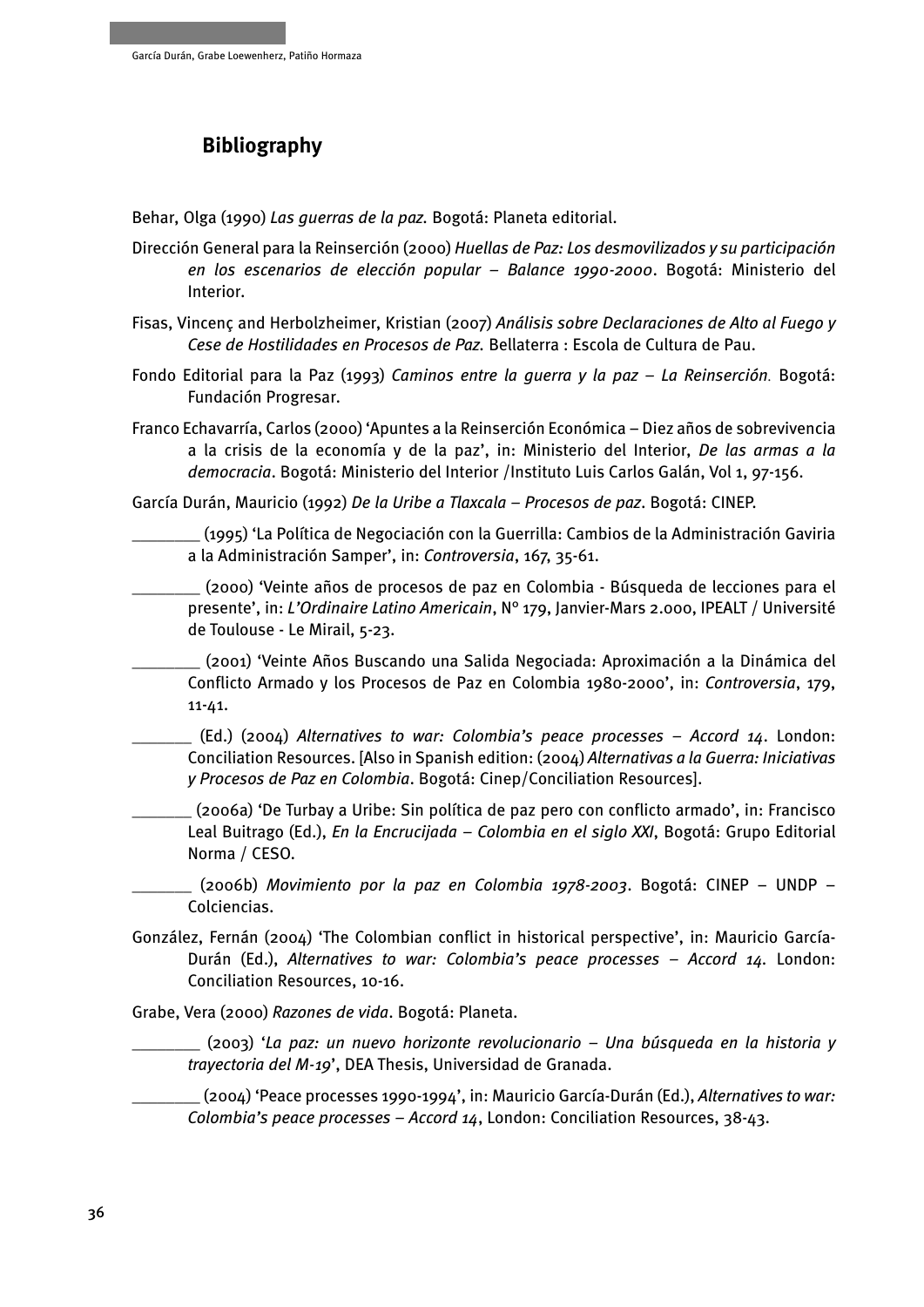Lara, Patricia (1982) *Siembra vientos y recogerás tempestades*. Bogotá: Editorial Punto de Partida.

Madariaga, Patricia (2006) 'Yo estaba perdida y en el EME me encontré' – Apuntes sobre comunidad, identidad y género en el M-19, in: *Controversia*, 187, diciembre de 2006, 113-133.

Ministerio del Interior (2000) *De las armas a la democracia.* Bogotá: Ministerio del Interior / Instituto Luis Carlos Galán, 2 volumes.

Patiño, Otty (2000) 'Armas *versus* política', in: Ministerio del Interior, *De las armas a la democracia.*  Bogotá: Ministerio del Interior /Instituto Luis Carlos Galán, Vol 1, pp. 31-95.

\_\_\_\_\_\_\_\_ (2001) 'Doce preguntas sobre la negociación del M-19', interviewed by Julia Menold, unpublished.

Plan Nacional de Rehabilitación (1993) *Pacto por la consolidación de los procesos de paz*. Bogotá: PNR.

\_\_\_\_\_\_\_\_ (1994a) *Memorias del PNR 1982-1994*. Bogotá: Presidencia de la República.

\_\_\_\_\_\_\_\_ (1994b) *El Programa de Reinserción en Colombia 1990-1994*. Bogotá: Presidencia de la República.

Vásquez Perdomo, María Eugenia (2000) *Escrito para no morir – Bitácora de una militancia*. Bogotá: Ministerio de Cultura. (Premio Nacional de Testimonio 1998)

Villamizar, Darío (1995) *Aquel 19 será*. Bogotá: Planeta editorial.

\_\_\_\_\_\_\_\_ (1997a) *Un adiós a la guerra – Memoria histórica de los procesos de paz en Colombia*. Bogotá: Planeta editorial.

\_\_\_\_\_\_\_\_ (1997b) *Sueños de Abril – Imágenes en la historia del M-19*. Bogotá: Planeta editorial.

- Villarraga, Álvaro (Ed.) (2006) *La Reinserción en Colombia Experiencias, crisis humanitaria y política pública*. Bogotá: Fundación Cultura Democrática / Asociación de Constructores de Paz.
- Turriago Piñeros, Gabriel y Bustamante Mora, José María (2003) *Estudio de los procesos de reinserción en Colombia 1991-1998*. Bogotá: Alfaomega/Fundación Ideas para la Paz.
- Zuluaga Nieto, Jaime (1999) 'De guerrillas a movimientos políticos Análisis de la experiencia colombiana: El caso del M-19', in: Ricardo Peñaranda & Javier Guerrero (Compile), *De las armas a la política*. Bogotá: Tercer Mundo editores/IEPRI.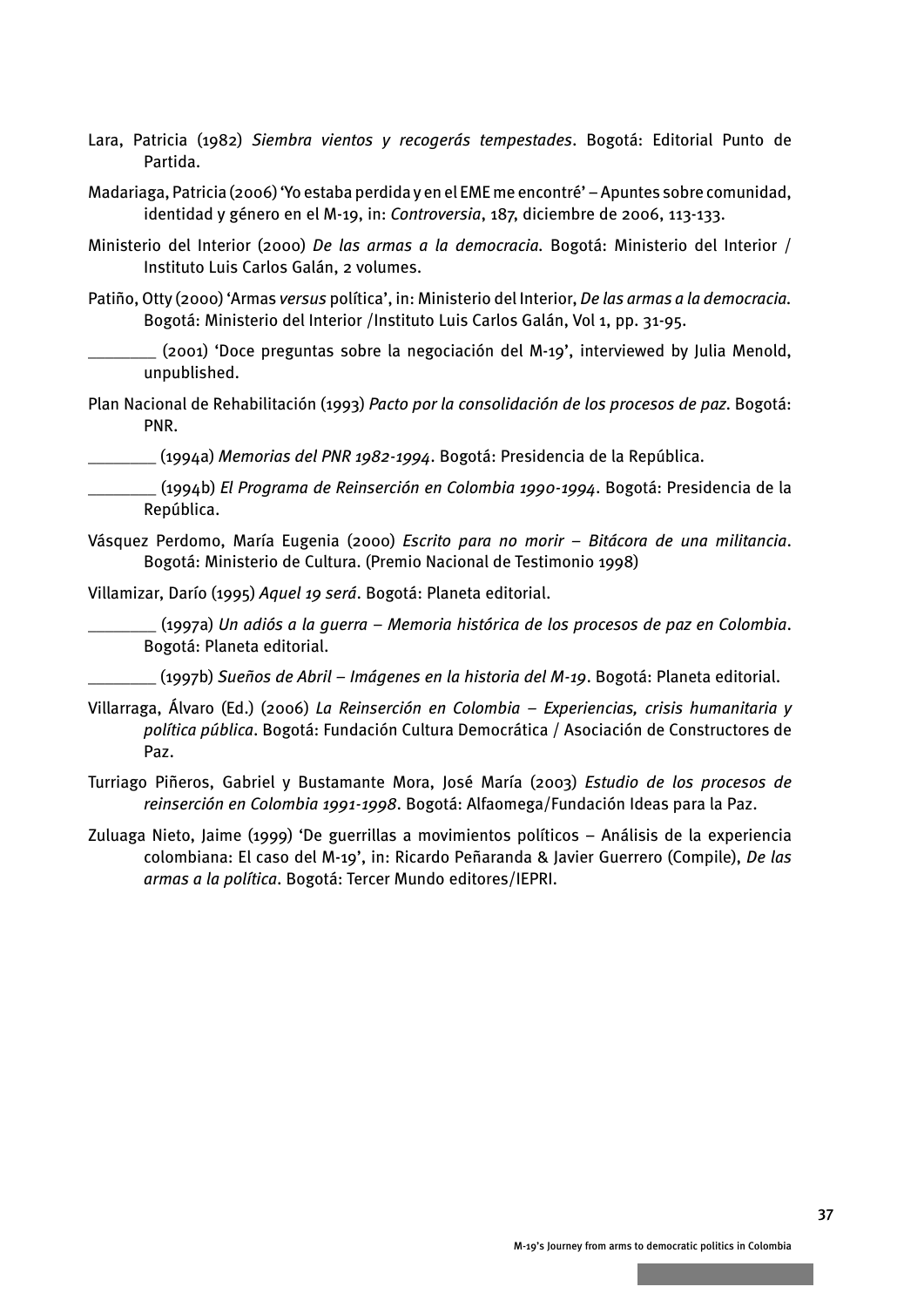## <span id="page-36-0"></span> **Chronology of M-19**<sup>27</sup>

**Origin and Birth (1970-1974)**

**1970**- 19 April: Electoral fraud against the opposition movement, the National Popular Alliance (Alianza Nacional Popular, Anapo), during the presidential elections and against their presidential candidate Gustavo Rojas Pinilla, former president of the country.

**1973**- The 19th April Movement (Movimiento 19 de Abril, M-19) was formed. Its name refers to the date when the popular will was ignored during the elections. The group formed to express the necessity to defend the will of the people through the armed struggle under the slogan: "with the people, with the arms, to power!"

**1974**- January: M-19 makes its first public appearance as a guerrilla movement by removing the sword of Simón Bolívar from the Quinta de Bolívar in Bogotá.

**Building a Political-Military Organisation (1974-1978)**

**1974-1976**- M-19 commenced its political military actions primarily in urban regions by armed propaganda and actions to improve the infrastructure.

**1976**- February to April: M-19 kidnapped and assassinated José R. Mercado, a union leader accused by the union groups of "being a traitor to the interests of the working class". This came after attempts to negotiate with the government for a plebiscite to seek a 'popular verdict'.

**1977**- February: M-19, at its Fifth Conference, decided to adopt a political-military organisational structure, with hierarchies and orientated towards comprehensive actions at the political and military level.

August: M-19 kidnapped the manager of Indupalma, an agro-industrial African Palm Company, in support of the struggle of its employees, who were demanding better working conditions. Their demands were recognised, they engaged in a negotiation process, and M-19 freed the kidnapped victim.

**1978**- Julio César Turbay Ayala was elected president of Colombia and promoted the Security Statute as a measure against actions of social dissent and as a tool against insurgency.

 **Challenging the Regime and Re-discovering Democracy and Peace as a Way of Dialogue (1979 – 1980)** 

**1978**- 31 December: M-19 removed more than 5,700 weapons from an arms cache of the Colombian army in northern Bogotá.

**1979**- The immediate reaction of the government was to undertake a series of raids, detentions and unprecedented torture, which affected not only M-19 but also large sectors of the population unrelated to the movement. Many of the middle and senior ranks were taken prisoner.

June: The Seventh Conference of M-19 took place, redefining their political concept. The organisation shifted from identifying themselves as a group fighting for socialism, to one adopting

**<sup>27</sup>** Based on chronologies developed by: Villamizar (1995), Grabe (2003) and García (2004).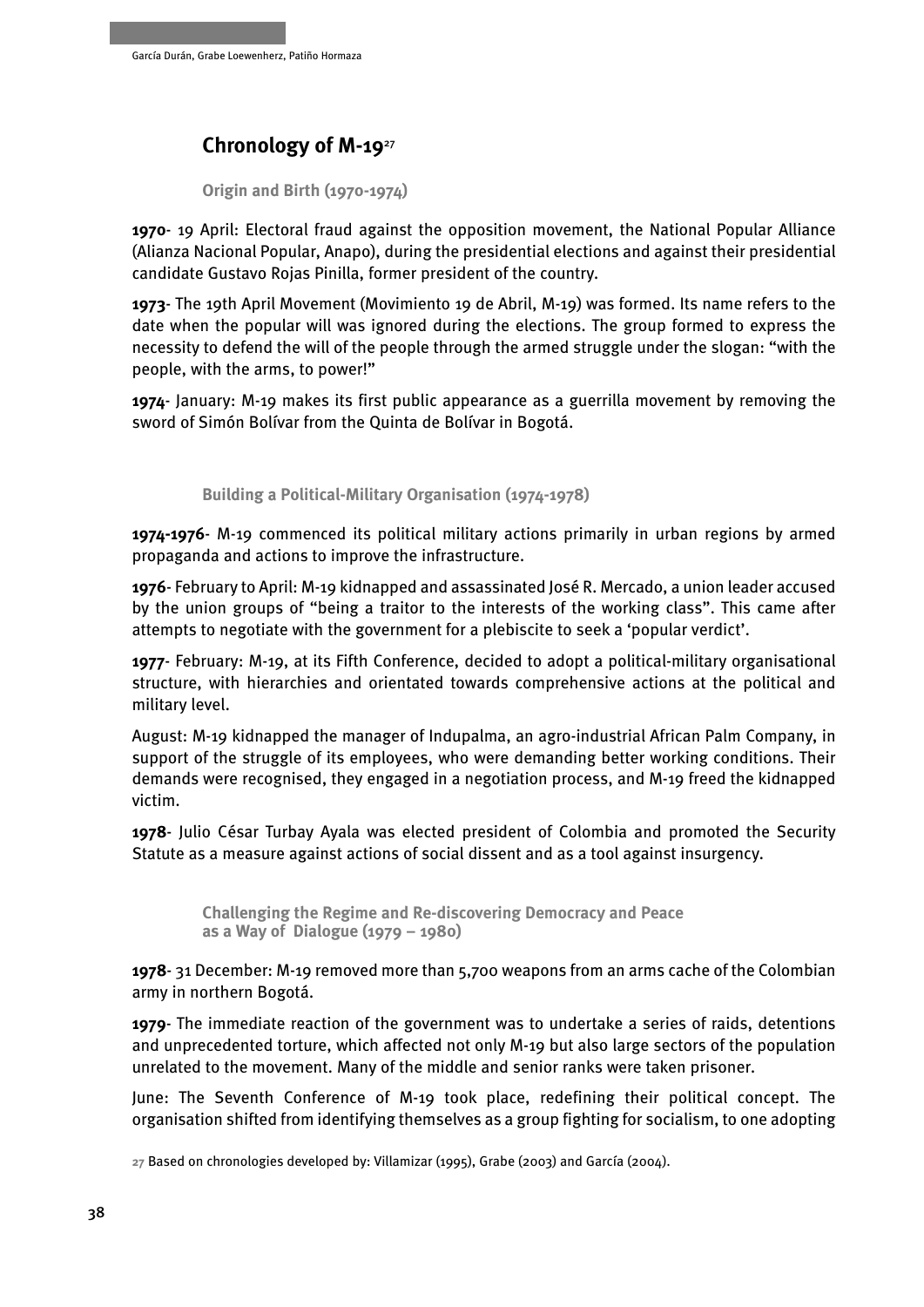democracy as the raison d'être for their political and military project which aimed to become a "democracy in arms".

**1980**- 27 February - 27 April: M-19 laid siege to the Dominican Republic embassy in Bogotá, demanding the liberation of its political prisoners and denouncing the human rights crisis in Colombia. After a sixty-day negotiation, a non-violent solution was reached and the ambassadors and guerrillas came out of the embassy. The political prisoners were not freed but the debate around amnesty and peace had begun.

July: Turbay's administration presented an amnesty bill to Congress, which was rejected by M-19 because of the stipulated requirement of armed groups to surrender. Social organisations, the relatives of political prisoners, and democratic political groups began to struggle for an improved version of amnesty.

#### **Four Years of Wars for Peace (1981-1984)**

**1981**- President Turbay created a Peace Commission under the leadership of former president Carlos Lleras Restrepo.

December: As a reaction to the kidnapping of Martha Nieves Ochoa by M-19, landowners and drug traffickers joined forces to create a group called "Death to Kidnappers" (Muerte a Secuestradores, MAS) to annihilate guerrilla groups in revenge for kidnapping them and their families.

**1981-1982**- The so-called "wars for peace" started. M-19 carried out a series of military actions as part of the promotion of a peace proposal they had been developing since the embassy siege. This included ending the state of emergency, the derogation of the Security Statute, an unconditional general amnesty and national dialogue.

**1982**- Belisario Betancur was elected president after flying the flag of peace throughout his campaign. On the day of his inauguration, 7 August, M-19 sent him a letter proposing dialogue.

August: During its Eighth Conference, M-19 decided to reinforce the structure of its guerrilla army.

September: Belisario Betancur created a peace commission, with the participation of all parties, to initiate a dialogue with political forces and guerrilla groups, especially M-19 and the EPL.

December: The government approved an amnesty law. Political prisoners were released from jail at the end of 1983.

**1983**- April: The general commander of the M-19, Jaime Bateman, died in a plane crash between Panama and Colombia, whilst in the middle of peace talks with the Betancur administration. M-19 continued its search to develop a peace proposal.

October: The first secret meeting took place between two guerrilla commanders of M-19 and President Belisario Betancur in Madrid.

 **The First Peace Process: Truce and National Dialogue (1984-1985)**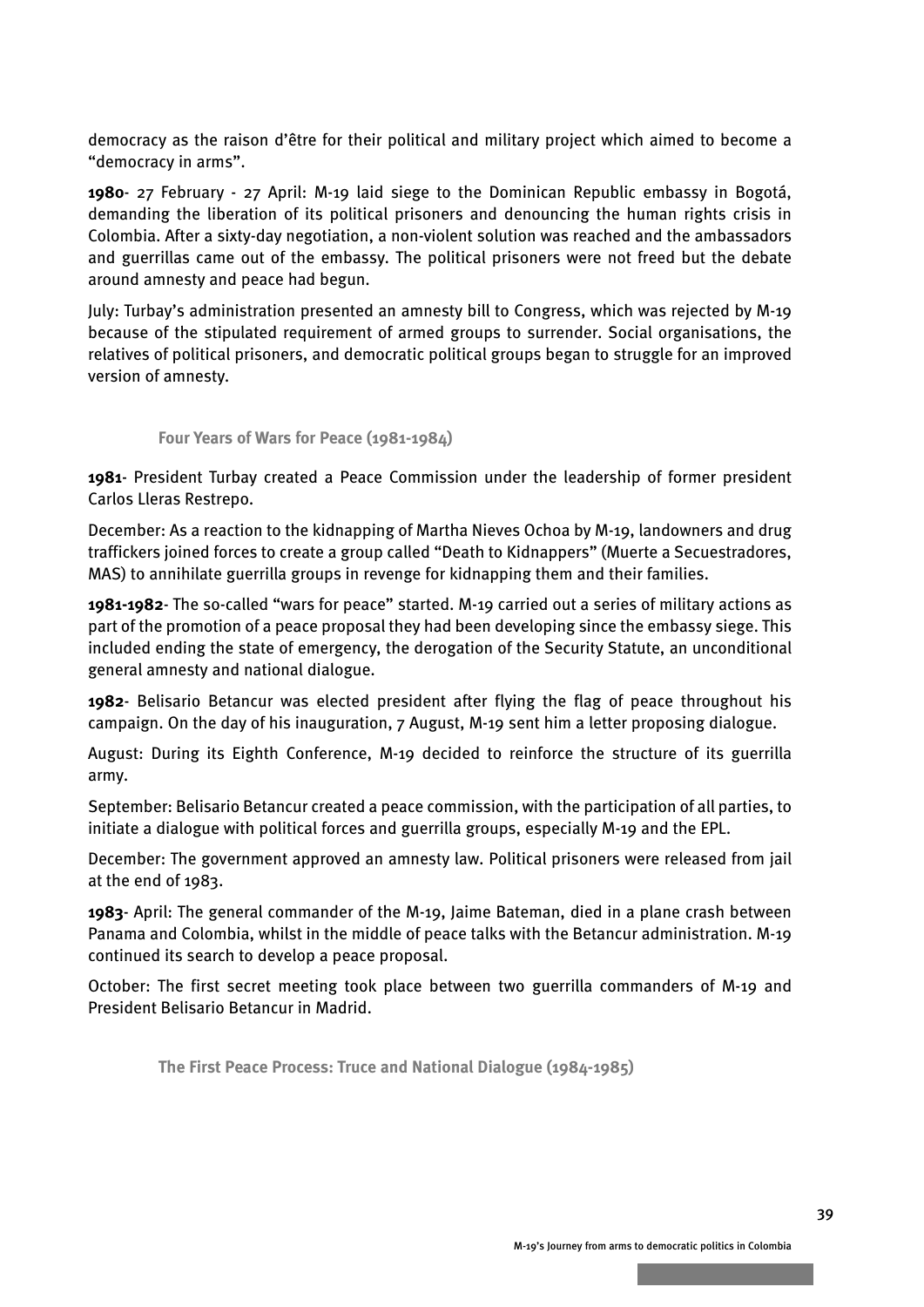**1984**- August: the Betancur administration, M-19 and the EPL signed an agreement of "truce and national dialogue" in Corinto, El Hobo and Medellín.

December: The army attacked M-19 in Yarumales; combat lasted for 26 days.

**1984-1985**- The so-called national dialogue started, with the intention of bringing different political, social and trade union sectors to debate national transformation. This process lacked support from the government, even facing hostility from certain sectors within the government, and opposition from the state military forces.

**1985**- June: M-19 created "camps for peace and democracy" in several cities to attract young people, especially those from poor neighbourhoods. This caused alarm amongst business and political leaders who decided to outlaw them.

July: After a life-threatening attack on Antonio Navarro and other guerrillas, the truce was broken and both sides resumed fighting.

 **From an Armed Peace to the Limitations of War (1985-1987)**

**1985**- 6-7 November: a group of 35 guerrillas from M-19 laid siege to the Palace of Justice in the main square of downtown Bogotá (Plaza de Bolívar), in protest at the government's failure to comply with the peace agreements. State forces carried out a counter-siege, resulting in more than 100 fatalities.

December: In Tacueyó (Cauca), the corpses of 163 guerrillas from the Ricardo Franco Group were found buried in communal graves. They had been murdered by their own leaders as a result of an internal disagreement.

**1986**- M-19 participated in the formation of the National Guerrilla Coordination (Coordinadora Nacional Guerrillera) together with the ELN, EPL, PRT and Patria Libre.

**1987**- February: M-19 proposed a dialogue to re-start peace talks and the joint demilitarisation of indigenous areas in Cauca.

September: The Simón Bolívar Coordinating Board (Coordinadora Guerrillera Simón Bolívar) was founded, with the inclusion of the FARC.

 **Re-encountering Peace (1988-1989)**

**1988**- January: M-19 arranged a national meeting to assess the situation in the country, and reflect on what its contribution might be in solving the national crisis. The group carried out its strategic redefinition, declaring the confrontation against the armed forces over, and defining the crux of their struggle in the slogan: "life to the nation, peace to the armed forces and war against oligarchy". M-19 announced a ceasefire for six months.

May: M-19 kidnapped the rightwing leader Álvaro Gómez. This became the prologue to a new peace process.

July: There was a political summit in Usaquén to resolve the situation, and the Commission for Democratic Coexistence was created to present a peace proposal to the government.

September: President Barco presented the Peace Initiative as his proposal for negotiation.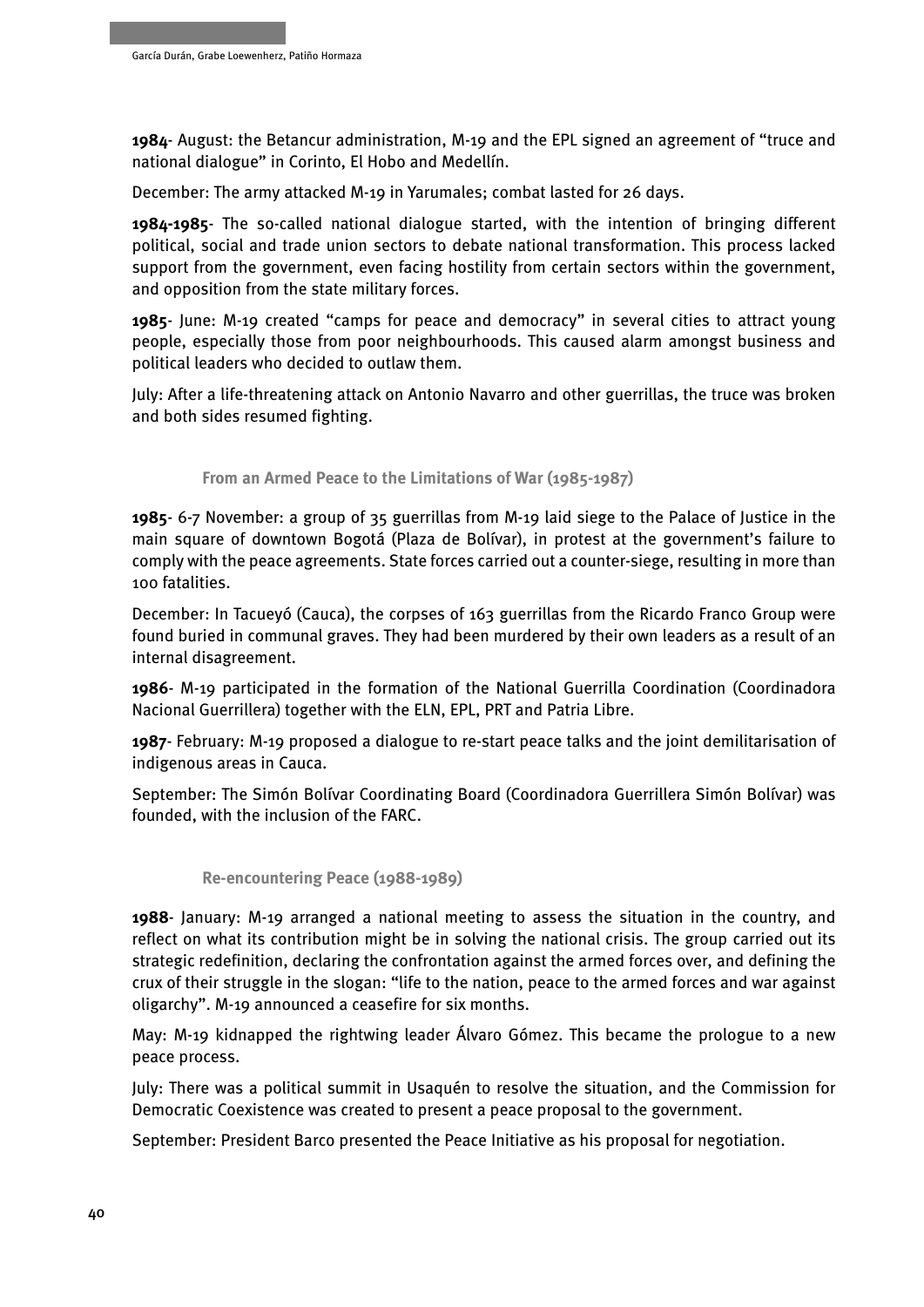December: The government announced that it would open negotiations with M-19.

 **Peace as a Path: Towards the National Constitutional Assembly (1989-1991)**

**1989**- January: Carlos Pizarro, commander of the M-19, and the peace commissioner, Rafael Pardo, began negotiations in Tolima.

March: A camp was established in Santo Domingo (Cauca) as the location for negotiations.

April: In Bogotá, Tables of Analysis and Agreement were developed to promote transformation proposals for social, political, legal and economic topics. Those tables were subject to high levels of participation.

July: The results of the discussion that took place as part of the Tables of Analysis and Agreement nurtured the peace agreements.

September: As a result of the negotiations, at its Tenth Conference, M-19 voted to abandon arms.

November: The government and M-19 signed a political pact recognising the results of the Tables of Analysis and Agreement.

December: A constitutional reform bill that included the political reforms agreed with M-19 was rejected by congress. However, an amnesty law was approved.

**1990** – January: Carlos Pizarro and Antonio Navarro, with the support of the government, travelled to Bogotá to forge political agreements that enabled their demobilisation.

March: M-19 signed a peace agreement that was conducive to the abandonment of arms and to its birth as a legal political movement. In the municipal and congressional elections, M-19 fielded its own candidates in a coalition with other groups.

April: The Democratic Alliance AD-M19 was created with the participation of other left-wing political groups that did not participate in the armed struggle. On 26 April, Pizarro, M-19 commander, instigator of the peace process and presidential candidate, was murdered. However, the M-19 maintained its ambitions for peace.

May: Antonio Navarro ran as presidential candidate for AD-M19 and received 20.5% of the vote.

June: The government began dialogues with the EPL, PRT and Quintín Lame.

August: Antonio Navarro was appointed Minister of Health.

December: A national constitutional assembly was convened with the support of the upper echelons of the judicial system. In the elections, AD-M19 came second, achieving sufficient votes for the election of 19 deputies. On the same day as the elections, the army attacked Casa Verde, the headquarters of the FARC, in La Uribe.

**1991** – January and February: FARC's military activities increased whereas other organisation such as the EPL, PRT and Quintín Lame pursued their own peace processes, agreed the terms of reintegration and participated in the Constitutional Assembly.

February: The Constitutional Assembly gathered to draw up a new Constitution.

July: The new Constitution was promulgated as a result of a momentous process of agreement. It was considered to be a real peace agreement.

 **Participation in Electoral and Political Life (1991-1994)**